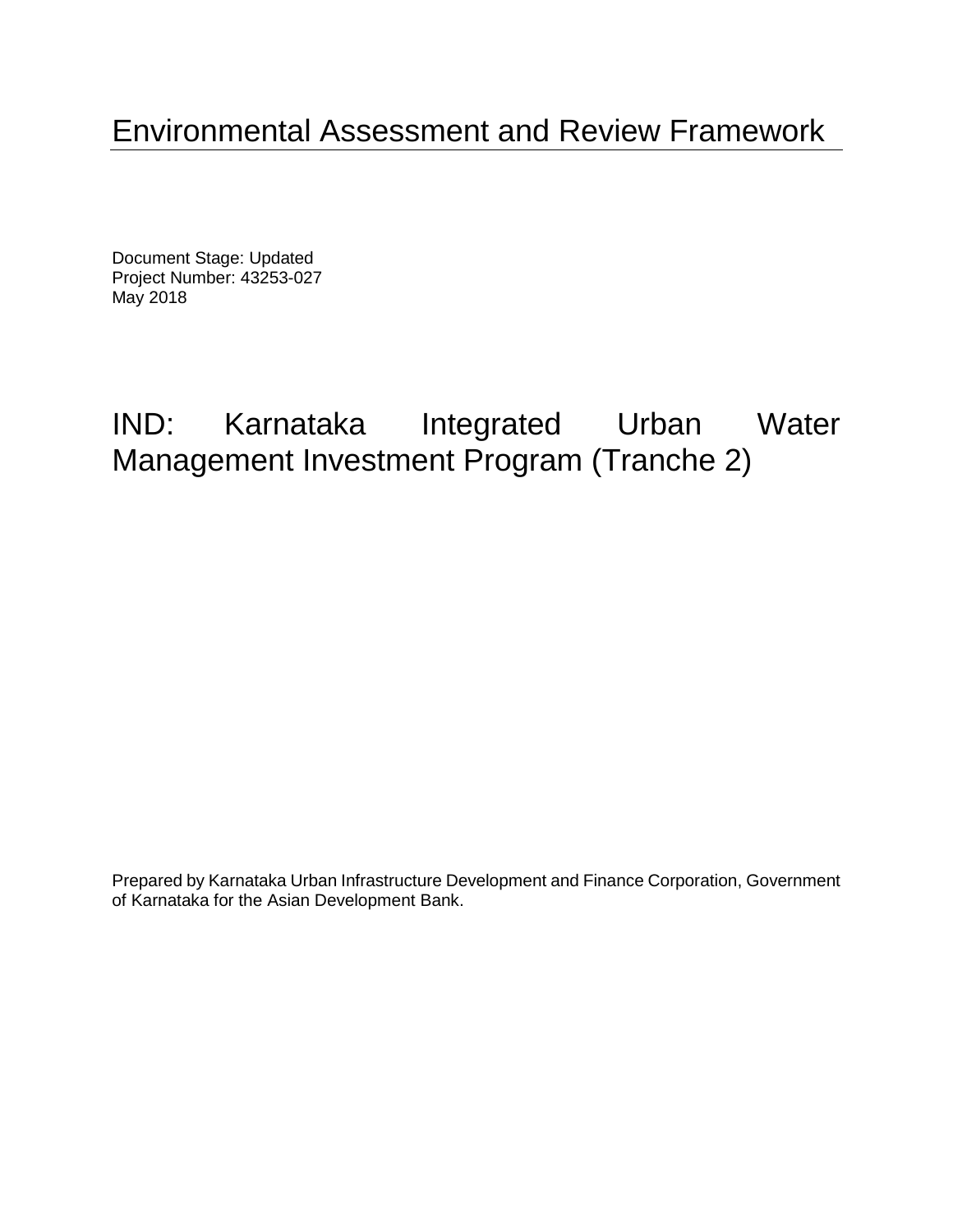This environmental assessment and review framework is a document of the borrower. The views expressed herein do not necessarily represent those of ADB's Board of Directors, Management, or staff, and may be preliminary in nature. Your attention is directed to the 'terms of use' section on ADB's website.

In preparing any country program or strategy, financing any project, or by making any designation of or reference to a particular territory or geographic area in this document, ADB does not intend to make any judgments as to the legal or other status of any territory or area.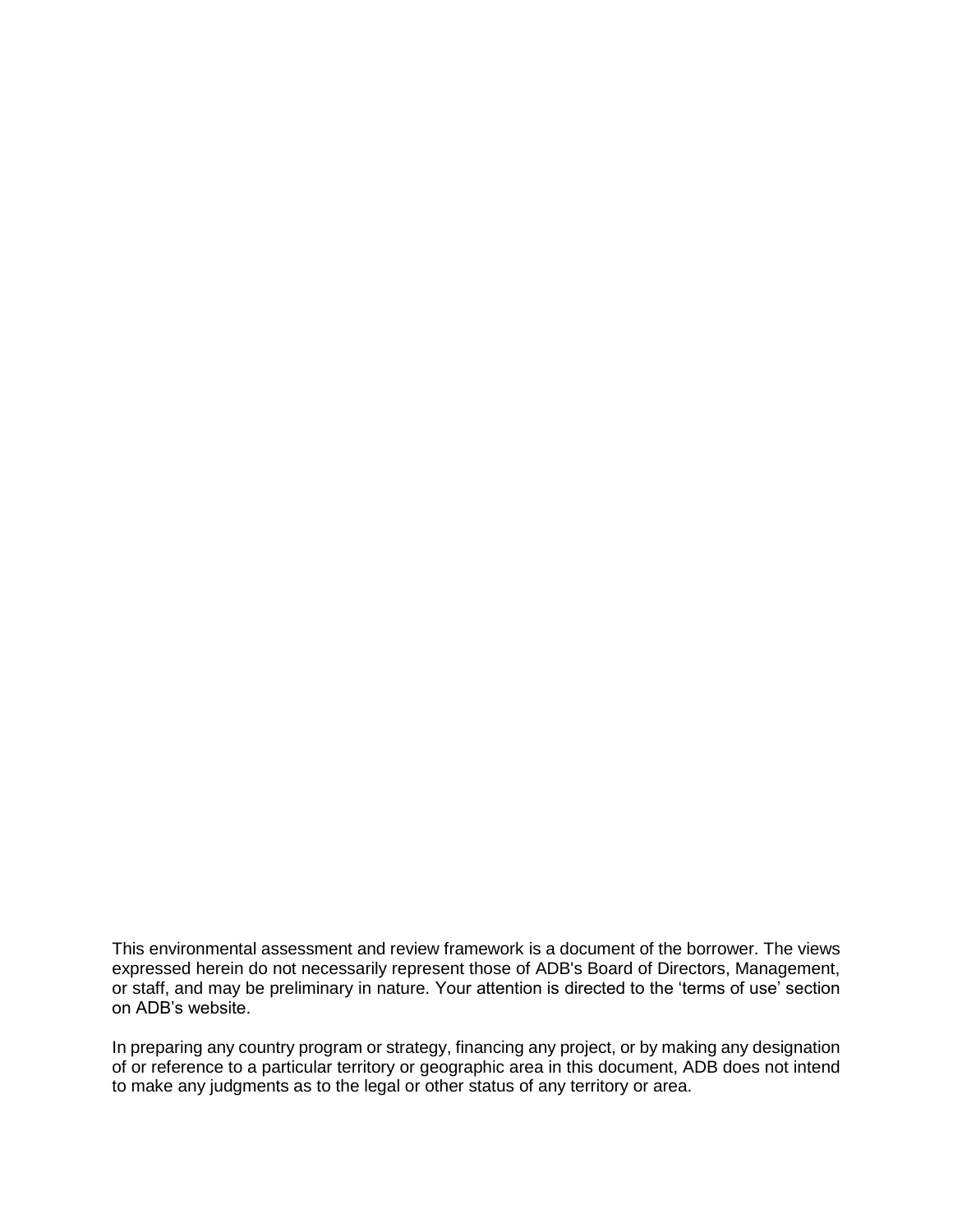# **CURRENCY EQUIVALENTS**

(as of 11 May 2018)

| Currency unit | $\overline{\phantom{0}}$ | Indian rupee $(₹)$ |
|---------------|--------------------------|--------------------|
| ₹1.00         | $=$                      | \$0.0149           |
| \$1.00        | $=$                      | ₹67.090            |

#### **ABBREVIATIONS**

| <b>ADB</b>      |   | Asian Development Bank                                             |
|-----------------|---|--------------------------------------------------------------------|
| <b>CFE</b>      |   | consent for establishment                                          |
| <b>CFO</b>      | - | consent for operation                                              |
| <b>CRZ</b>      | - | coastal regulation zone                                            |
| <b>DLIC</b>     |   | <b>District Level Implementation Committee</b>                     |
| EAC             | - | expert appraisal committee                                         |
| <b>EARF</b>     | - | environmental assessment and review framework                      |
| <b>EIA</b>      | - | environmental impact assessment                                    |
| <b>EMP</b>      |   | environmental management plan                                      |
| <b>EMR</b>      | - | <b>Environmental Monitoring Report</b>                             |
| IEE             |   | initial environmental examination                                  |
| <b>KISWRMIP</b> | - | Karnataka Integrated and Sustainable Water Resource Management     |
|                 |   | <b>Investment Program</b>                                          |
| <b>KIUWMIP</b>  | - | Karnataka Integrated Urban Water Management Investment Program     |
| <b>KSPCB</b>    | - | Karnataka State Pollution Control Board                            |
| <b>KUIDFC</b>   |   | Karnataka Urban Infrastructure Development Finance Corporation     |
| <b>MFF</b>      |   | multitranche financing facility                                    |
| <b>MOEF</b>     |   | Ministry of Environment and Forests                                |
| <b>NGO</b>      |   | nongovernment organization                                         |
| <b>NMA</b>      |   | <b>National Monuments Authority</b>                                |
| <b>O&amp;M</b>  |   | operation and maintenance                                          |
| <b>PID</b>      | - | project information document                                       |
| <b>PMDCSC</b>   | - | Project Management, Design and Construction Supervision Consultant |
| <b>PMU</b>      |   | Program Management Unit                                            |
| <b>RPMU</b>     |   | Regional Project Management Unit                                   |
| <b>SCMU</b>     |   | Safeguards Compliance and Monitoring Unit                          |
| <b>SEIAA</b>    | - | <b>State Environment Impact Assessment Authority</b>               |
| <b>SPS</b>      | - | <b>Safeguard Policy Statement</b>                                  |
| <b>STP</b>      | - | sewage treatment plant                                             |
| <b>TOR</b>      | - | terms of reference                                                 |
| <b>ULB</b>      | - | urban local body                                                   |
| <b>UWSS</b>     |   | Urban Water Supply and Sanitation                                  |
| <b>WTP</b>      |   | water treatment plant                                              |
|                 |   |                                                                    |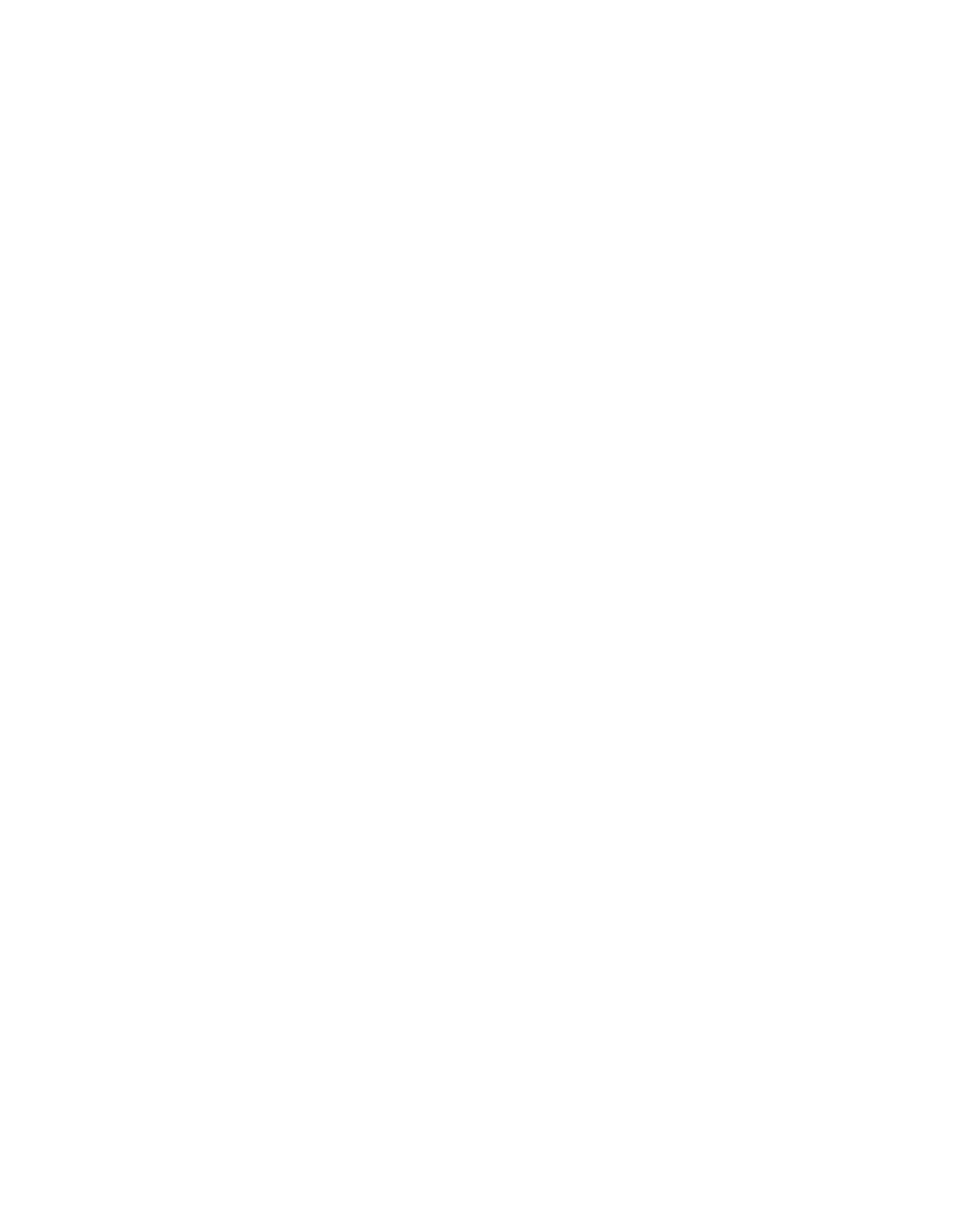## **CONTENTS**

| I.   |                   | <b>INTRODUCTION</b>                                                         | 1              |
|------|-------------------|-----------------------------------------------------------------------------|----------------|
|      | А.                | Background                                                                  | 1              |
|      | В.                | Purpose of the Environmental Assessment and Review Framework                | 1              |
| Ш.   |                   | OVERVIEW OF THE TYPE OF SUBPROJECTS TO BE ASSESSED                          | $\overline{2}$ |
| III. |                   | COUNTRY'S ENVIRONMENTAL ASSESSMENT AND REVIEW PROCEDURES                    | $\overline{4}$ |
|      | А.                | <b>Constitutional Provisions and Environmental Policy</b>                   | 4              |
|      | <b>B.</b>         | <b>Environmental Assessment</b>                                             | 4              |
|      | C.                | <b>Other Environmental Laws and Regulations</b>                             | 5              |
| IV.  |                   | SPECIFIC PROCEDURES TO BE USED FOR SUBPROJECTS                              | $\overline{7}$ |
|      | А.                | <b>Responsibilities and Authorities</b>                                     | $\overline{7}$ |
|      | В.                | Grievance Redress Mechanism                                                 | 11             |
|      | C.                | <b>Grievance Redress Process</b>                                            | 12             |
|      | D.                | Grievance Redress Committee/Steering Committee Composition and Selection of |                |
|      |                   | <b>Members</b>                                                              | 12             |
|      | Ε.                | <b>ADB Accountability Mechanism</b>                                         | 13             |
|      | F.                | <b>Environmental Guidelines for Subproject Selection</b>                    | 14             |
|      | G.                | Procedures for Environmental Assessment of Subprojects                      | 16             |
| V.   |                   | CONFIRMATION THAT THE ENVIRONMENTAL ASSESSMENT AND REVIEW                   |                |
|      |                   | FRAMEWORK CONFORMS TO ADB'S SAFEGUARD POLICY STATEMENT                      | 20             |
| VI.  |                   | STAFFING REQUIREMENTS AND BUDGET                                            | 21             |
| VII. |                   | <b>MONITORING AND REPORTING</b>                                             | 22             |
|      |                   |                                                                             |                |
|      | <b>APPENDIXES</b> |                                                                             |                |
|      |                   | Appendix 1: Preliminary Screening of Subproject Impacts                     | 24             |
|      |                   | Appendix 2: Rapid Environmental Assessment Checklist                        | 30             |
|      |                   | Appendix 3: Content and Format of Environmental Assessment Documents        | 36             |
|      |                   | Appendix 4: Content and Format of Semi Annual Environmental                 | 53             |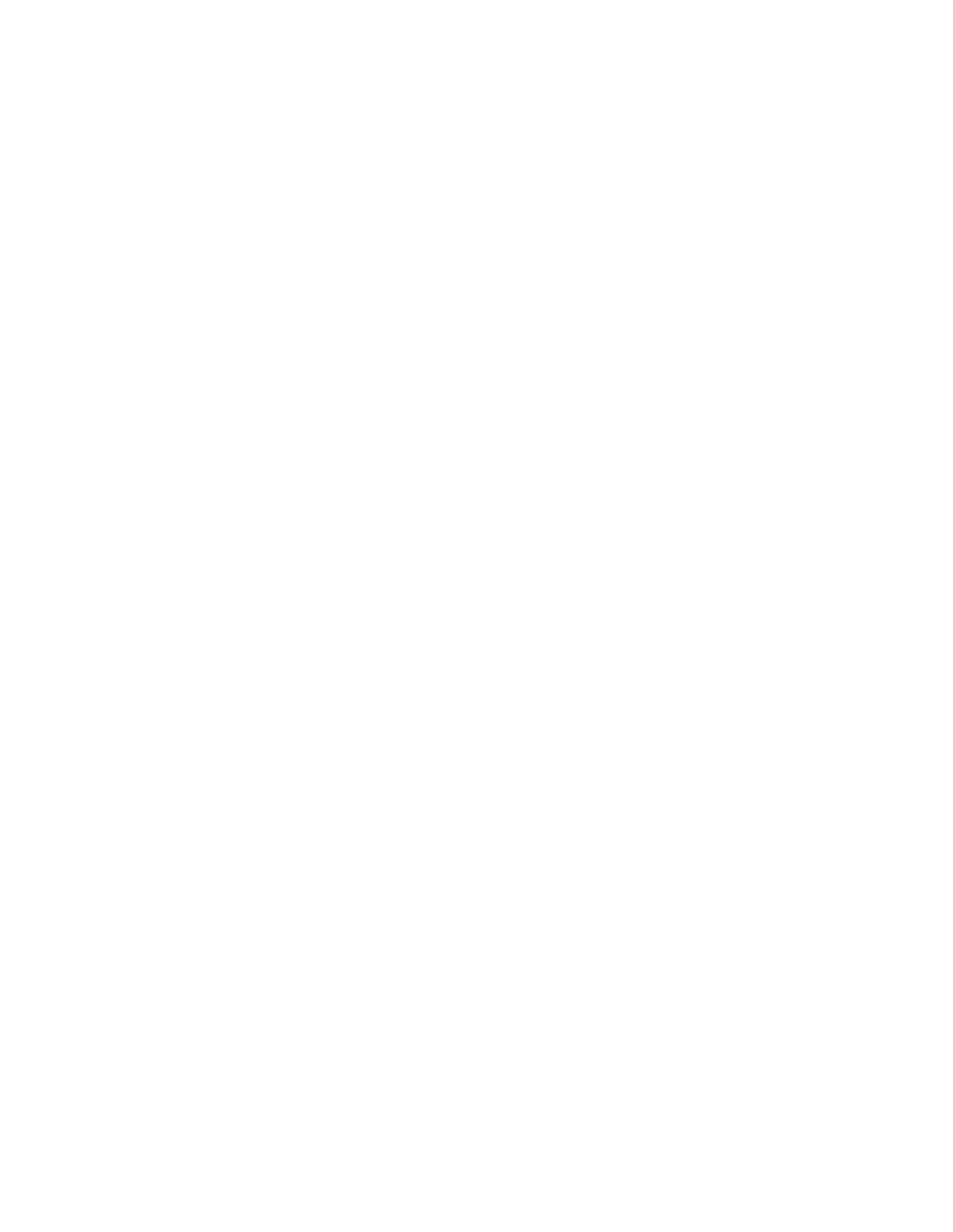## **I. INTRODUCTION**

## <span id="page-6-1"></span><span id="page-6-0"></span>**A. Background**

1. The Asian Development Bank (ADB) approved the multitranche financing facility (MFF) for the Karnataka Integrated Urban Water Management Investment Program (KIUWMIP) for an aggregate amount not exceeding \$150 million from ADB's ordinary capital resources on 28 March 2014. The investment program supports the Government of India's strategy to provide sustainable urban infrastructure and services by improving access to water supply, sanitation, and other urban infrastructure in the selected cities in the state of Karnataka. KIUWMIP aims to improve water resource management in urban areas in a holistic and sustainable manner. Investment support will be provided to modernize and expand urban water supply and sanitation (UWSS), while strengthening relevant institutions to enhance efficiency, productivity, and sustainability in water use. The Investment Program focuses on priority investments and institutional strengthening in water supply and sanitation within an Integrated Water Resource Management (IWRM) context.

2. The executing agency is the Karnataka Urban Infrastructure Development Finance Corporation (KUIDFC) and implementing agencies for the investment program are the respective urban local bodies (ULBs) of the project towns. The first loan under the MFF, Tranche 1 or Loan 3148-IND, amounting to \$75 million, was approved by ADB on 29 July 2014, signed on 30 December 2014 and made effective on 7 May 2015. Project 1, supported by Tranche 1 funds, included subprojects for improvement of water supply and sewerage infrastructure in the project towns of Byadgi, Davangere and Harihar. Project 2 supported by Tranche 2 funds will include water supply and sewerage infrastructure improvement in the towns of Kundapura, Mangalore, Puttur, and Udupi.

3. In accordance with ADB's Safeguard Policy Statement (SPS), 2009, an MFF investment approach requires the preparation of an environmental assessment and review framework (EARF). The EARF for the KIUWMIP was prepared and agreed between the government and ADB during the loan processing for the Project 1 (Tranche 1). This EARF has been updated to reflect the current scope of the overall program and Tranche 2, and also to reflect changes, if any, in policy and regulatory framework.

## <span id="page-6-2"></span>**B. Purpose of the Environmental Assessment and Review Framework**

4. The EARF aims to provide guidance on safeguard screening, assessment, institutional arrangements, and processes to be followed for components of the project, where design takes place after Board approval. The subproject selection will be in accordance with the environmental project selection criteria as outlined in this EARF. The borrower will agree with ADB on screening and categorization, environmental assessment, preparation and implementation, monitoring, and updating existing safeguard plans for the subprojects to facilitate compliance with the requirements specified in ADB SPS, 2009 and government Acts, Rules and Regulations.

5. The purpose of this EARF is to do the following: (i) describe the proposed projects in the MFF; (ii) explain the general anticipated environmental impacts of the projects to be financed under the proposed loan; (iii) specify the requirements that will be followed in relation to project screening and categorization, assessment, and planning, including arrangements for meaningful consultation with affected people and other stakeholders and information disclosure requirements and, where applicable, safeguard criteria that are to be used in selecting projects and/or components; (iv) assess the adequacy of the clients' capacity to implement national laws and ADB's requirements and identify needs for capacity building; (v) specify implementation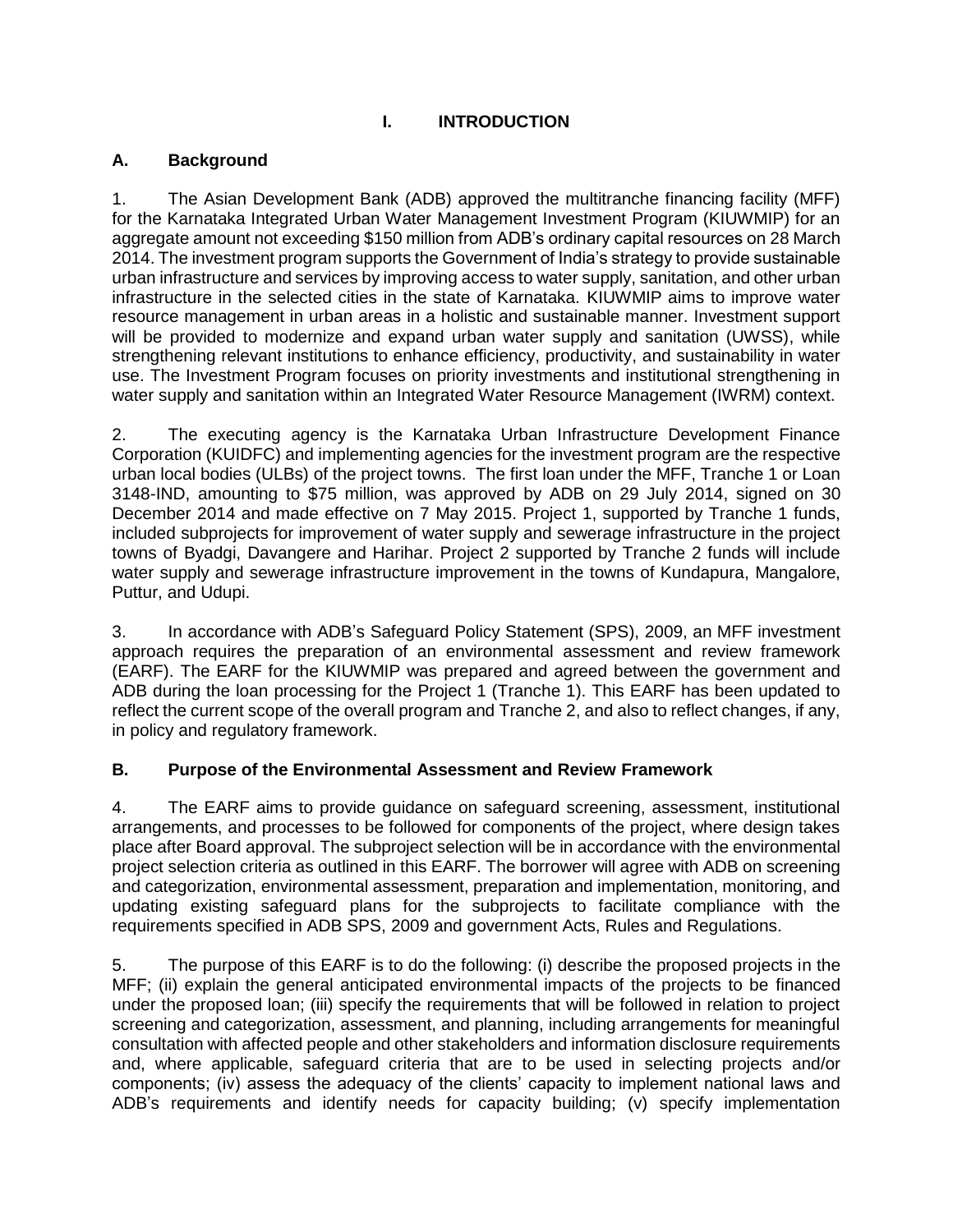procedures, including the budget, institutional arrangements, and capacity development requirements; (vi) specify monitoring and reporting requirements; and (vii) describe the responsibilities of the clients and of ADB in relation to the preparation, implementation, and progress review of safeguard documents of projects. The project selection will be in accordance with the environmental project selection criteria as outlined in this EARF.

6. The mandatory requirements applicable to KIUWMIP require the proposed components to go through environmental assessment at an appropriate level. Hence, considering these issues, and particularly to provide the borrowing ULBs with definite environmental criteria to be met for implementation of KIUWMIP components and sub-components, this EARF has been prepared in accordance with ADB SPS, 2009, Government of India and Government of Karnataka requirements.

7. Above all, this exercise ensures that the KIUWMIP, in its investment program cycle, will not deteriorate or interfere with the environmental sensitivity, but will improve the environmental quality of the program area through development of infrastructure facilities. The details of components and subcomponents financed under the KIUWMIP are given below.

# **II. OVERVIEW OF THE TYPE OF SUBPROJECTS TO BE ASSESSED**

<span id="page-7-0"></span>8. The impact of the proposed investment program is improved sustainable water security in selected river basins in Karnataka. The expected outcome will be improved water resource management in urban areas in selected river basins in Karnataka.

9. The investment program has three outputs:

- (i) **Output 1: Urban water supply and sanitation infrastructure expanded and upgraded.** The investment program will finance physical investments associated with (a) the rehabilitation and upgrading of inefficient water supply systems in subprojects that prioritize water efficiency (e.g., water loss minimization through non-revenue water (NRW) reduction programs), and water security (e.g., restoration of riverbank reservoirs); and (b) the expansion of sanitation (through an output-based toilet program), sewerage networks, sewage treatment capacity, and effluent reuse infrastructure for subprojects that promote environmental protection, and improvement of water bodies (e.g., preventing discharge of untreated sewage), and water productivity and financial sustainability (e.g., effluent reuse for industry).
- (ii) **Output 2: Water resource planning, monitoring, and service delivery improved.** Output 2 will finance the following non-physical investments: (a) establishment and operationalization of the ULB Incentive Fund (UIF) to finance reform activities among candidate ULBs; (b) development and roll-out of information technology (IT)-based ULB water modules for water audits, water tariffs, asset management, and water quality disclosure by the Karnataka Municipal Reform Cell; (c) drafting of a state guidelines on public stand posts; (d) assistance to manage and implement water utilities under public-private partnerships; and (e) development of improved communication and citizen participation strategies.
- (iii) **Output 3: Institutional capacity of executing agency and ULBs strengthened.** Output 3 will finance nonphysical investments associated with (a) project management, (b) capacity development and restructuring of KUIDFC to strengthen its financial intermediary function, and (c) ULB administrative capacity building.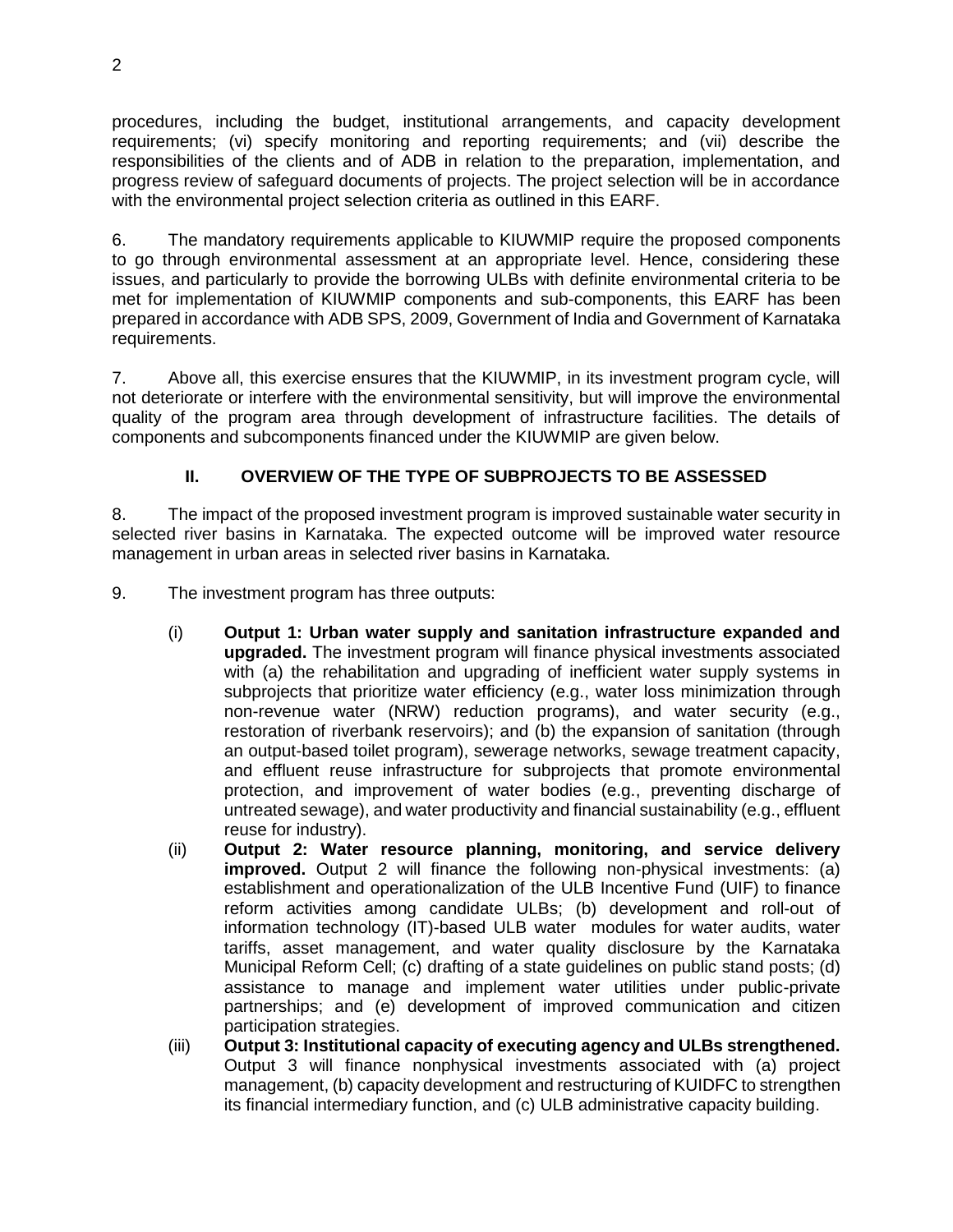10. The subsectors to be included in the investment program are (i) potable water supply, and (ii) wastewater collection and safe disposal, within urban areas. Land drainage and solid waste management are excluded from the project. Rural areas will be included only to the extent that water can be made available to rural communities from transmission mains passing close to communities. Any supplies made available are of untreated water. Peri-urban areas will be included where they are within local ULB development plans.

11. **Subprojects**. Infrastructure subprojects proposed under the investment program are primarily related to urban water supply and sewerage. The main types of infrastructure and their principal components are shown in Table 1, and their potential environmental impacts are summarized in Appendix 1. This review is based on subprojects developed for the first and second tranche of investments and is not intended to be a complete list. Impacts will always need to be examined by a process of environmental assessment (involving an environmental impact assessment, initial environmental examination, or environmental review as appropriate), as the nature and significance of an impact can change with location and the specific details of the project.

| Subproject          | <b>Main Components</b>            | <b>Infrastructure (New or Refurbished)</b>   |  |  |
|---------------------|-----------------------------------|----------------------------------------------|--|--|
| <b>Water Supply</b> | Source Augmentation               | Surface water intake                         |  |  |
|                     |                                   | Pumps and pump house                         |  |  |
|                     |                                   | Raw water transmission                       |  |  |
|                     |                                   | Raw water storage                            |  |  |
|                     | <b>Treatment and Storage</b>      | <b>Water Treatment Plant</b>                 |  |  |
|                     |                                   | Chlorination facility                        |  |  |
|                     |                                   | Overhead reservoirs                          |  |  |
|                     |                                   | Ground level reservoirs                      |  |  |
|                     | <b>Water Transmission</b>         | Transmission main (clear water)              |  |  |
|                     |                                   | Pumps and pump houses                        |  |  |
|                     | <b>Water Distribution Network</b> | <b>Distribution mains</b>                    |  |  |
|                     |                                   | <b>Distribution network</b>                  |  |  |
|                     | <b>Miscellaneous Works</b>        | Bulk valves and flow meters                  |  |  |
|                     |                                   | Service connections                          |  |  |
|                     |                                   | <b>Meters</b>                                |  |  |
| Sewerage and        | Sewer Network<br>(collection and  | Secondary sewers                             |  |  |
| Sanitation          | conveyance)                       | <b>Tertiary sewers</b>                       |  |  |
|                     |                                   | Service connections                          |  |  |
|                     |                                   | Trunk sewer                                  |  |  |
|                     |                                   | Sewage lifting/pumping stations              |  |  |
|                     | Treatment, Reuse and<br>Sewage    | facility Facultative<br>Treatment<br>Aerated |  |  |
|                     | Disposal                          | Lagoon/Oxidation Pond/ Sequential Batch      |  |  |
|                     |                                   | Reactor                                      |  |  |
|                     |                                   | Reuse (irrigation/industries/ponds/fish      |  |  |
|                     |                                   | culture)                                     |  |  |
|                     |                                   | Outfall sewer for treated effluent           |  |  |
|                     |                                   | Household level and community toilets and    |  |  |
|                     |                                   | service connections                          |  |  |

**Table 1: Proposed Subprojects and Components**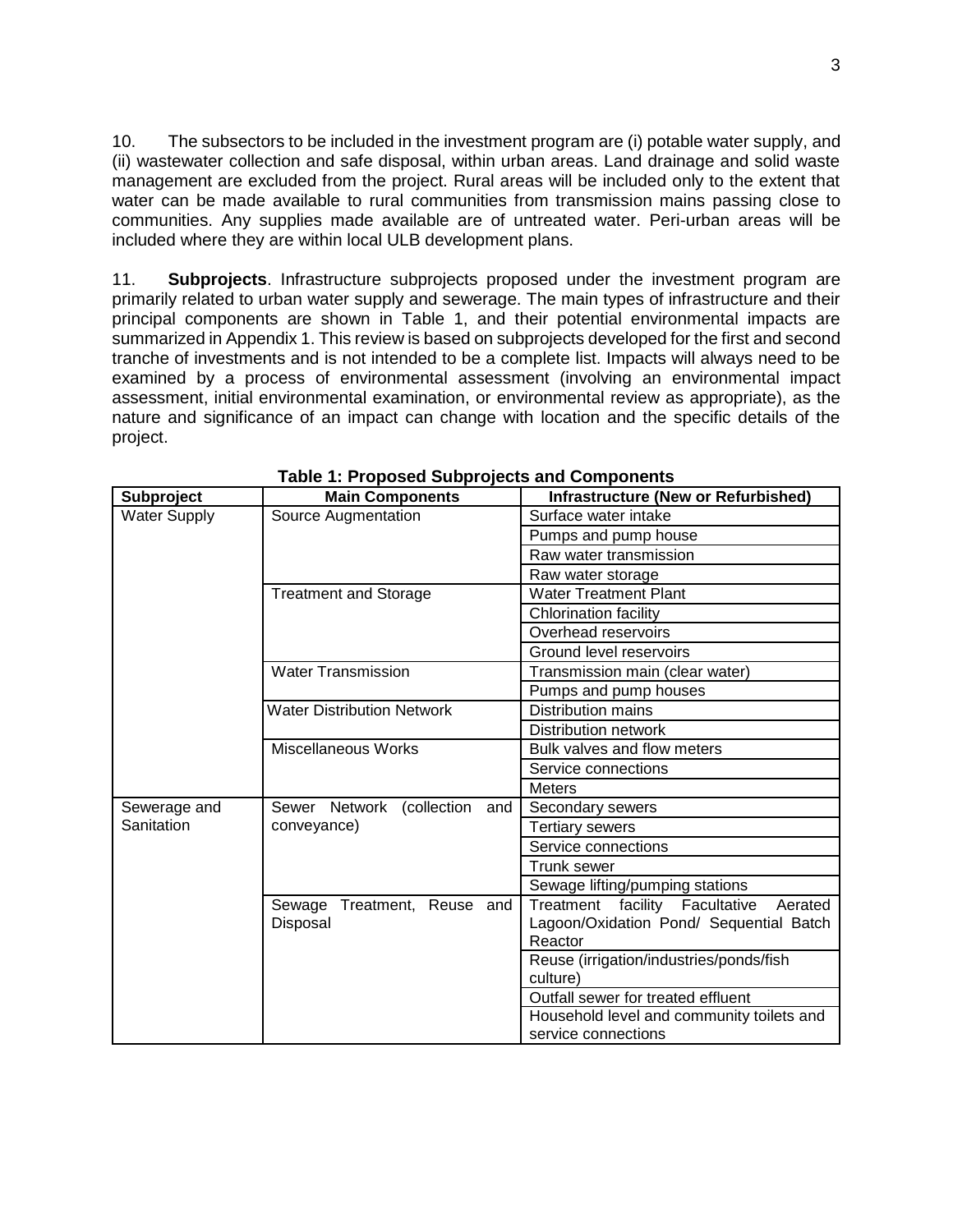12. **Implementation Schedule**. The investment program will be implemented over a period of 10 years from 2014 to 2024 and will comprise two tranches: (i) Tranche 1 from 2014 to 2019; (ii) Tranche 2 from 2017 to 2023.

# <span id="page-9-0"></span>**III. COUNTRY'S ENVIRONMENTAL ASSESSMENT AND REVIEW PROCEDURES**

# <span id="page-9-1"></span>**A. Constitutional Provisions and Environmental Policy**

13. The Constitution of India guarantees the protection and preservation of the environment. The Constitution declares it a fundamental duty of every citizen of India to protect and improve the natural environment, including forests, lakes, rivers, and wildlife, and to have compassion for living creatures. The Constitution's Directive Principles of State Policy guarantee the environment's protection—"the state shall endeavor to protect and improve the environment and to safeguard the forests and wildlife of the country."

14. **National Environment Policy, 2006**. India's National Environmental Policy 2006 seeks to extend the coverage and fill in gaps, building on the earlier policies such as National Forest Policy 1988, National Conservation Strategy and Policy Statement on Environment and Development 1992, and Policy Statement on Abatement of Pollution1992. The objectives of the National Environment Policy 2006 are:

- (i) Conservation of critical environmental resources;
- (ii) Intra-generational Equity: Livelihood Security for the Poor;
- (iii) Inter-generational Equity;
- (iv) Integration of Environmental Concerns in Economic and Social Development;
- (v) Efficiency in Environmental Resource Use;
- (vi) Environmental Governance; and
- (vii) Enhancement of Resources for Environmental Conservation.

# <span id="page-9-2"></span>**B. Environmental Assessment**

15. The Government of India EIA Notification of 2006 (replacing the EIA Notification of 1994) sets out the requirement for environmental assessment in India. This states that environmental clearance is required for specified activities/projects, and this must be obtained before any construction work or land preparation (except land acquisition) may commence. Projects are categorized as A or B depending on the scale of the project and the nature of its impacts.

16. Category A projects require environmental clearance from the national Ministry of Environment and Forests (MOEF). The proponent is required to provide preliminary details of the project in the form of a notification, after which an expert appraisal committee (EAC) of the MOEF prepares comprehensive terms of reference (TOR) for the EIA study, which are finalized within 60 days. On completion of the study and review of the report by the EAC, MOEF considers the recommendation of the EAC and provides the environmental clearance, if appropriate.

17. Category B projects require environmental clearance from the State Environment Impact Assessment Authority (SEIAA). The State-level EAC categorizes the project as either B1 (requiring EIA study) or B2 (no EIA study), and prepares TOR for B1 projects within 60 days. On completion of the study and review of the report by the EAC, the SEIAA issues the environmental clearance based on the EAC recommendation. The notification also provides that any project or activity classified as category B will be treated as category A if it is located in whole or in part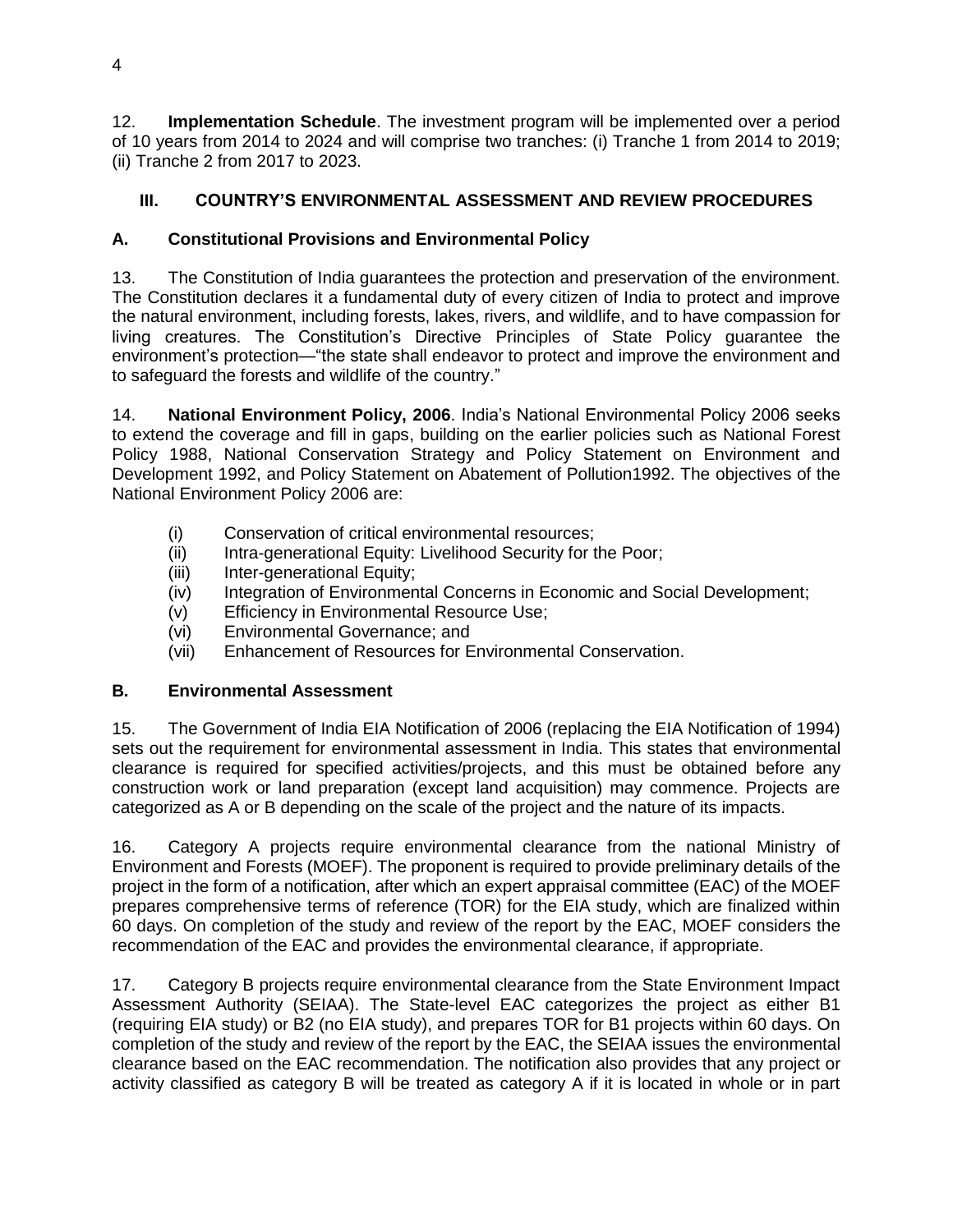within 10 km from the boundary of protected areas, notified areas, or interstate or international boundaries.

18. Considering the type, nature, and scale of subprojects to be implemented under the Investment Program, it is unlikely that any subprojects will fall under the ambit of the EIA Notification, 2006. None of the Tranche 1 subprojects required environmental clearance, and Tranche 2 subprojects will also not require environmental clearance. However, this will need to be reviewed on a case-to-case basis for all subprojects including amended Tranche 2 subprojects, if any, during the design stage.

## <span id="page-10-0"></span>**C. Other Environmental Laws and Regulations**

19. Besides Expression of Interest Notification, 2006, following are the acts, rules, policies, and regulations currently in force in India that deal with environmental issues that could apply to infrastructure development.

- (i) The Water (Prevention and Control of Pollution) Act, 1974, amended 1988;
- (ii) The Water (Prevention and Control of Pollution) Rules, 1975;
- (iii) The Air (Prevention and Control of Pollution) Act 1981, amended 1987;
- (iv) The Air (Prevention and Control of Pollution) Rules, 1982;
- (v) The Environment (Protection) Act, 1986, amended 1991 and including the following Rules/Notification issued under this Act:
	- The Environment (Protection) Rules, 1986, including amendments;
	- Municipal Solid Waste Management Rules, 2016;
	- Construction and Demolition (C&D) Waste Management Rules, 2016.
	- The Hazardous Wastes (Management and Handling) Rules, 1989;
	- The Bio-Medical Waste (Management and Handling) Rules, 1998;
	- Noise Pollution (Regulation and Control) Rules, 2000;
	- Eco-Sensitive Zone Notification: Restricting location of industries, mining and other activities
	- Environmental Impact Assessment Notification, 2006; and
	- Environmental Standards of Central Pollution Control Board (CPCB).
- (vi) The Indian Wildlife (Protection) Act, 1972, amended 1993;
- (vii) The Wildlife (Protection) Rules, 1995;
- (viii) The National Green Tribunal Act, 2010;
- (ix) Coastal Regulation Zone Notification, 2011;
- (x) Wild Life (Protection) Amendment Act, 2002;
- (xi) The Indian Forest Act, 1927;
- (xii) Forest (Conservation) Act, 1980, amended 1988:
	- Forest (Conservation) Rules, 1981, amended 1992 and 2003;
	- Guidelines for diversion of forest lands for non-forest purpose under the Forest (Conservation) Act, 1980; and
- (xiii) The Ancient Monuments and Archaeological Sites and Remains Act, 1958 and its Amendment, 2010:
	- Ancient Monuments and Archaeological Sites and Remains Rules, 1959, and the Government of India Notification of 1992, under these Rules.

20. Because of the relatively minor negative impacts, most of the subprojects likely to be developed under the Investment Program may not fall within the scope of these legal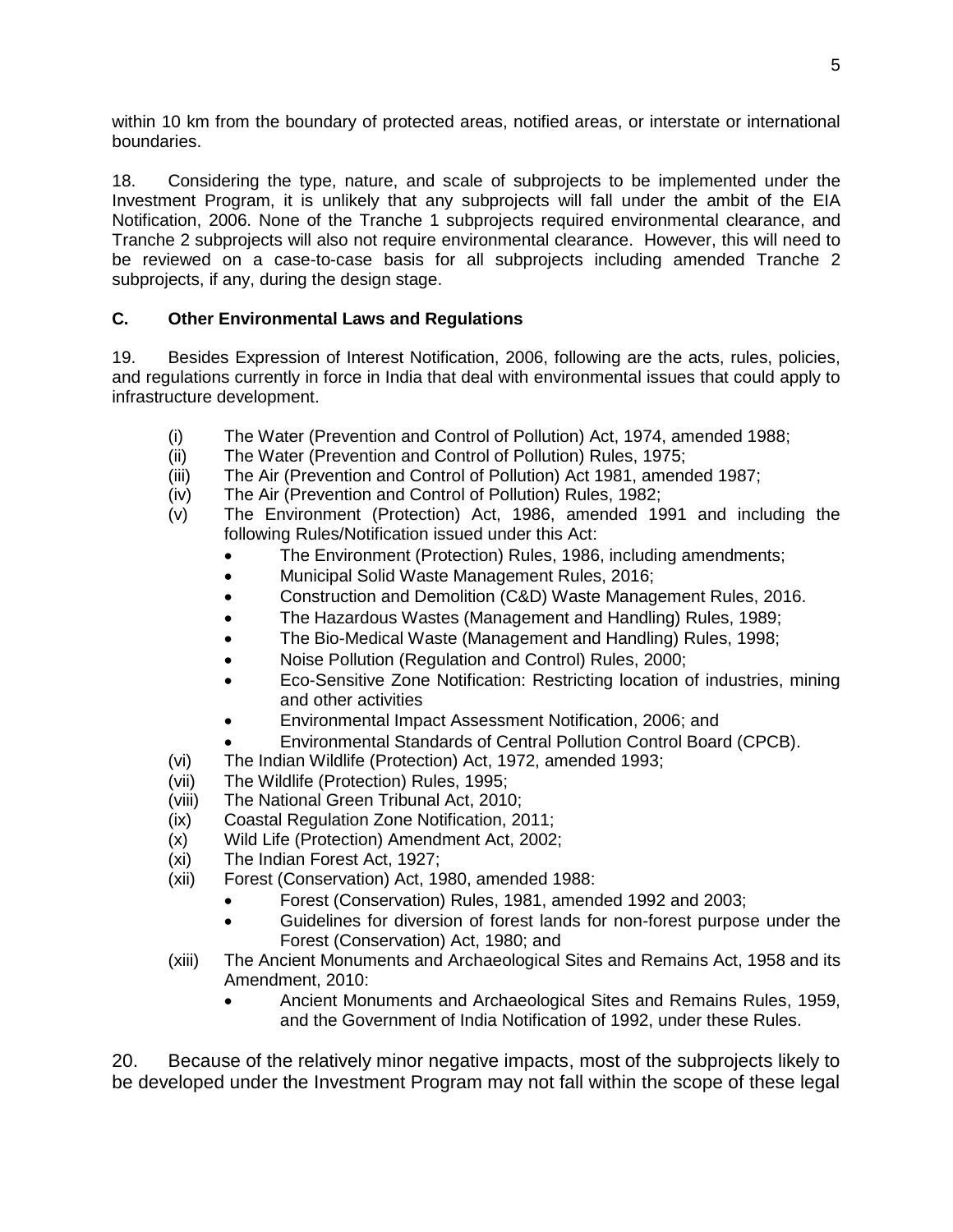instruments. The specific requirements to ensure compliance by these components and subprojects are shown in Table 2.

| <b>Component</b>                                                                                                                 | <b>Applicable Legislation</b>                                                                                                                                                                                                                                                                                                                                                         | <b>Compliance</b>                                                                                                                                                                                            | <b>Action Required</b>                                                                                                                                                                                                                                                                                |
|----------------------------------------------------------------------------------------------------------------------------------|---------------------------------------------------------------------------------------------------------------------------------------------------------------------------------------------------------------------------------------------------------------------------------------------------------------------------------------------------------------------------------------|--------------------------------------------------------------------------------------------------------------------------------------------------------------------------------------------------------------|-------------------------------------------------------------------------------------------------------------------------------------------------------------------------------------------------------------------------------------------------------------------------------------------------------|
| All components<br>that require<br>acquisition of<br>forest land                                                                  | Forest (Conservation) Act,<br>1980; Wildlife (Protection) Act,<br>1972                                                                                                                                                                                                                                                                                                                | Approval of Ministry of<br>Environment and<br>Forests (MOEF)                                                                                                                                                 | Identify non-forest land<br>and formulate an<br>afforestation program                                                                                                                                                                                                                                 |
| Sewage<br>treatment plant<br>(STP)                                                                                               | Water (Prevention and Control<br>of Pollution) Act, 1974                                                                                                                                                                                                                                                                                                                              | Consent for<br>establishment (CFE)<br>and consent for<br>operation (CFO) from<br>Karnataka State<br><b>Pollution Control</b><br>Board (KSPCB)                                                                | Based on project review<br>and site inspection,<br><b>KSPCB provides CFE</b><br>before construction, and<br>stipulates the disposal<br>standards to be met<br>during operation.<br>After completion of<br>construction, CFO is<br>issued confirming<br>compliance with the<br>CFE conditions, if any. |
|                                                                                                                                  |                                                                                                                                                                                                                                                                                                                                                                                       | Renewal of CFO<br>during operation (STP<br>only)                                                                                                                                                             | Based on the<br>performance of the STP<br>and its compliance with<br>the disposal standards,<br>CFO is renewed every<br>year.                                                                                                                                                                         |
| All subproject<br>components<br>location in<br>coastal<br>regulation zone<br>(CRZ)<br>categorized as<br>CRZ I, II, III and<br>IV | <b>Coastal Regulation Zone</b><br>Notification, 2011                                                                                                                                                                                                                                                                                                                                  | -Groundwater<br>abstraction in the CRZ<br>is restricted<br>-All project activities<br>falling in the CRZ<br>requires clearance<br>from the Karnataka<br><b>State Coastal Zone</b><br>Management<br>Authority | Clearance requires<br>conduct of rapid EIA<br>study by an accredited<br>consultant                                                                                                                                                                                                                    |
| All subproject<br>components<br>situated within<br>300 m of<br>protected<br>monuments/sites                                      | Ancient Monuments and<br>Archaeological Sites and<br>Remains Act, 1958<br>Ancient Monuments and<br>Archaeological Sites and<br>Remains (Amendment and<br>Validation) Act, 2010<br>The Government of India<br>$\bullet$<br>declared the area around<br>protected monuments, up to<br>100 m, as prohibited area, and<br>further 200 m, i.e. from 100 to<br>300 m, as regulated area. No | Any construction work<br>in the regulated area<br>requires permission of<br><b>National Monuments</b><br>Authority (NMA)                                                                                     | Application to be<br>submitted to regional<br>office of the<br>Archaeological Survey<br>of India (ASI), which will<br>forward to NMA; after<br>review of application<br>and site visit report from<br>ASI, NMA issues<br>clearance                                                                    |

**Table 2: Action Required to Ensure Subproject Compliance with National Environmental Laws**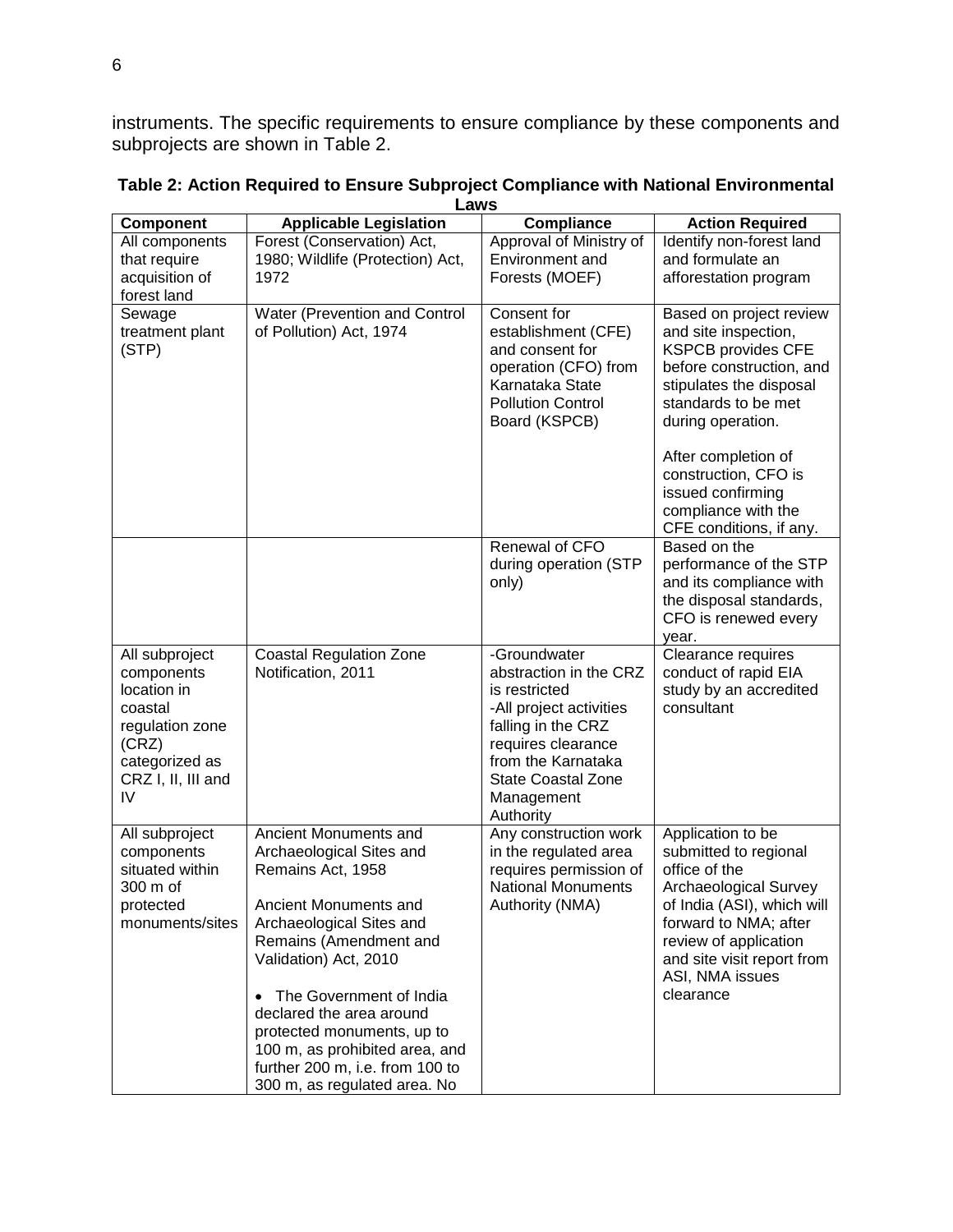| <b>Component</b> | <b>Applicable Legislation</b>   | <b>Compliance</b> | <b>Action Required</b> |
|------------------|---------------------------------|-------------------|------------------------|
|                  | construction work is allowed in |                   |                        |
|                  | the prohibited area.            |                   |                        |

## <span id="page-12-0"></span>**IV. SPECIFIC PROCEDURES TO BE USED FOR SUBPROJECTS**

## <span id="page-12-1"></span>**A. Responsibilities and Authorities**

21. The following committees, agencies, and entities are proposed:

22. **Empowered Committee**. The established State level Empowered Committee whose members include Additional Chief Secretary (Committee Chair), MD of KUIDFC (Committee Secretary), Principal Secretary of the Urban Development Department, Principal Secretary of the Planning Department, Secretary for municipalities and urban development authorities of Urban Development Department, secretary for expenditure of the finance department, and the director/commissioner of the Directorate of Municipal Administration, will continue.

23. **Executing Agency**. KUIDFC will continue as the nodal executing agency (EA). Investment Program implementation activities are monitored by KUIDFC through a separate program management unit (PMU) set up within KUIDFC. The Managing Director of the KUIDFC heads the PMU, and will be assisted by a Task Manager at head office and Deputy Project Director at the regional office of KUIDFC at Mangalore to oversee the investment program progress.

24. **Central Project Management Unit**. A PMU established in the KUIDFC to assist with the implementation of Tranche 1 investments, will also support implementation of Tranche 2. A team of senior technical, administrative, and financial officials will assist the task Manger in controlling and monitoring Investment Program implementation activities. A small team within the PMU will be established to focus on environmental, social, and gender issues applicable to UWSS service provision. The unit will comprise full-time KUIDFC employees, contract employees, and, as required, short-term national and international consultants.

25. The PMU will be supported by two new regional offices established at Davangere and Mangalore. A consultant team will be appointed under Deputy Project Director (Mangalore) for Tranche 2, and will be involved in project planning, preparation of subproject and cost estimates, coordination, technical guidance and supervision, financial control, training, and overall subproject management.

26. **Implementing Agency**. Respective urban local bodies of each of project town will be the implementing agencies and will oversee subproject component implementation at the town level.

27. A project implementation unit (PIU) is to be established in each ULB, unless one or more of the ULBs decide to form a single PIU.

28. Other than the above institutional setup, a district-level program Steering Committee will be set up in each district to monitor implementation of subprojects and institutional reforms. The district-level program steering committee shall consist of the Deputy Commissioner of the district, the deputy project Director from the concerned divisional office, Municipal Commissioners'/Chief Officers of Investment program ULBs, the President/Chair of the investment program ULB and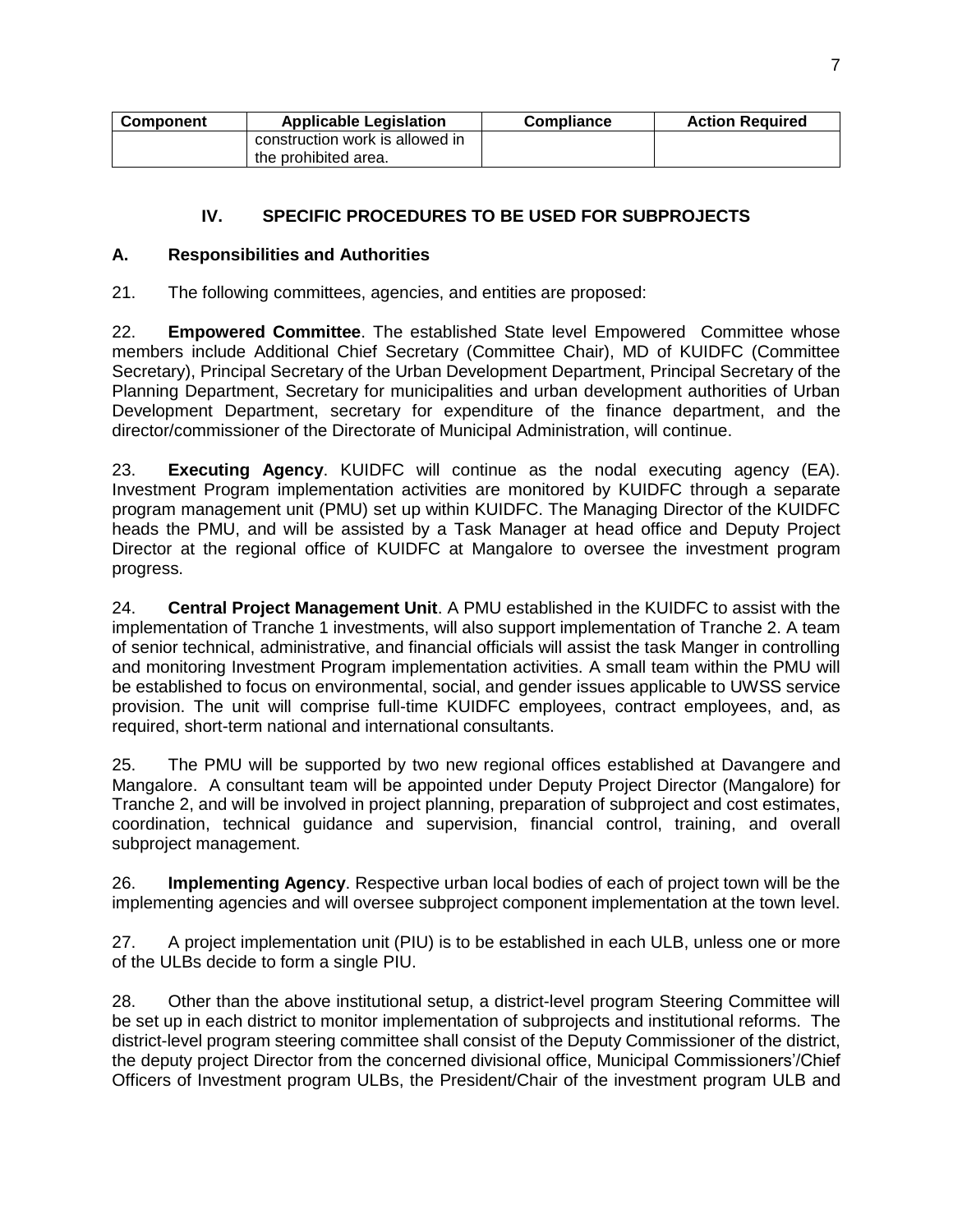Executive Engineer of respective PIUs. The district level programme Steering Committee will report to KUIDFC.

29. **Consultancy Selection Committee**. The KUIDFC will set up a consultancy selection committee to evaluate the request for consultant services and consultancy contract negotiations. The recommendations of the committee will be submitted to the steering committee for approval.

30. **Tender Evaluation Committee**. The KUIDFC will set up a tender evaluation committee to evaluate tenders and prepare evaluation reports for submission to the steering committee for approval.

31. **Environmental Safeguards — Implementation and Compliance**. At the executing agency (i.e. KUIDFC), environmental issues will be coordinated centrally by the Safeguards Compliance and Monitoring Unit (SCMU) established under task manager of KUIWMIP within the PMU. SCMU is staffed with a Safeguards Compliance and Monitoring Officer (SCMO) with overall responsibility for environmental and social safeguards, and two safeguards specialists–Assistant Executive Engineer (AEE–Environment), and Social Development Officer (SDO), responsible for environment and social safeguards, respectively. SCMU will ensure that all subprojects comply with environmental safeguards. In each regional office at Davangere and Mangalore, a Safeguards Officer will assist in and coordinate safeguard tasks. For enhancing the monitoring role of environmental safeguards, KUIDFC will consider assigning the environmental officers at the regional offices in implementation stage. In each PIU, an Assistant Engineer (Safeguards) will coordinate the safeguard tasks at PIU/town level. For Tranche 2, PIUs are established at Kundapura, Mangalore, Puttur, and Udupi. A project management, design and construction supervision consultant (PMDCSC) will assist PMU, regional office and PIUs in implementation of the entire investment program including compliance with the EARF. PMDCSC is stationed at Mangalore with the field teams in each of the PIUs. PMDCSC team include an Environmental Specialist and a Social Development Specialist to prepare, implement and monitor all safeguard activities and ensure compliance with the EARF. At the civil works stage, Contractor staff will include Safeguards/Environment, Health and Safety (EHS) engineer to supervise and report on environmental management plan (EMP) implementation (Figure 1).

32. The responsibilities of the PMU Environment Safeguards officer (AEE–Environment) include the following:

- (i) Prepare the rapid environmental assessment (REA) checklist, to finalize the environmental impact assessment/ IEE and to disclose the approved environmental impact assessment/ IEE in the website;
- (ii) Ensure that Environmental Clearance, Consent to Establishment and Consent to Operate and other certificates, as required, are obtained in time from appropriate authorities and to ensure compliances with conditions imposed;
- (iii) Ensure incorporation of the EMP, environmental mitigation and monitoring measures into the contract documents;
- (iv) Monitor disclosure and public consultation arranged by the design and monitoring project management design and supervision consultant (PMDSC) during IEE process and to ensure that comments are reflected in the IEE report;
- (v) Ensure disclosure of information throughout the duration of the subproject through suitable visual means and publications;
- (vi) Provide necessary input for grievance redress;
- (vii) Approve contractor's proposed locations for construction work camps, storage areas, hauling roads, lay-down areas, and disposal areas for solid and hazardous wastes on recommendations of DMSC;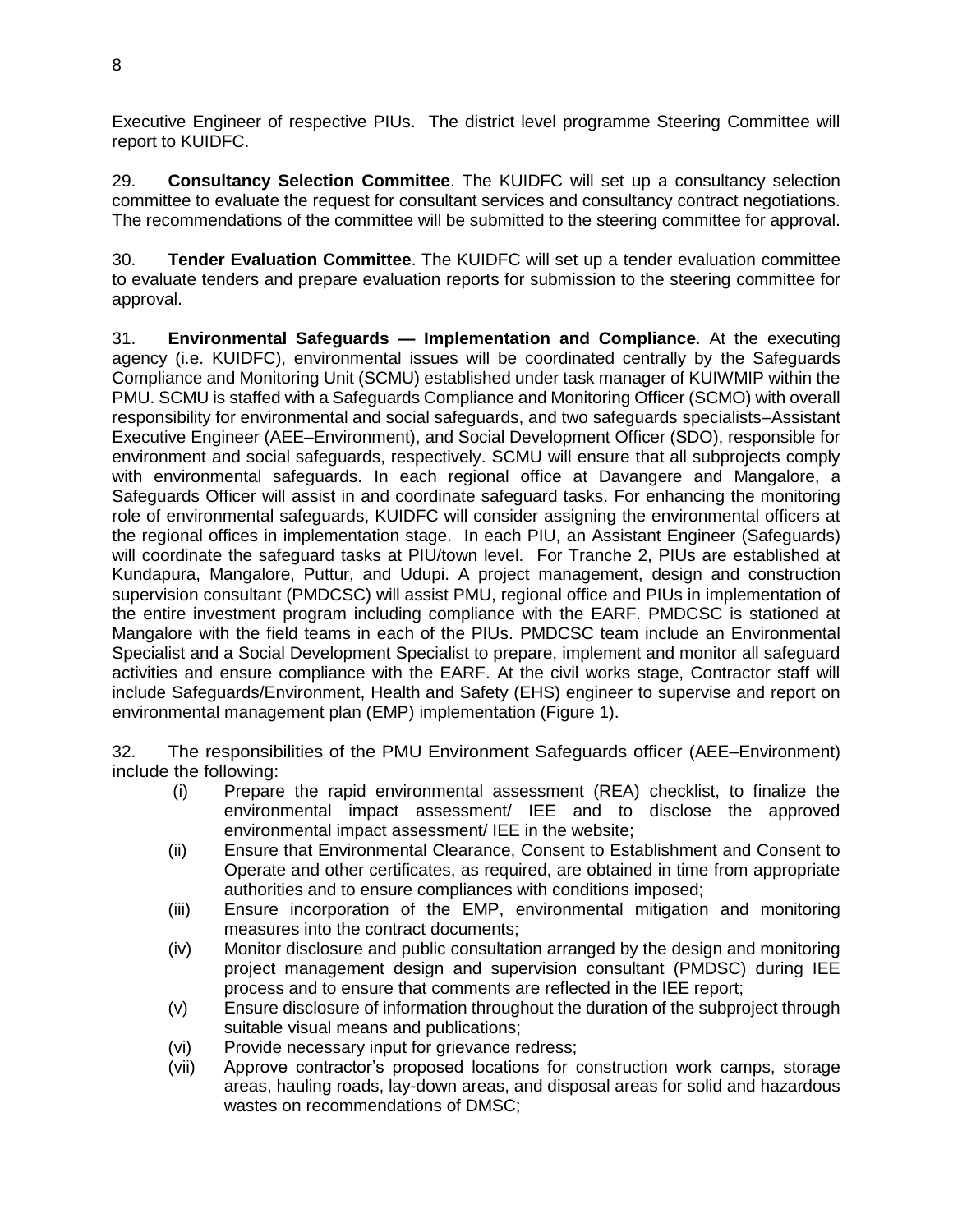- (viii) Guide the Contractor for drawing up of site environmental management plan and to approve the same;
- (ix) Induct the Contractor for taking up the construction following environmental and social safeguards;
- (x) Facilitate scheduled monitoring during implementation of the project;
- (xi) Carry out regular onsite monitoring and guide the Contractor to adopt the required site management standards;
- (xii) Ensure the required health and safety measures at work sites;
- (xiii) Obtain in time and to review the monthly monitoring report of the Contractors;
- (xiv) Prepare semi-annual environmental monitoring report (SEMR), including the status of project compliance, statutory clearances and relevant loan covenants, and submit the approved 6-monthly report to ADB and seek permission to disclose the same in the investment program website; and
- (xv) Prepare monitoring report on post-construction activities by the contractors as specified in the EMP.
- 33. The responsibilities of PMDCSC Environment Specialist include:
	- (i) Overall assistance and guidance to PMUs and PIUs on safeguard related tasks to ensure compliance with EARF, ADB SPS (2009), and government regulations;
	- (ii) Subproject selection, categorization, preparation, implementation, monitoring and reporting of all subproject in compliance with EARF and respective IEE and EMP;
	- (iii) Monitor implementation of EMPs; field monitoring at least fortnightly and advice contractor for additional/ rectification of mitigation measures as per ground condition;
	- (iv) Review monthly contractor's EMP monitoring reports;
	- (v) Guide the PIUs as and when necessary;
	- (vi) Review and finalize all reports in consultation with the PMU safeguards officer;
	- (vii) Provide project management support;
	- (viii) Prepare environmental assessment reports;
	- (ix) Conduct capacity building and training programs on environmental management of the PMU, contractors, and line departments through capacity development support and training;
	- (x) Prepare periodic monitoring reports<sup>1</sup> and submit PMU for onward submission to ADB;
	- (xi) Guide and supervise contractors in: revise/update of the draft IEEs after finalization of the design; and field implementation of EMPs; and
	- (xii) Assist in public consultation and disclosure activities.

34. The PIU Safeguards Officer will be responsible for both environmental and social safeguards. Tasks related to environmental and social safeguards include:

- (i) Coordinate public consultation and information disclosure;
- (ii) Liaise with local offices of regulatory agencies in obtaining clearances /approvals; assist PMU for clearances obtained at state level;
- (iii) Review and approve contractors updated EMPs;
- (iv) Oversee day-to-day implementation of EMP by contractors, including compliance with all government rules and regulations;

 $\overline{a}$ <sup>1</sup> The monitoring report will focus on the progress of implementation of the IEE and environmental assessment and review framework, issues encountered and measures adopted, follow-up actions required, if any, as well as the status of compliance with subproject selection criteria, and relevant loan covenants. Monitoring report format is given in the EARF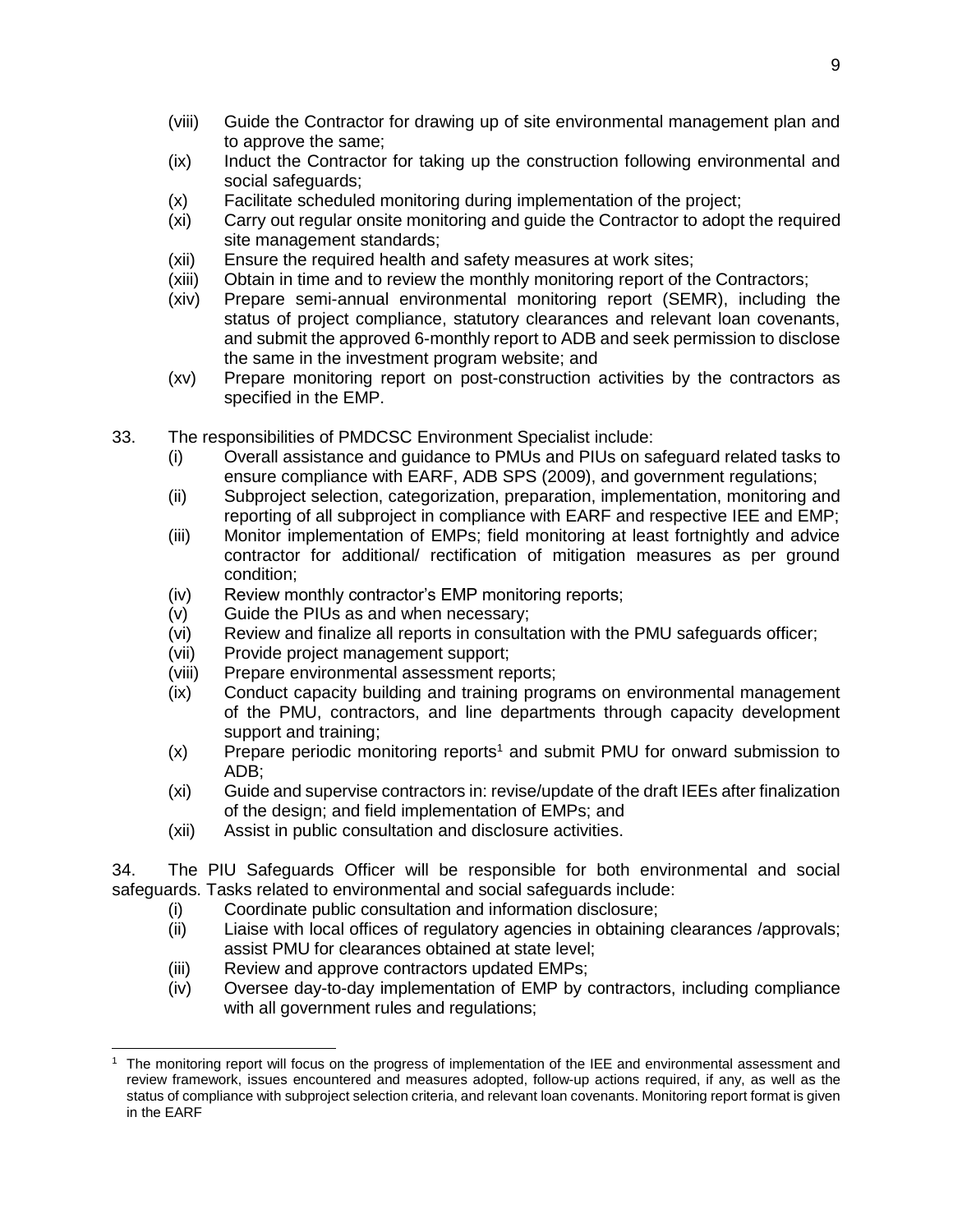- (v) Take necessary action for obtaining rights of way;
- (vi) Ensure continuous public consultation and awareness;
- (vii) Coordinate grievance redress process and ensure timely actions by all parties;
- (viii) Review monthly contractor's EMP monitoring reports;
- (ix) Review and forward quarterly monitoring reports to PMU;
- (x) Inform PMU of unanticipated impacts and formulate corrective action plan; and
- (xi) Recommend issuance of work construction work completion certification to the contractor upon verification of satisfactory post-construction clean-up.
- (xii) inform affected persons on (a) the project cutoff date; (b) public notice for schedule of land acquisition/occupation; (c) entitlement matrix; and (d) compensation packages against different categories of loss, and tentative schedule of land clearing/ acquisition for starts of civil works activities;
- (xiii) coordinate valuation of assets, such as land, trees of various species, etc.;
- (xiv) facilitate the land acquisition and compensation processes in consultation with the district administration; coordinate, supervise and monitor disbursement of compensation; undertake negotiated settlement with third party certification;
- (xv) obtain NOCs, land documents, third party certifications as required for the subproject;
- (xvi) assist in the implementation, monitoring and reporting of resettlement plans/due diligence reports (DDR)/gender equality and social inclusion (GESI) plan.
- (xvii) take corrective actions when necessary to ensure no adverse impacts; and
- (xviii) submit monthly social and environmental monitoring reports to PMU.

35. The contractor shall appoint one safeguards/ EHS engineer who will be responsible for EMP implementation on a day-to-day basis. The responsibilities of Contractor include:

- (i) Preparing Site Environmental Management Plan (SEMP)/ updated EMP per detailed design, works implementation schedule, and site conditions;
- (ii) Ensuring implementation of EMP;
- (iii) Implementing corrective action plans as required;
- (iv) Coordinating with the resident engineer and environment specialists (at all levels);
- (v) Community liaison, consultation with interested/ affected parties and grievance redressal; and
- (vi) Monthly reporting on EMP implementation.

36. The IEE/EIA reports will be prepared by PMDCSC and will be reviewed by SCMU as per ADB SPS, 2009 and Environmental Guidelines, 2003, and approved and further submitted to ADB for review and approval.

37. The responsibility fulfilling environmental requirements of the Government of India and the Government of Karnataka and conducting required environmental assessment as per ADB guidelines lies with the implementing agencies. PMDCSC team will assist the IAs/PIUs in this regard.

38. The mitigation measures identified through IEE/EIA will be incorporated into the investment program cycle and subproject design. Mitigation measures, which are to be implemented by the contractor, shall form part of the contract documents. During the construction phase, PMDCSC team will monitor the implementation of the EMP and report to the PMU. The PMU will be responsible for compiling these results and sending semi-annual Environmental Monitoring Reports to ADB for review and disclosure.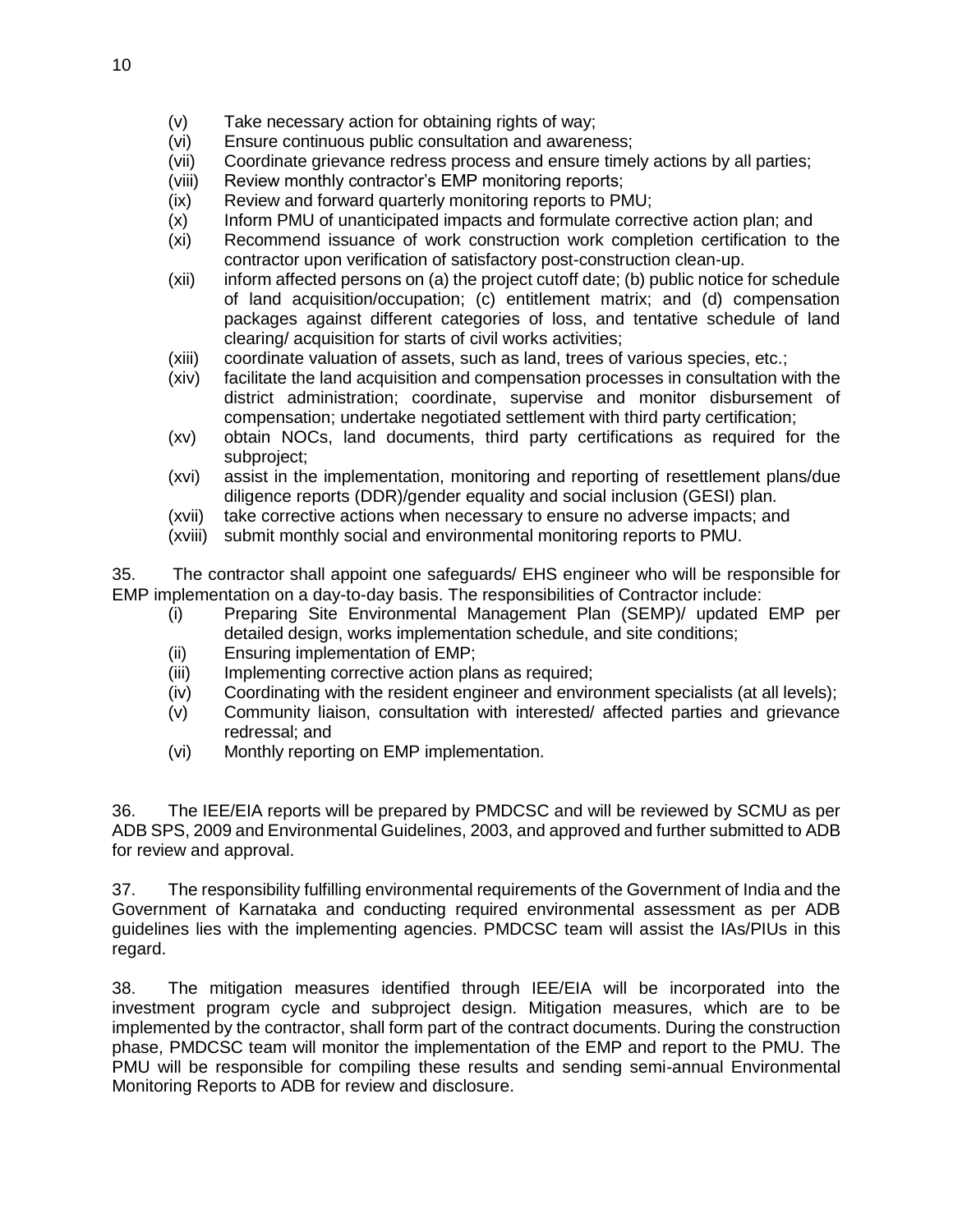

**Figure 1: Organogram of Safeguard Implementation for Project 2**

AE = Assistant Engineer, AEE = Assistant Executive Engineer, ENV = environment, EOI = Expression of Interest, KIUWMIP = Karnataka Integrated Urban Water Management Investment Program, PIU = Project Implementation Unit, PMDCSC = Project Management, Design and Construction Supervision Consultant, PMU = Project Management Unit, SDO = Social Development Officer.

#### <span id="page-16-0"></span>**B. Grievance Redress Mechanism**

39. A project specific grievance redress mechanism (GRM), on the smilar lines of Project 1 GRM, will be established to receive, evaluate and facilitate concerns of, complaints and grievances of affected persons in relation to project's social and environmental performances. The main objective of the GRM will be to provide time bound action and transparent mechanism to resolve social and environment concerns.

40. Project GRM will cover the project's towns for all kinds of grievances and will be regarded as an accessible and trusted platform for receiving and facilitating project related complaints and grievances. The multi-tier GRM for the program will have realistic time schedules to address grievances and specific responsible persons identified to address grievances and whom the affected persons have access to interact easily.

41. Awareness on grievance redress procedures will be created through Public Awareness Campaign with the help of print and electronic media and radio. The Safeguards Officer will ensure that vulnerable households are also made aware of the GRM and assured of their grievances to be redressed adequately and in a timely manner.

42. There will be multiple means of registering grievances and complaints by dropping grievance forms in complaint/ suggestion boxes at accessible locations, or through telephone hotlines, email, post or writing in a complaint registrar book in PIU/ULB's project office. There will be complaint registrar book and complaint boxes at construction site office to enable quick response of grievances/ complaints for urgent matters. The name, address and contact details of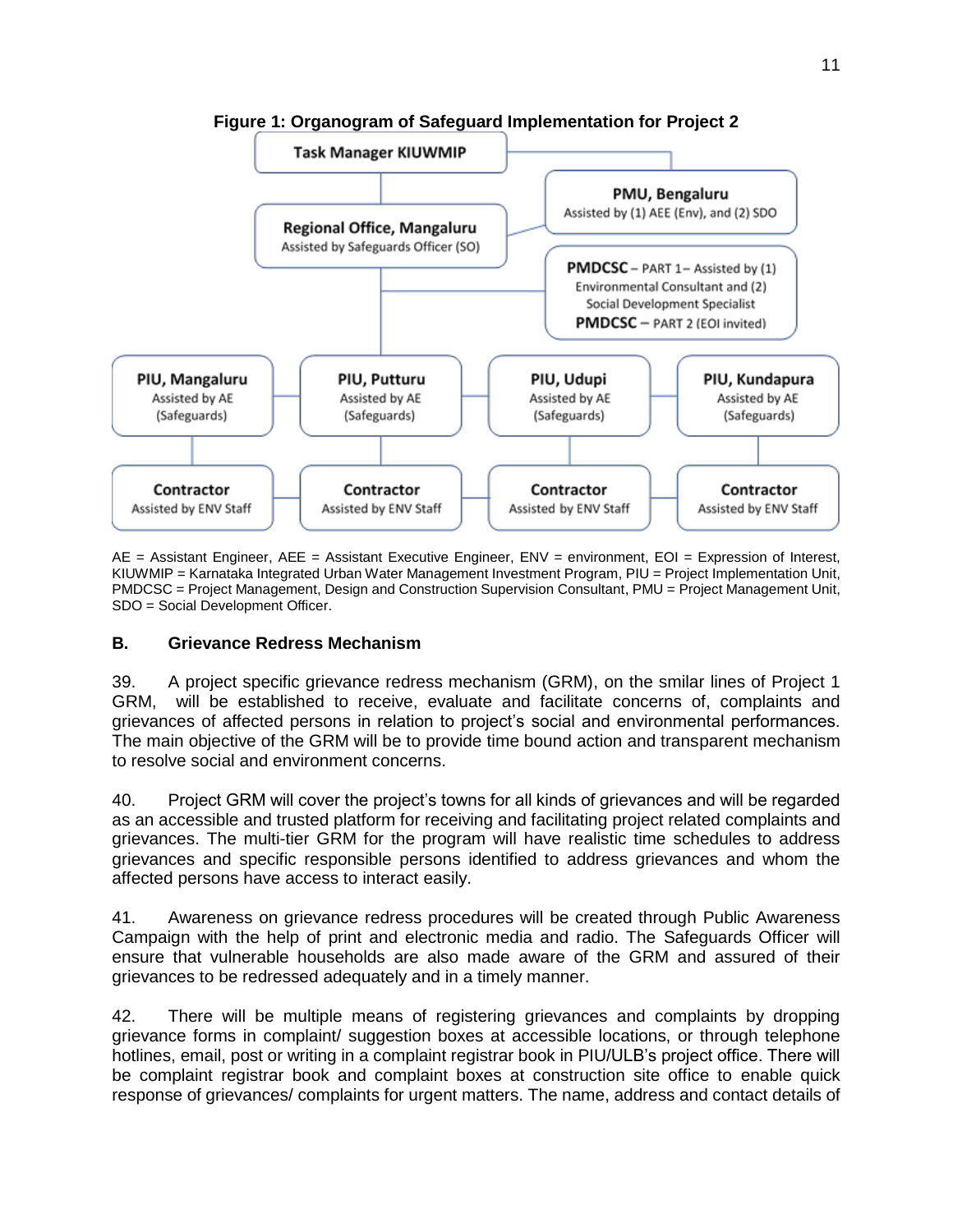the persons with details of the complaint / grievance, location of problem area, date of receipt of complaint will be documented. The regional project management units' (RPMU) Safeguards Officer, assisted by respective Assistant Engineer (safeguards) at PIUs, will be responsible at the project level for timely resolution of the environmental and social safeguards issues and registration of grievances, and communication with the aggrieved persons. The draft project information document (PID) is to be distributed to all affected communities and displaced persons which include the contact numbers of the respective ULB officer(s) responsible for the KIUWMIP.

## <span id="page-17-0"></span>**C. Grievance Redress Process**

43. There will be several tiers for grievance redress process. Simple grievances for immediate redress will first be resolved at site by Contractor. If not redressed satisfactorily in 7 days of its reciept, the complainants may go to PIU officer in ULB responsible for resettlement/social issues. Project engineer and the resettlement nongovernment organization (NGO) will assist in resolving the issues. Name, designation and contact number of personnel responsible for grievance redress at ULB and RPMU, will be posted at Contractor's and PMDSC's site office in full visibility of public. NGO will be involved in community mobilization and awareness campaign among the communities. Grievances of immediate nature should be resolved at site/ within ULB/PIU level within 15 days of registration of grievances.

44. All the grievances that cannot be resolved at ULB/PIU within 15 days will be forwarded to the grievances redress committee (GRC) headed by Deputy Project Director, RPMU at Subdivision level who will review and resolve within 15 working days of grievance being registered with assistance of the concerned PIU/ ULB personnel if required. The grievances of critical nature and those cannot be resolved at GRC level should be referred to District Level Implementation Committee (DLIC) set up at district level headed by Deputy Commissioner who will review the grievances and to be settled within 30 days. All documents related to grievances, follow up action taken to resolve along with explanatory note on nature, seriousness and time taken for grievance redress shall be prepared by RPMU Safeguard Officer and circulated to DLIC members at least a week prior to scheduled meeting. The decision taken at the DLIC level will be communicated to the complainant by Safeguard Officer, RPMU through ULB/PIU

45. For any issues that remain unresolved by the GRC or Steering Committee or the decision taken at such meetings are not acceptable, the complainants/displaced persons can approach the Court of Law as per Government of Karnataka and Government of India legal procedure.

## <span id="page-17-1"></span>**D. Grievance Redress Committee/Steering Committee Composition and Selection of Members**

46. The GRC for the project will be headed by: (i) Special Land Acquisition Officer/ Assistant Commissioner of the concerned sub-Division as Chairman of the sub Division with members as follows: (ii) ULB Commissioners/ Chief Officer of the concerned ULB towns; (iii) Deputy Project Director as member Secretary and Convener; (iv) PMDCSC Engineer; (v) Affected Community member/NGO; and (vi) Safeguards Officer RPMU KIUWMIP Mangalore member and will shoulder responsibility of keeping records of grievances/complaints in details. The Safeguard Officer of RPMU will be responsible for coordinating with all GRC members and the displaced persons for grievance redressal. The grievances of critical nature and those cannot be resolved at Divisional level should be referred to DLIC set up at District level they will determine the merit of each grievance and attempt to resolve the same within a month from the date of lodging of complaints. The decision of DLIC is final and cannot be contested in any other forum except in the Courts of Law.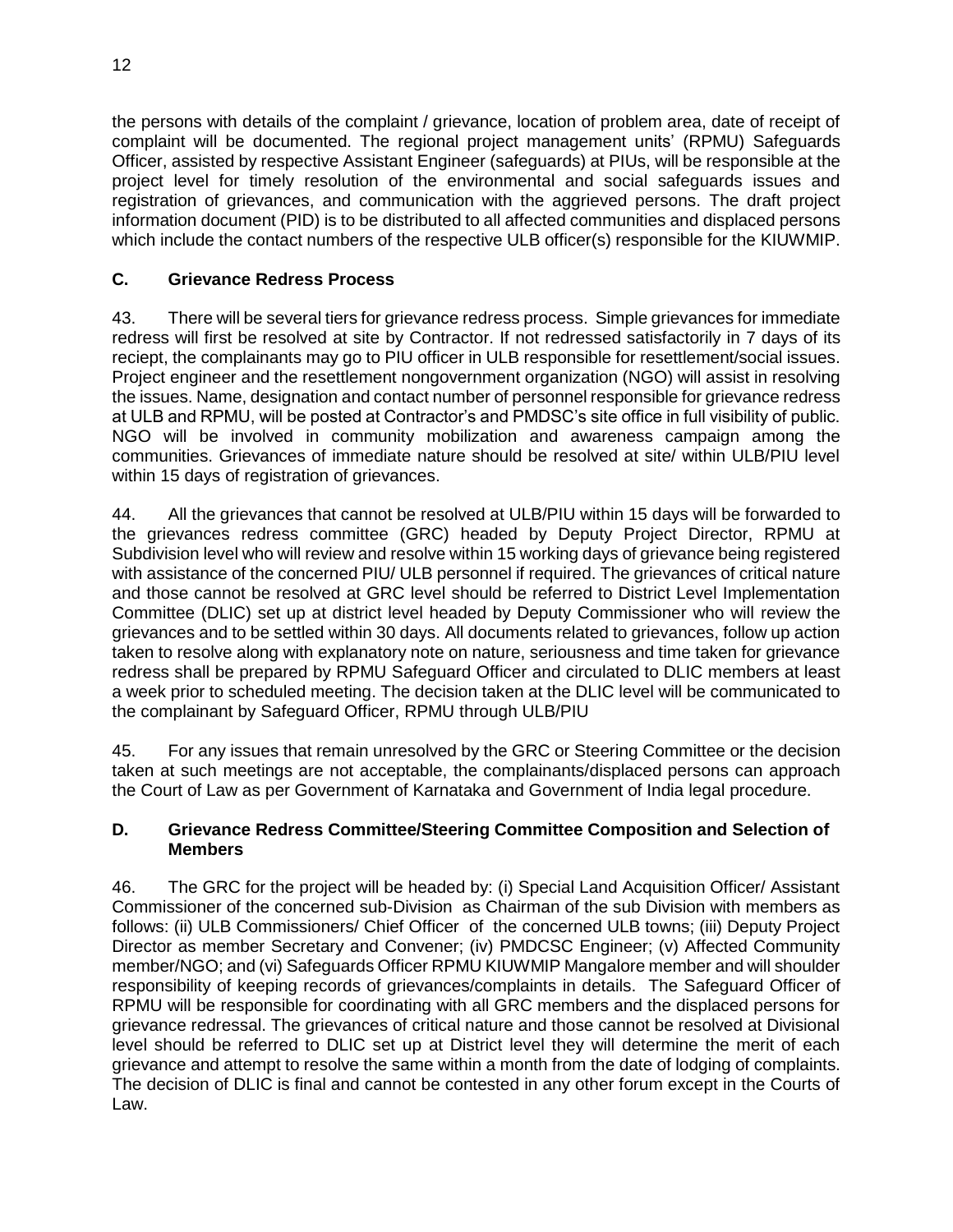47. **Recordkeeping**. Records of all grievances received, including contact details of complainant, date the complaint was received, nature of grievance, agreed corrective actions and the date these were effected and final outcome will be kept by PIU (with the support of PMDCSC) and submitted to PMU.

48. **Information Dissemination Methods of the Grievance Redress Mechanism**. The PIU, assisted by PMDCSC/Community Awareness, Participation, Rehabilitation and Resettlement Consultant (CAPRRC) will be responsible for information dissemination to affected persons and general public in the project area on grievance redress mechanism. Public awareness campaign will be conducted to ensure that awareness on the project and its grievance redress procedures is generated. The campaign will ensure that the poor, vulnerable and others are made aware of grievance redress procedures and entitlements per agreed entitlement matrix including. whom to contact and when, where/ how to register grievance, various stages of grievance redress process, time likely to be taken for redress of minor and major grievances, etc. Grievances received and responses provided will be documented and reported back to the affected persons. The number of grievances recorded and resolved and the outcomes will be displayed/disclosed in the PIU, offices, ULB notice boards and on the web, as well as reported in the semi-annual environmental and social monitoring reports to be submitted to ADB.

49. **Periodic Review and Documentation of Lessons Learned.** The PMU will periodically review the functioning of the GRM and record information on the effectiveness of the mechanism, especially on the PIU's ability to prevent and address grievances.

50. **Costs.** All costs involved in resolving the complaints (meetings, consultations, communication and reporting/information dissemination) will be borne by the respective PIU. Cost estimates for grievance redress are included in resettlement cost estimates.

51. **Country Legal Procedure**. An aggrieved person shall have access to the country's legal system at any stage and accessing the country's legal system can run parallel to accessing the GRM and is not dependent on the negative outcome of the GRM.

## <span id="page-18-0"></span>**E. ADB Accountability Mechanism**

52. In the event when the established GRM is not in a position to resolve the issue, Affected Person also can use the ADB Accountability Mechanism through directly contacting (in writing) the Complain Receiving Officer (CRO) at ADB headquarters or to ADB Indian Resident Mission (INRM). The complaint can be submitted in any of the official languages of ADB's developing member countries (DMCs). Before submitting a complaint to the Accountability Mechanism, it is recommended that affected people make a good faith effort to resolve their problems by working with the concerned ADB operations department (in this case, the Inda Resident Mission). Only after doing that, and if they are still dissatisfied, they could approach the Accountability Mechanism. The ADB Accountability Mechanism information will be included in the project relevant information /PID to be distributed to the affected communities, as part of the project GRM. The PID will be prepared by the design, build, and operation (DBO) contactor in coordination with the PIU and consultant and get it approved by the EE/AEE in charge of the project. Proposed Grievance Redress Mechanism is shown in the Figure 2.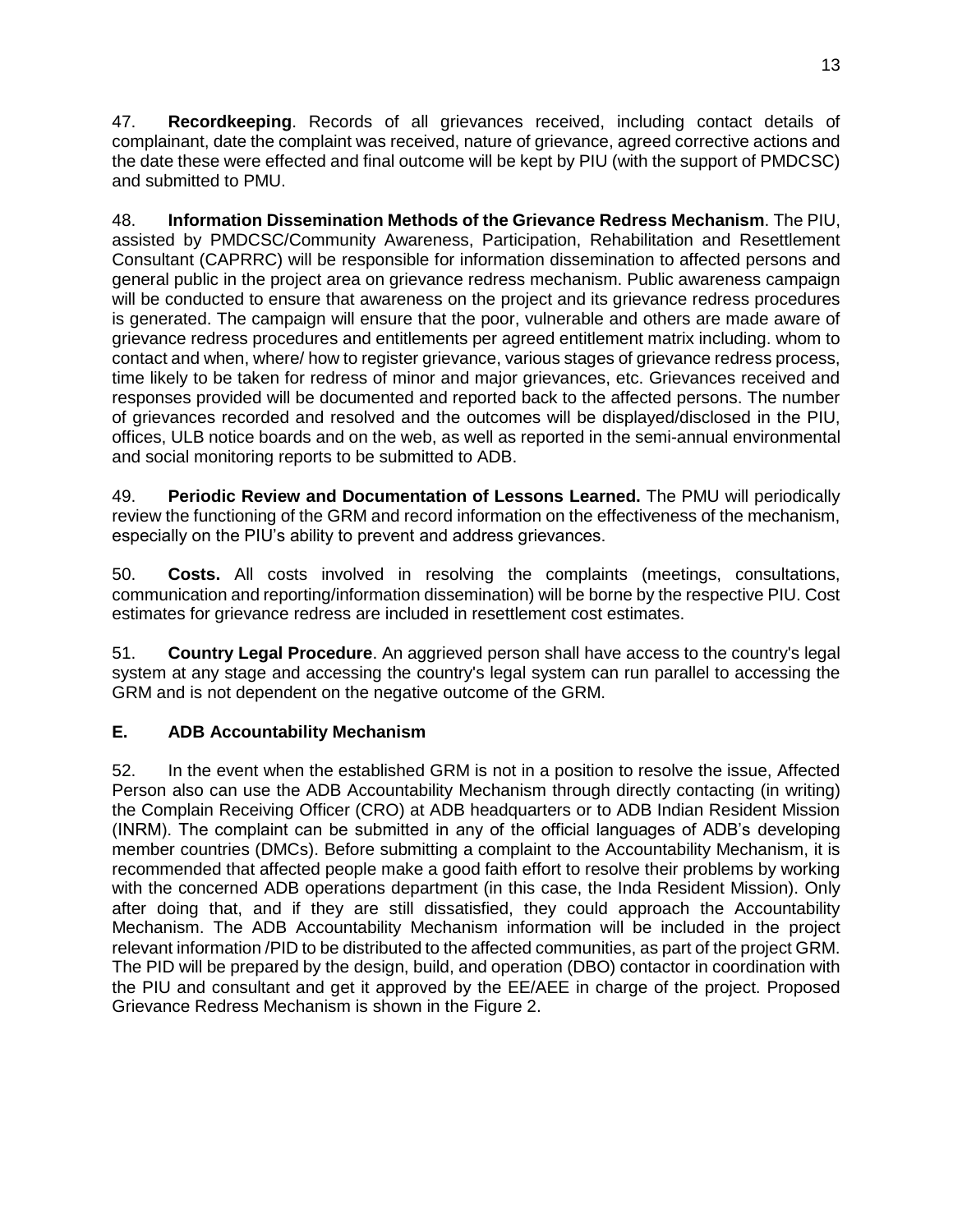

AE = Assistant Engineer, CPMU = central project management unit, DPD RPMU = Deputy Project Director Regional Project Management Unit, PIU = Project Implementation Unit, PMDCSC = Project Management, Design and Construction Supervision Consultant, ULB = urban local body.

## <span id="page-19-0"></span>**F. Environmental Guidelines for Subproject Selection**

53. The avoidance of negative impacts (by sensitive site selection, amending features of the design, etc.) is a key facet of environmental assessment, as it both protects the environment and can save considerable time, effort, and cost downstream in a project by avoiding the need for difficult and costly environmental mitigation and compensation measures. It is important therefore that environmental impacts are taken into account throughout the development of projects and subprojects, beginning in the earliest stages, and that decisions are made on the basis of environmental criteria, as well as feasibility and cost.

54. The analysis of the potential impacts of the types of project likely to be considered within KIUWMIP UWSS component (Appendix 1) enables the formulation of certain criteria that, if taken into account in selecting and developing subprojects, should reduce their environmental impacts. These are presented in Table 3 below.

**Figure 2: Grievance Redress Process**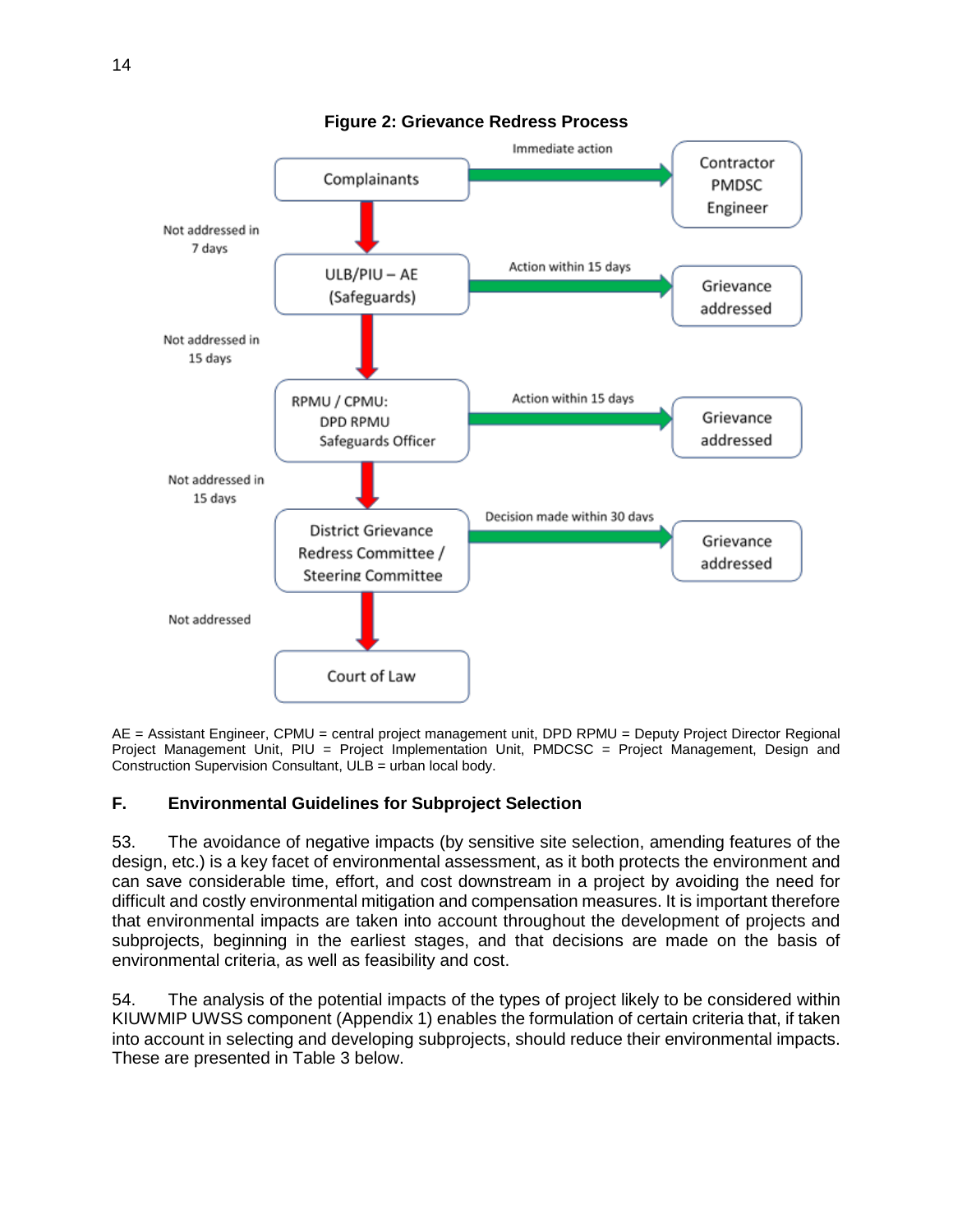| Subproject                 | <b>Environmental Selection Criteria</b>                                                                                                                                                                                                                                                                                                                                                                 |
|----------------------------|---------------------------------------------------------------------------------------------------------------------------------------------------------------------------------------------------------------------------------------------------------------------------------------------------------------------------------------------------------------------------------------------------------|
| All subprojects            | Comply with all requirements (as amended and in force) of relevant national<br>law, including the EIA Notification, 2006, and other laws in specific sectors as<br>indicated below                                                                                                                                                                                                                      |
|                            | Avoid involuntary resettlement by using vacant government land where<br>possible, and taking all possible measures in design and selection of site or alignment<br>to avoid/minimize resettlement impacts                                                                                                                                                                                               |
|                            | Avoid disturbance and alteration to any natural water courses during<br>infrastructure development                                                                                                                                                                                                                                                                                                      |
|                            | Subprojects involving facilities and/or business activities that already exist or<br>are under construction will be funded under KIUWMIP only with a pre-environmental<br>audit of those associated facilities to check the compliance with the government<br>regulatory framework and ADB SPS 2009; If any non-compliance is identified, a<br>corrective action plan is to be prepared and implemented |
| Water supply               | Comply with all requirements of relevant national law, including the Water<br>(Prevention and Control of Pollution) Act, 1974                                                                                                                                                                                                                                                                           |
|                            | New water source development and augmentation of water abstraction from<br>existing sources shall be as per KIUWMIP recommendations only; this project will<br>allocate water to ULBs and recommend sources and quantities based on the water<br>balance                                                                                                                                                |
|                            | Avoid water-use conflicts                                                                                                                                                                                                                                                                                                                                                                               |
|                            | Ensure appropriate source water quality; avoid unprotected sources; include                                                                                                                                                                                                                                                                                                                             |
|                            | necessary source protection measures in the project<br>Locate all new facilities (water treatment plant or WTP, pumping stations,                                                                                                                                                                                                                                                                       |
|                            | etc.) away from houses, shops, or any other premises used by people, thus<br>establishing a buffer zone to reduce the effects of noise, dust, and the visual<br>appearance of the site                                                                                                                                                                                                                  |
|                            | Locate WTP at sites where there is no risk of flooding or other hazards that<br>might impair functioning of the plant or present a risk of damage to the plant or its<br>environs                                                                                                                                                                                                                       |
|                            | Locate pipelines within the right-of-way (ROW) of other linear structures<br>(roads, irrigation canals) as far as possible, to reduce the acquisition of new land<br>Ensure that water supplied to consumers meets national drinking water                                                                                                                                                              |
|                            | standards at all times, and confirm this by regular monitoring at the WTP and in<br>domestic premises                                                                                                                                                                                                                                                                                                   |
|                            | Ensure that improvements in the water supply system are combined with<br>improvements in sewerage and drainage to deal with the increased discharge of<br>domestic wastewater                                                                                                                                                                                                                           |
| Sewerage and<br>sanitation | Comply with all requirements of relevant national law, including the Water<br>(Prevention and Control of Pollution) Act, 1974                                                                                                                                                                                                                                                                           |
|                            | Plan for reuse of treated wastewater as per the recommendations of<br>Karnataka Integrated and Sustainable Water Resource Management Investment<br>Program (KISWRMIP); the subproject design shall include reuse components and<br>budget in compliance with KISWRMIP recommendations                                                                                                                   |
|                            | Locate sewage treatment plants (STPs) 200-300 m from any inhabited areas,<br>in locations where no urban expansion is expected in the next 20 years, so that people<br>are not affected by odor or other nuisance from the plant                                                                                                                                                                        |
|                            | Locate STP at sites where there is a suitable means of disposal for the                                                                                                                                                                                                                                                                                                                                 |
|                            | treated wastewater effluent (e.g., into a natural water course)<br>Locate STP and sewage lifting stations at sites where there is no risk of                                                                                                                                                                                                                                                            |
|                            | flooding or other hazards that might impair functioning of the plant and present a risk<br>of damage to the plant or its environs                                                                                                                                                                                                                                                                       |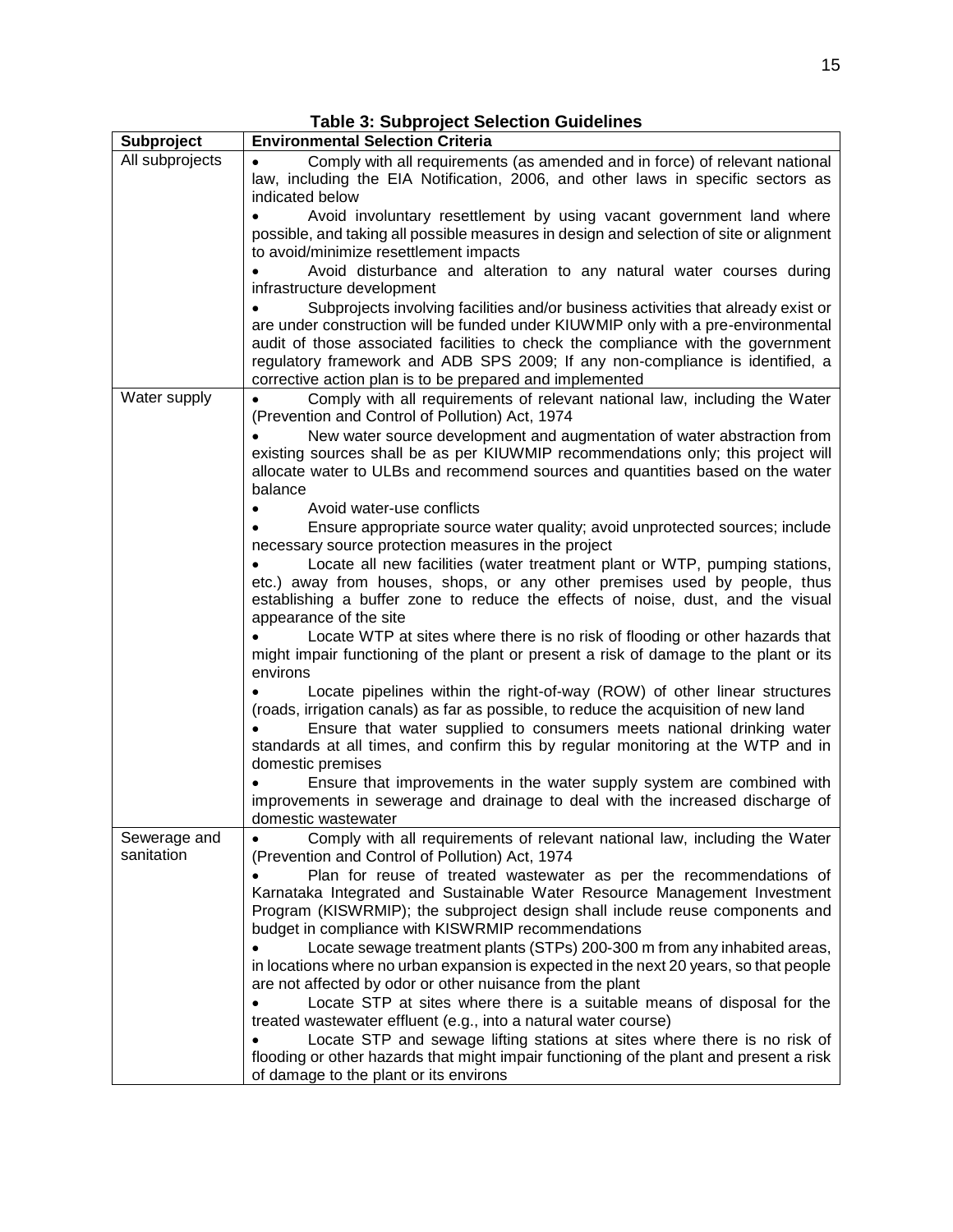| Subproject | <b>Environmental Selection Criteria</b>                                                                                                                                                                                                                                                                                                                                    |
|------------|----------------------------------------------------------------------------------------------------------------------------------------------------------------------------------------------------------------------------------------------------------------------------------------------------------------------------------------------------------------------------|
|            | Ensure that sewage is treated at all times to national wastewater discharge<br>standards, and confirm this by regular monitoring of effluent from the STP<br>Ensure that no wastewater is discharged into a water course in which it could<br>be a hazard to downstream users (e.g., a waterway that is used for as a source of<br>water for domestic or municipal supply) |
|            | Include measures to ensure the safe disposal of sewage sludge without<br>causing an environmental hazard, and if possible, to promote its safe and beneficial<br>use as an agricultural fertilizer                                                                                                                                                                         |
|            | Locate sewage pipelines within the right-of-way (ROW) of roads wherever<br>feasible, to reduce the acquisition of new land                                                                                                                                                                                                                                                 |
|            | Avoid locating sewage pumping stations and wet wells within 100 m of any                                                                                                                                                                                                                                                                                                   |
|            | inhabited areas, and within 200 m of sensitive sites such as hospitals, schools,                                                                                                                                                                                                                                                                                           |
|            | temples, etc., to minimize nuisance impacts from odor, rodents, etc.                                                                                                                                                                                                                                                                                                       |

## <span id="page-21-0"></span>**G. Procedures for Environmental Assessment of Subprojects**

55. Subprojects prepared for investment under KIUWMIP UWSS component must comply with national legislation and ADB policy. Relevant national laws are listed in Section 3 of this report, the specific requirements for compliance by subprojects are summarized in Table 2, and Government of India and ADB environmental assessment procedures are described below. In practice, KUIDFC will liaise with the Karnataka State Pollution Control Board (KSPCB), SEIAA, MoEF, and the ADB Regional Department to determine the specific requirements for environmental assessment of each subproject. If the environmental criteria shown in Table 3 are followed in the selection and development of subprojects, then most should have relatively minor environmental impacts, and the procedure for environmental assessment should then be straightforward and can be modelled on the approach adopted during Tranche 1. The principal steps in each process are described below.

## **1. ADB Safeguard Policy Statement (2009)**

56. **Environmental Classification**. According to ADB SPS (2009), the environmental classification of subprojects is determined by the Environment and Social Safeguards Division (SDES) of ADB. The rapid environmental assessment checklist is in Appendix 2. There are three possible outcomes:

- (i) **Category A.** A subproject is classified as category A if it could have significant adverse environmental impacts. Such subprojects require EIA;
- (ii) **Category B**. A subproject is classified as category B if it could have some negative impacts, but these will be less significant than those of category A projects. These subprojects require an Initial Environmental Examination (IEE); and
- (iii) **Category C.** A subproject is classified as category C if it is not expected to have any environmental impacts. In this case, no EIA or IEE is required, although environmental implications are still reviewed.

57. The classification of a project is reviewed on completion of the studies and may be revised if appropriate by ADB's Chief Compliance Officer.

58. **Preparation of Initial Environmental Examinations**. An IEE describes the studies to identify the potential environmental impacts of a proposed development and is prepared when impacts are unlikely to be highly significant and can be mitigated relatively easily. Under a MFF, a separate IEE is required for each category B subproject, so several IEEs are likely to be needed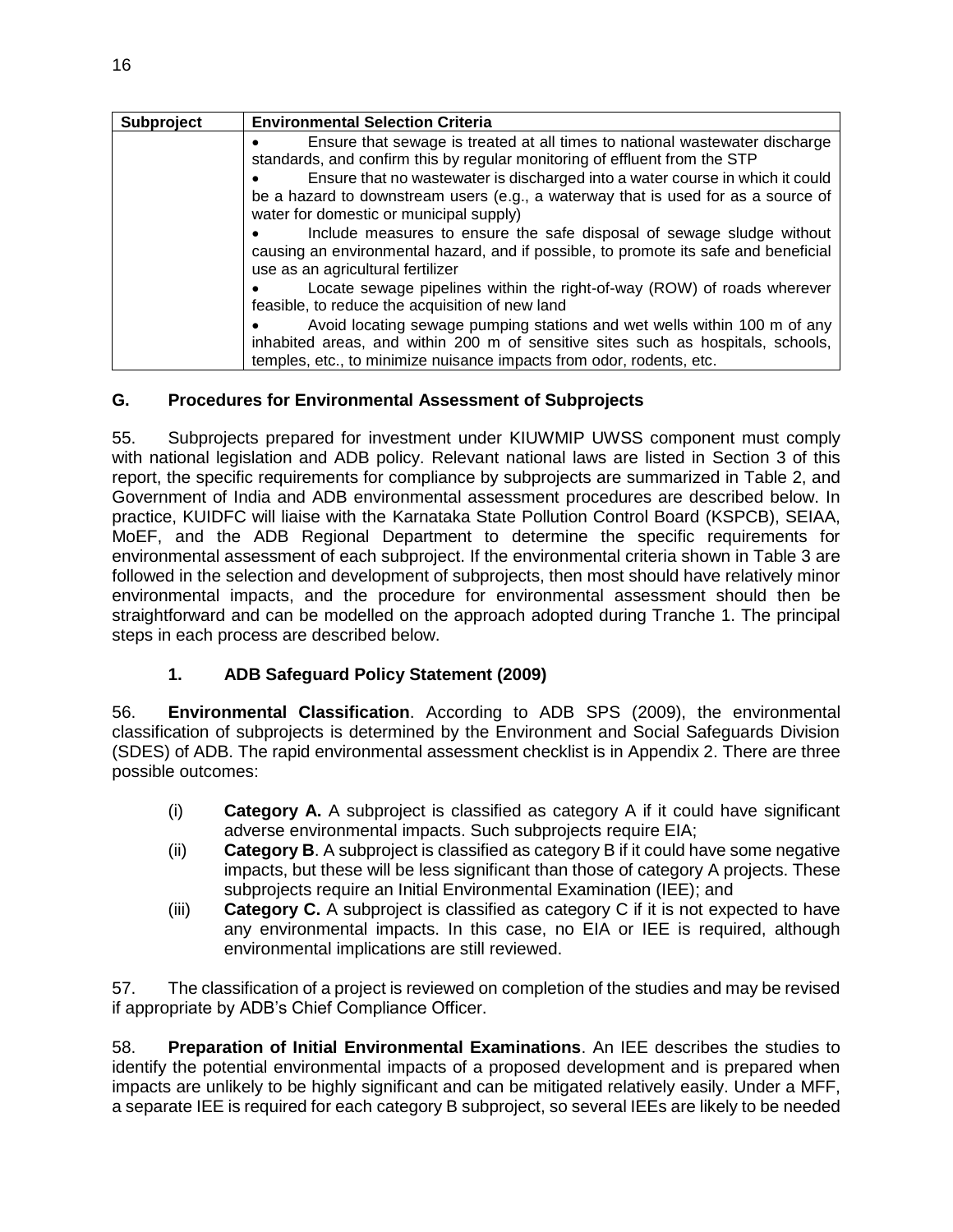for each town (covering water supply and sewerage subprojects). The content and format of the IEE are described in the Annex to Appendix 1 of the ADB SPS (2009). Refer to Appendix 3 of this report for format of the IEE.

59. **Preparation of Environmental Impact Assessments**. Given the subproject selection guidelines prescribed (Table 2 above), it is most unlikely that subprojects prepared for funding under KIUWMIP component are classified as category A, requiring an EIA. An EIA fulfils the same purpose as an IEE but is generally a more detailed study and more comprehensive document because of the greater severity of the potential impacts. In the unlikely event of a subproject being classified as category A, an EIA would be required to comply with ADB SPS (2009), and the content and format of the EIA are described in the Annex to Appendix 1 of SPS (2009). Refer to Appendix 3 to this report for format of the EIA.

60. **Environmental Audit of Existing Facilities.** ADB SPS requires an environmental audit, if a subproject involves facilities and/or business activities that already exist or are under construction, including an on-site assessment to identify past or present concerns related to impacts on the environment. The objective of this compliance audit is to determine whether actions were in accordance with ADB's safeguard principles and requirements for borrowers/clients, and to identify and plan appropriate measures to address outstanding compliance issues. Where noncompliance is identified, a corrective action plan will be prepared. The plan will define necessary remedial actions, the budget for such actions, and the time frame for resolution of noncompliance. The audit report (including corrective action plan, if any) will be made available to the public in accordance with the information disclosure requirements of the EARF.

61. **Environmental Management Plans**. EMPs describe the environmental management measures that will be carried out to mitigate negative impacts or enhance the environment during implementation of a project, and the environmental monitoring to be conducted to ensure that mitigation is provided and is effective in reducing impacts, or to determine the long-term impacts of a project. The EMP is normally prepared as part of the EIA or IEE, although it may be presented in a separate volume or document. The preparation and content of an EMP are described in the ADB SPS, 2009 and are more detailed when conducted for an EIA than for an IEE. EMPs for category A and B subprojects should outline specific mitigation measures, environmental monitoring requirements, and related institutional arrangements, including budget requirements.

62. **Public Consultation and Information Disclosure**. Public consultation is the process of exchanging information with those persons and organizations with a legitimate interest in a project, and/or who are likely to be affected by the project (stakeholders). It is a two-way process that informs and involves the community in developing a project, and informs the proponent about issues and concerns, which can then be addressed in project design. Information disclosure involves stakeholders in monitoring the development and implementation of a project and fosters openness in decision-making by presenting documents and other project materials for public scrutiny.

63. Consultation and disclosure are mandatory under ADB Safeguards Policy Statement (2009), and best practice approaches should be followed. This involves meaningful consultation with stakeholders at an early stage of executing agency preparation, and throughout project implementation. A variety of approaches can be adopted. As a minimum, stakeholders should be consulted regarding the scope of the environmental study before work has commenced in earnest, and should then be informed about the likely impacts of the subproject and proposed mitigation once the IEE or EIA report is under preparation. The report should record the views of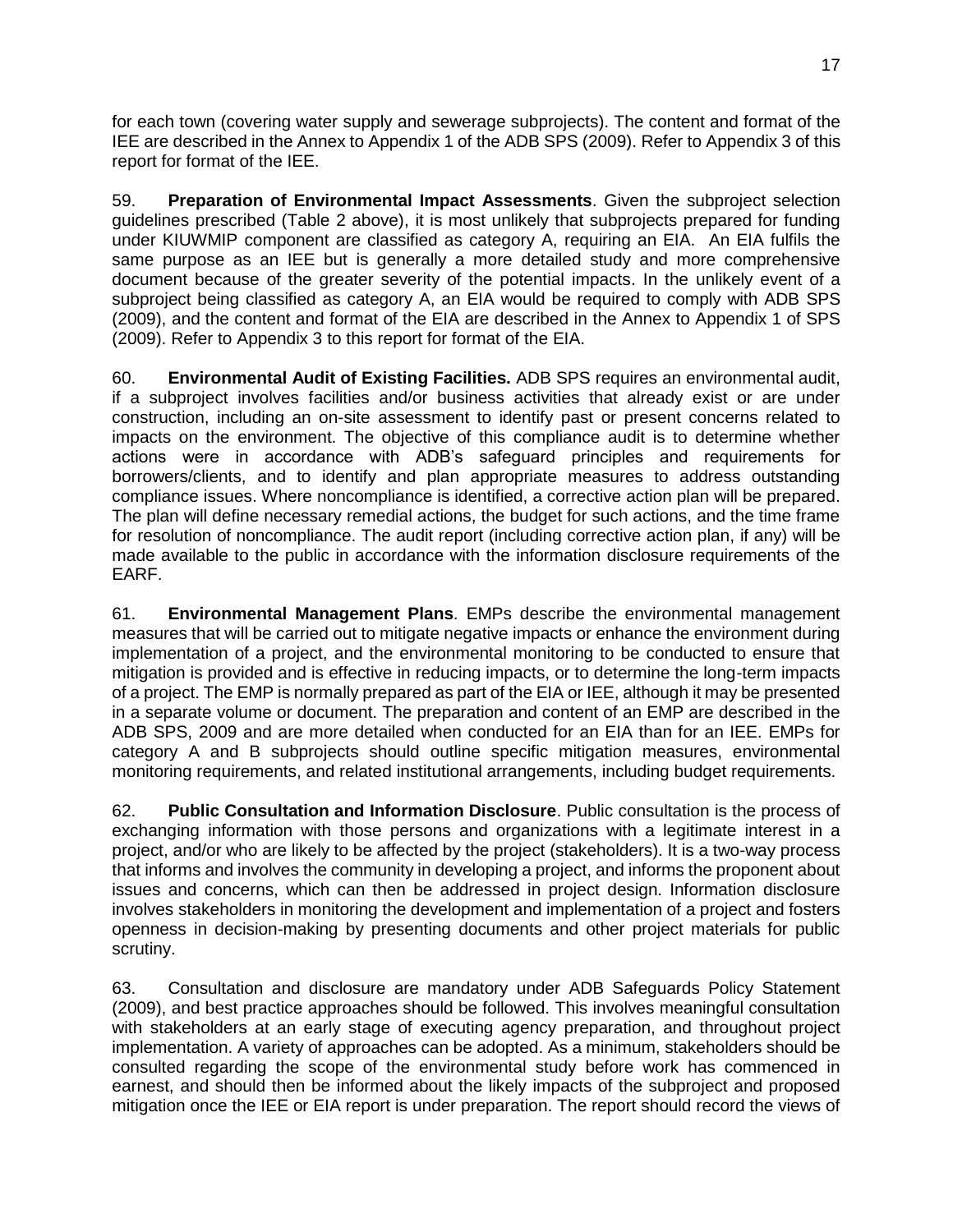stakeholders and indicate how these have been taken into account in project development. There are a variety of approaches for such contacts, including public meetings, focus group discussions, workshops, public information campaigns, etc., and several methods should be used in order to reach all sectors of society, as well as institutional stakeholders, NGOs, etc.

- 64. Meaningful consultation will:
	- i) be carried out on an ongoing basis throughout the project cycle;
	- ii) involve timely disclosure of relevant information. Affected peoples and stakeholders will have access to relevant project information prior to any decisionmaking that will affect them;.
	- iii) be conducted free of intimidation or coercion;
	- iv) be gender inclusive and responsive, and tailored to the needs of disadvantaged and vulnerable groups.

65. Information is disclosed through public consultation, and more formally by making documents and other materials available in a form and at a location in which they can be easily accessed by stakeholders. This normally involves making draft reports available at public locations in the town, providing a mechanism for the receipt of comments, and making documents available more widely by posting them on the ADB and the executing agency's website. For category A projects, the full EIA must be made available to the public at least 120 days before ADB's Board of Directors considers the loan. Any updates made on the EARF/IEE/EIAs will be subject to ADB's review. Updated documents will be disclosed in the government and ADB website.

66. **Review of Environmental Assessment**. ADB will review draft final reports of:

- (i) category A subprojects;
- (ii) amended/modified IEEs of Tranche 1 subprojects;
- (iii) IEEs of Tranche 2 subprojects;
- (iv) amended/modified IEEs of Tranche 2 subprojects.

67. Comments will be provided on format, content, and compliance with ADB procedures, and these will be addressed by the consultant in preparing the final reports. The final IEE or EIA documents are submitted to ADB by the executing agency for consideration by ADB's Board of Directors. Completed reports are made available worldwide by ADB through the ADB website.

#### **2. Government of India/Government of Karnataka Environmental Clearance Procedures**

68. The requirements of national environmental laws that apply to Karnataka Integrated and Sustainable Water Resource Management Investment Program (KISWRMIP) subprojects are summarized in Table 2. This indicates that, in terms of compliance, subprojects may be of three types: (i) subprojects that attract the EIA notification; (ii) subprojects that require clearance/no objection certificates or consent from competent government agencies; and (iii) subprojects that require no environmental related clearances/approvals, etc. The procedures for subprojects (i) and (ii) are as follows: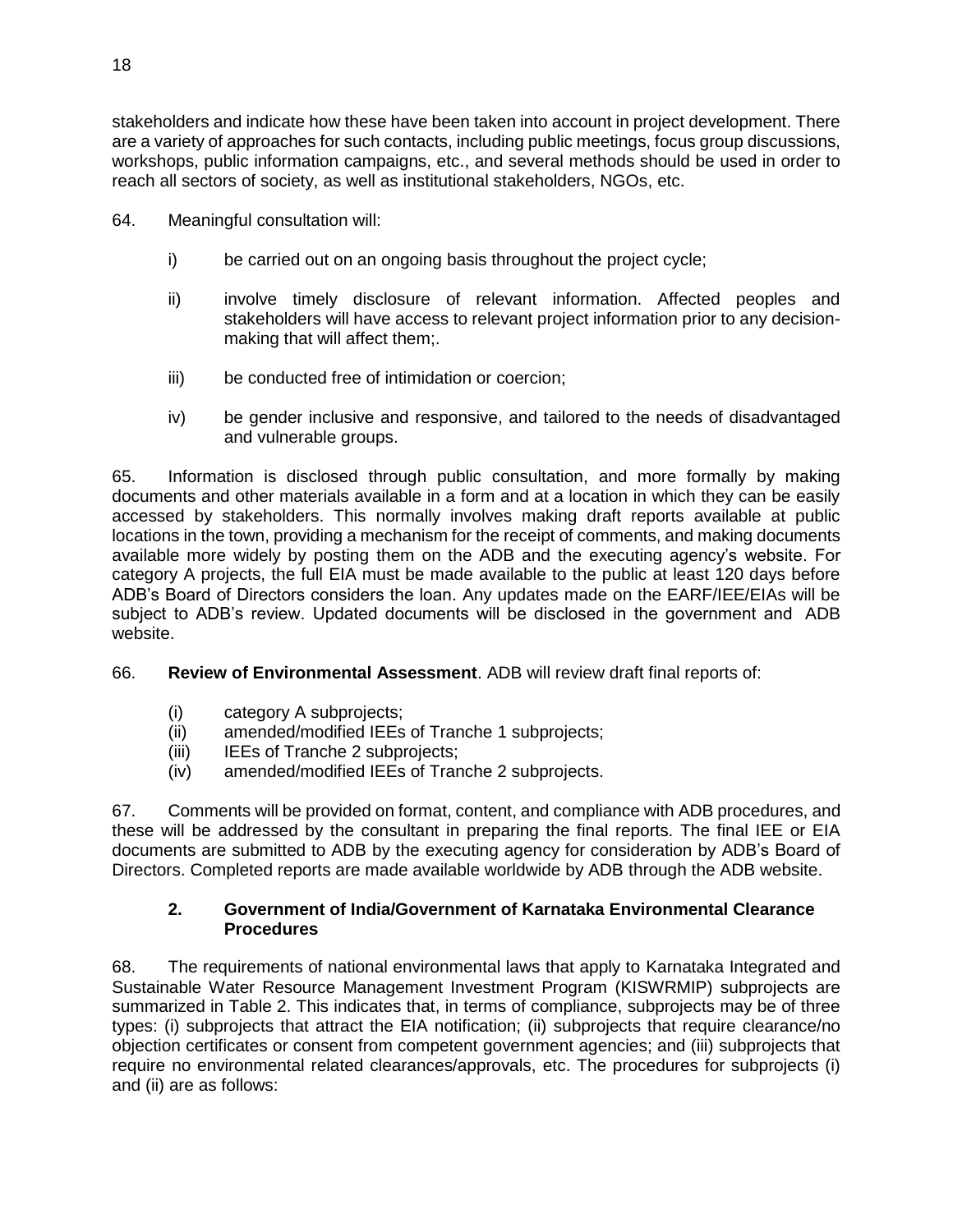69. **Environmental Classification**. Under the Government of India EIA Notification (2006), the environmental classification of projects is determined by the MoEF, and there are two possible outcomes:

- (i) **Category A.** A subproject is classified as category A if it is likely to have significant negative impacts and is thus one of the types of project listed in this category in the EIA notification. Such projects require EIA, plus environmental clearance from MoEF; and
- (ii) **Category B.** A subproject is classified as category B if it is likely to have fewer negative impacts and is listed in this category in the EIA notification. These projects require environmental clearance from the SEIAA, which classifies the project as B1 (requiring EIA) or B2 (no EIA), depending on the level of potential impacts. Projects classified as B2 require no further study.

70. **Preparation of Environmental Impact Assessments**. An EIA is mandatory for category A and B1 projects. Projects in category A are those with major negative impacts, so it is very unlikely that any subprojects developed under KISWRMIP would fall into this group. However, certain subprojects (sewage treatment plants) are included in category B, and these may be classified by SEIAA as B1. These would then require EIA, which should follow the content and format shown in Appendix 1 of the EIA notification; this includes social impact assessment studies and rehabilitation and resettlement action plans.

71. **Environmental Monitoring and Environmental Management Plans**. The EIA notification requires that the EIA include a comprehensive program for monitoring the effectiveness of mitigation measures. This should specify measurement methodologies, frequency, locations, data analysis, reporting schedules, emergency procedures, and detailed budget and procurement schedules. An environmental management plan is also required, identifying mitigation measures and specifying administrative arrangements to ensure that mitigation measures are implemented, and their effectiveness monitored after approval of the EIA. A budget for the EMP should also be provided.

72. **Public Consultation and Information Disclosure**. Public consultation and disclosure are required for A and B1 projects and consist of (i) a public hearing at or near the proposed site, and (ii) responses in writing from stakeholders. The public hearing is conducted by the appropriate Pollution Control Board, in this case the Karnataka State Pollution Control Board (KSPCB). Disclosure is also handled by KSCPB, which posts the summary EIA report on their website and invites responses from stakeholders. The draft EIA report is available on request until the public hearing.

73. **Review of Environmental Assessment Reports by Government Agencies**. After completion of the public consultation, the proponent addresses all material concerns expressed during consultation and disclosure by appropriate changes in the draft EIA and EMP, which are then submitted for approval. The report is reviewed by an EAC, constituted by the MoEF for category A projects and SEIAA for B1 projects. The EAC provides its recommendation to the appropriate authority, which then decides, on the basis of the recommendation, whether to issue or deny the environmental clearance. An issued environmental clearance will normally include certain conditions, with which the proponent must comply.

74. **Post Environmental Clearance Monitoring**: Under the EIA notification, it is mandatory for the project proponent to submit half-yearly compliance reports in respect of the stipulated environmental clearance conditions.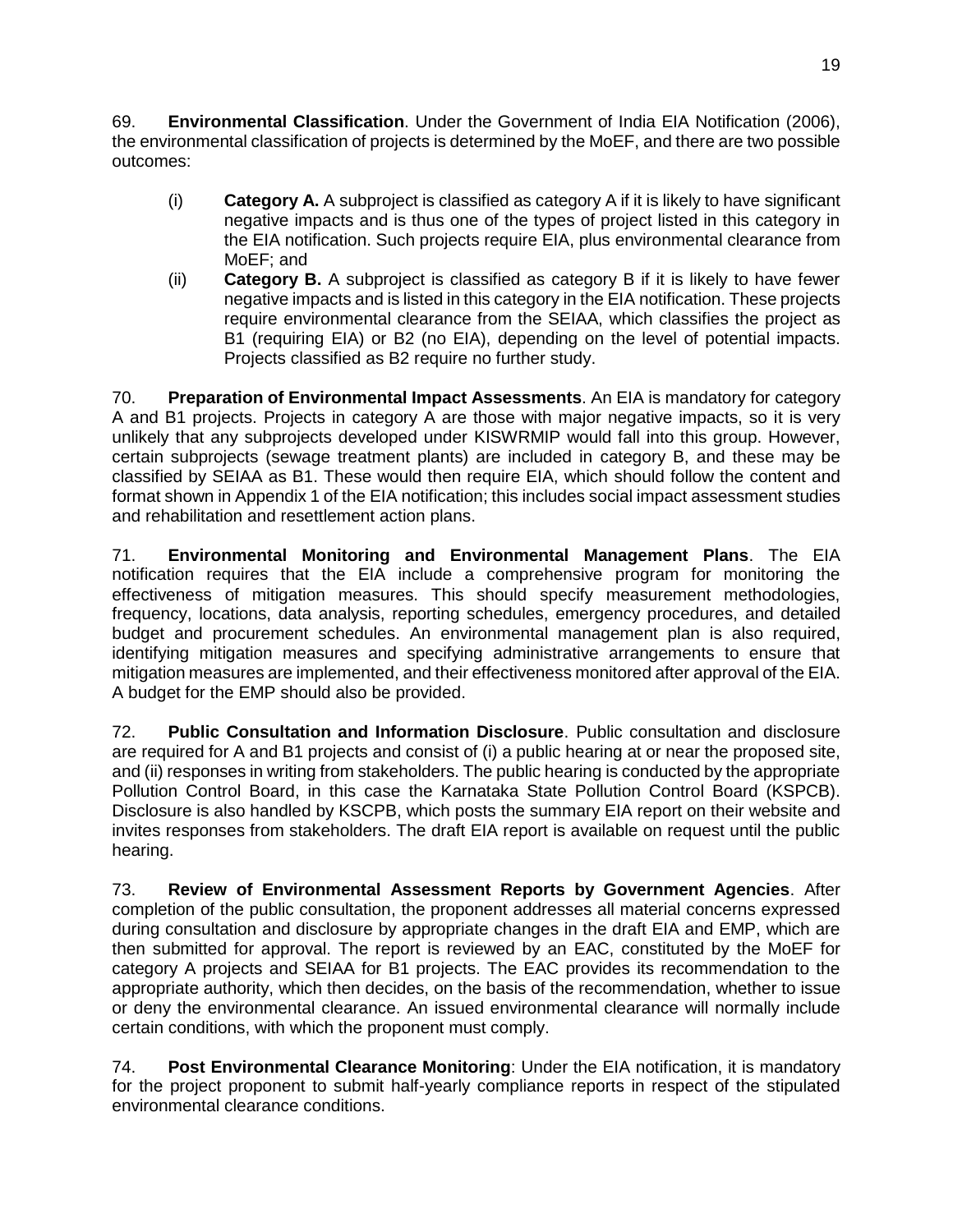75. **Other Mandatory Environmental Requirements**. Construction and operation of sewage treatment plants (STPs) attract the Water (Prevention and Control of Pollution) Act, 1974, and/or the Air (Prevention and Control of Pollution) Act, 1981. If this is the case, consent will be required from KSPCB for construction/establishment (consent for establishment or CFE) as well as consent for operation (CFO).

76. After obtaining environmental clearance (if required by the EIA Notification), the project proponent (implementing agency) submits to KSPCB the necessary application forms, plus maps and other documents describing the site, the project, and the process. CFE/CFO is issued upon review of documents, supplemented by site visits. The board issues CFE before the start of construction and CFO on completion of construction, provided CFE conditions, if any, are satisfied. During the operation period, the treated effluent must conform to applicable environmental standards as per the consent order. The CFO is considered for renewal every year based on the operational performance of the facility.

#### <span id="page-25-0"></span>**V. CONFIRMATION THAT THE ENVIRONMENTAL ASSESSMENT AND REVIEW FRAMEWORK CONFORMS TO ADB'S SAFEGUARD POLICY STATEMENT**

77. ADB SPS (2009) sets out the policy objectives, scope, ad triggers, and principles for three key safeguard areas: (i) environmental safeguards, (ii) involuntary resettlement safeguards, and (iii) indigenous people safeguards. Policy principles and implementation processes for these are in Appendix 1, 2, and 3 of the ADB SPS (2009), while the ADB Environmental Assessment Guidelines (2003) and Handbook on Social Analysis (2007) provide detailed guidance on practical implementation.

78. As part of preparation for the tranche 2 of KIUWMIP detailed studies on involuntary resettlement, gender, and indigenous peoples, and an updated resettlement framework was prepared describing how these issues would be addressed in development and implementation of subprojects in the future. This is a companion volume to the updated EARF described in this document, as together the two documents should ensure that subprojects and the KIUWMIP as a whole comply with ADB policies.

79. Table 4 below shows how the EARF complies with the environmental safeguard policies as described in SPS (2009), Appendix 1. This is based on a table provided in the executing agency guidelines, which summarize the environmental assessment requirements for project loans (because under MFF, the first tranche is considered a project). Table 4 lists the individual executing agency requirements and indicates where in the EARF the procedure to be followed is described.

| <b>Project Category</b> | <b>Basic Environmental Impact Assessment</b><br><b>Requirements</b> | <b>Approach Described in</b><br><b>Environmental</b><br><b>Assessment and Review</b><br>Framework Paragraph No. |  |  |  |  |  |
|-------------------------|---------------------------------------------------------------------|-----------------------------------------------------------------------------------------------------------------|--|--|--|--|--|
| A: Potential for        | Preparation<br>environmental<br>impact<br>of                        | 41,44                                                                                                           |  |  |  |  |  |
| significant adverse     | assessment (EIA) and EIA report                                     |                                                                                                                 |  |  |  |  |  |
| environmental impacts   | Public consultation (at least twice)                                | 46-48                                                                                                           |  |  |  |  |  |
|                         | Preparation of environmental management                             | 45                                                                                                              |  |  |  |  |  |
|                         | plan (EMP) and budget                                               |                                                                                                                 |  |  |  |  |  |
|                         | EIA circulated to board                                             |                                                                                                                 |  |  |  |  |  |
|                         | EIA disclosed to public                                             | 48                                                                                                              |  |  |  |  |  |

#### **Table 4: Confirmation that the Environmental Assessment and Review Framework Conforms to ADB Environmental Safeguard Policies**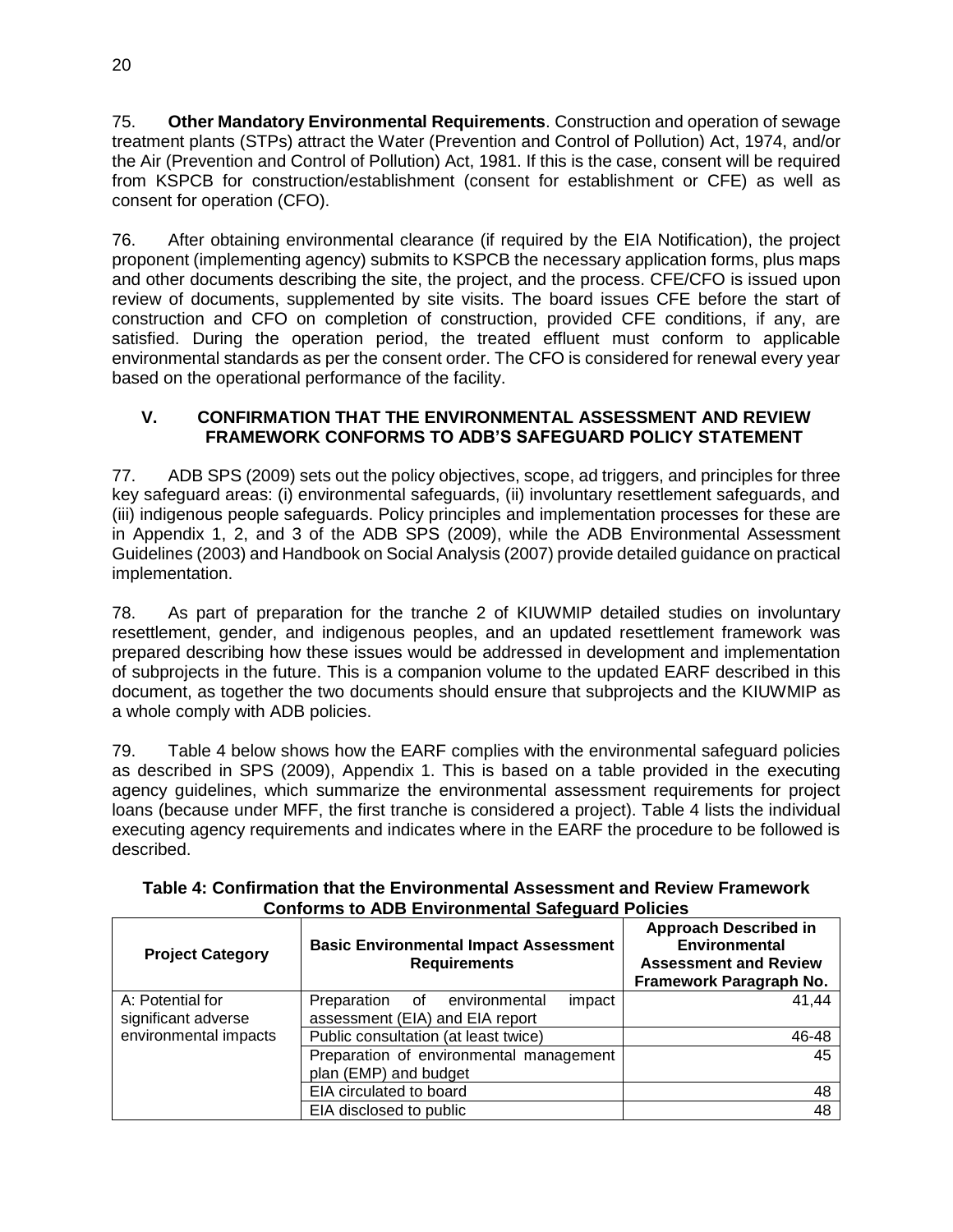| <b>Project Category</b>   | <b>Basic Environmental Impact Assessment</b><br><b>Requirements</b> | <b>Approach Described in</b><br><b>Environmental</b><br><b>Assessment and Review</b><br>Framework Paragraph No. |
|---------------------------|---------------------------------------------------------------------|-----------------------------------------------------------------------------------------------------------------|
|                           | EIA available to public on request                                  | 48                                                                                                              |
| B: Some adverse           | Preparation of Initial Environmental                                | 41, 44                                                                                                          |
| environmental impacts,    | Examination (IEE) and IEE report                                    |                                                                                                                 |
| but less significant than | Public consultation                                                 | 46-48                                                                                                           |
| category A                | IEE disclosed to the public                                         | 48                                                                                                              |
|                           | Preparation of EMP and budget                                       | 48                                                                                                              |
|                           | IEE available to public on request                                  | 48                                                                                                              |
| C: Unlikely to have       | No IEE or EIA                                                       | 41                                                                                                              |
| adverse impacts           | Environmental implications summarized in                            |                                                                                                                 |
|                           | report and recommendation of the President                          |                                                                                                                 |

## **VI. STAFFING REQUIREMENTS AND BUDGET**

<span id="page-26-0"></span>80. The executing agency will implement this EARF and ensure that all Implementing Agencies comply with its provisions. The implementing Agency (through the consultant team) will be responsible for conducting the IEE studies for category B subprojects and EIA studies for category A subprojects based on ADB SPS (2009). The consultant team will also be responsible for incorporation of mitigation measures in design and construction, and baseline and construction-stage environmental quality monitoring. PMU will review and approve IEEs or EIAs, and will monitor the implementation of the environmental monitoring plan and environmental management plan where required. The civil works contractor/DBO contractor will implement mitigation measures in construction. Implementation of mitigation and monitoring measures during the operation and maintenance (O&M) will be the responsibility of the respective implementing agencies. Government regulatory agencies such as KSPCB will also monitor the environmental performance according to government regulations.

81. Costs required for operating this environmental assessment and review framework (EARF) should cover the following:

- (i) conducting environmental assessment and preparation of IEE/EIA reports for new urban water supply and sewerage subprojects to be funded under the KISWRMIP;
- (ii) implementation of environmental management plans; and
- (iii) implementation of environmental monitoring plans.

82. For budgeting purposes, based on the sample subprojects, it is assumed that all subprojects to be proposed under the Investment Program will be category B, as per the ADB SPS 2009. These require preparation of IEE. These reports should follow the IEE reports prepared for tranche 1 subprojects.

83. Each IEE prepared to date involves 1 month of effort by an experienced environmental specialist, conducting the following activities:

- (i) site visit to assess environmental conditions and potential impacts of the scheme;
- (ii) liaison with the local authority to obtain any environmental/social data that might be available (e.g., population figures, designated sites, etc.);
- (iii) consultation with the local community to inform them about the scheme and identify their views and concerns;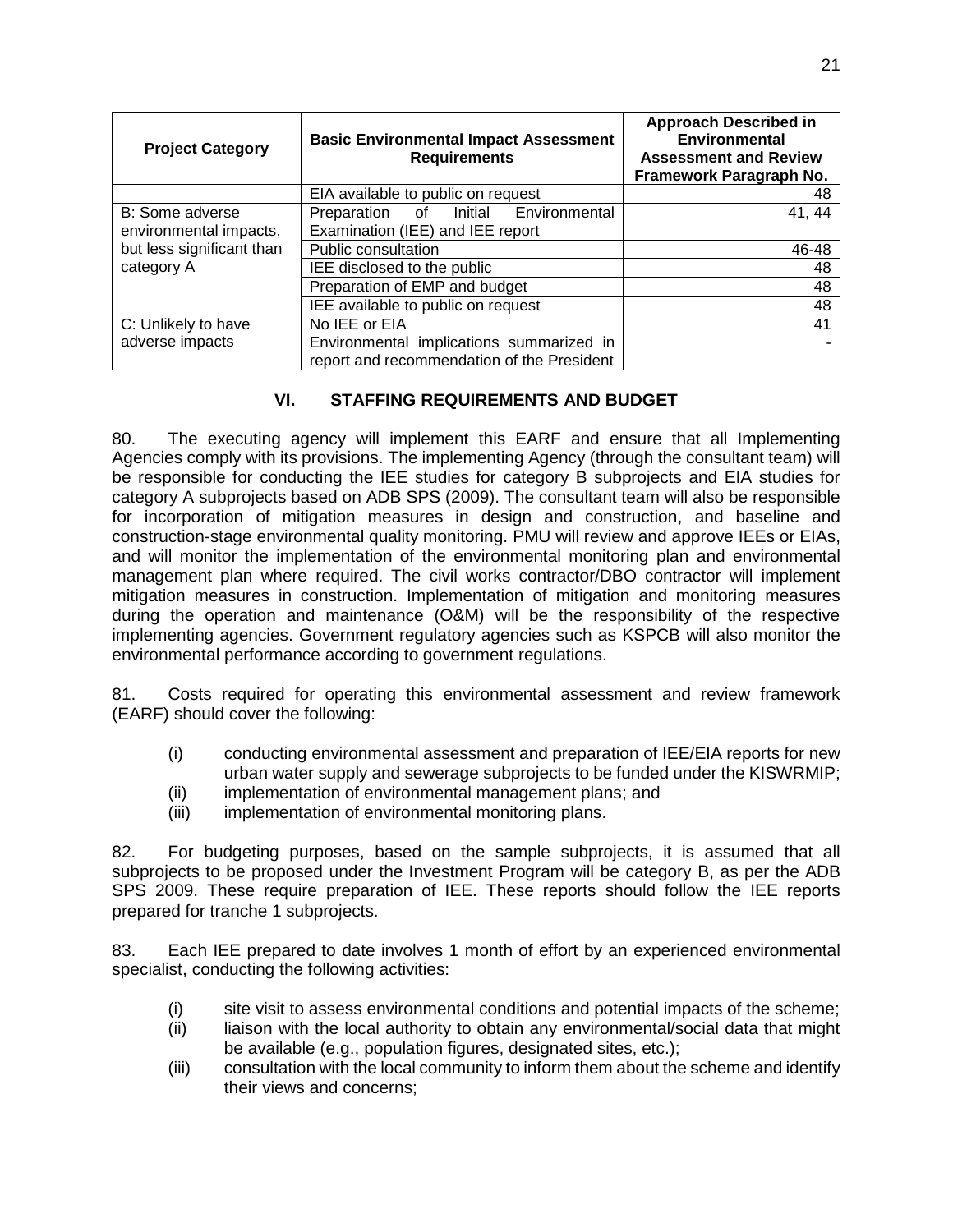- (iv) assessment of impacts and development of mitigation with affected communities with the use of ADB executing agency checklists; and
- (v) desk study and report preparation.

84. Most of the construction work is straightforward; however, it may still take between 24 and 36 months. Environmental monitoring should be straightforward, and during construction, will involve periodic site observations and interviews with affected persons, local community, and construction workers. This will require a few days of effort per month per subproject by the environmental specialist. During the construction, it will also require periodic monitoring of ambient air and/or water quality. This will be conducted by the construction contractor, with help from a CPCB recognized laboratory, and the costs of which need to be included in the civil works contract.

85. The cost of these various inputs is shown in Table 5, which shows that the budget cost of implementing the EARF is ₹19,000,000 in Tranche 2.

| <b>Item</b>                                                                                        | Quantity         | <b>Unit Cost</b><br>(₹) | <b>Total Cost</b><br>(₹  | <b>Remarks</b>        |  |  |  |  |
|----------------------------------------------------------------------------------------------------|------------------|-------------------------|--------------------------|-----------------------|--|--|--|--|
| 1. Project Management Unit (PMU) - Karnataka Urban Infrastructure Development Finance Corporation, |                  |                         |                          |                       |  |  |  |  |
| Bangalore                                                                                          |                  |                         |                          |                       |  |  |  |  |
| <b>Assistant Executive Engineer</b>                                                                | Full time        |                         | $\overline{\phantom{a}}$ | PMU staff             |  |  |  |  |
| (Environment)                                                                                      |                  |                         |                          |                       |  |  |  |  |
| 2. Regional Office                                                                                 |                  |                         |                          |                       |  |  |  |  |
| Safeguards Officer                                                                                 | Full time        |                         |                          | Regional PMU<br>staff |  |  |  |  |
| 3. Project Implementation Units (PIUs)                                                             |                  |                         |                          |                       |  |  |  |  |
| Assistant Engineer (Environment) one                                                               | full time        |                         | $\overline{\phantom{a}}$ | PIU staff             |  |  |  |  |
| in each PIU                                                                                        |                  |                         |                          |                       |  |  |  |  |
| 4. Consultant - Project Management, Design and Construction Supervision Consultant                 |                  |                         |                          |                       |  |  |  |  |
| <b>Environmental Specialist</b>                                                                    | 30 months        | 250,000                 | 7,500,000                | Consultancy<br>costs  |  |  |  |  |
| Environmental engineers, - 4, nos. -                                                               | 100 months       | 40,000                  | 4,000,000                | Consultancy           |  |  |  |  |
| one in each PIU                                                                                    |                  |                         |                          | costs                 |  |  |  |  |
| 5. Contractors                                                                                     |                  |                         |                          |                       |  |  |  |  |
| Safeguards / Environmental, Health                                                                 | Full time during |                         | $\blacksquare$           | Contractors'          |  |  |  |  |
| and Safety engineer - one in each                                                                  | contract         |                         |                          | cost                  |  |  |  |  |
| package                                                                                            | implementation   |                         |                          |                       |  |  |  |  |
| 6. Environmental management plan (EMP) implementation and monitoring                               |                  |                         |                          |                       |  |  |  |  |
| Ambient environmental monitoring                                                                   | Per package      | 500,000                 | 2,500,000                | Project cost          |  |  |  |  |
|                                                                                                    | lump sum         |                         |                          |                       |  |  |  |  |
| Implementation of EMP measures                                                                     | Per package      | 1,000,000               | 5,000,000                | <b>Project Cost</b>   |  |  |  |  |
|                                                                                                    | lump sum         |                         |                          |                       |  |  |  |  |
| <b>TOTAL</b>                                                                                       |                  |                         | 19,000,000               |                       |  |  |  |  |

**Table 5: Cost of Environmental Assessment and Review Framework Implementation**

## **VII. MONITORING AND REPORTING**

<span id="page-27-0"></span>86. During the planning and preparation stage, the PMU will review and approve IEEs or EIAs and oversee disclosure and consultation. During construction, the PIU will monitor the implementation of the environmental monitoring plan and environmental management plan, and the PMU will oversee the compliance. Implementation of mitigation and monitoring measures during the O&M of infrastructure will be the responsibility of the respective implementing agencies, which are also the O&M agencies. Government regulatory agencies like the KSPCB will also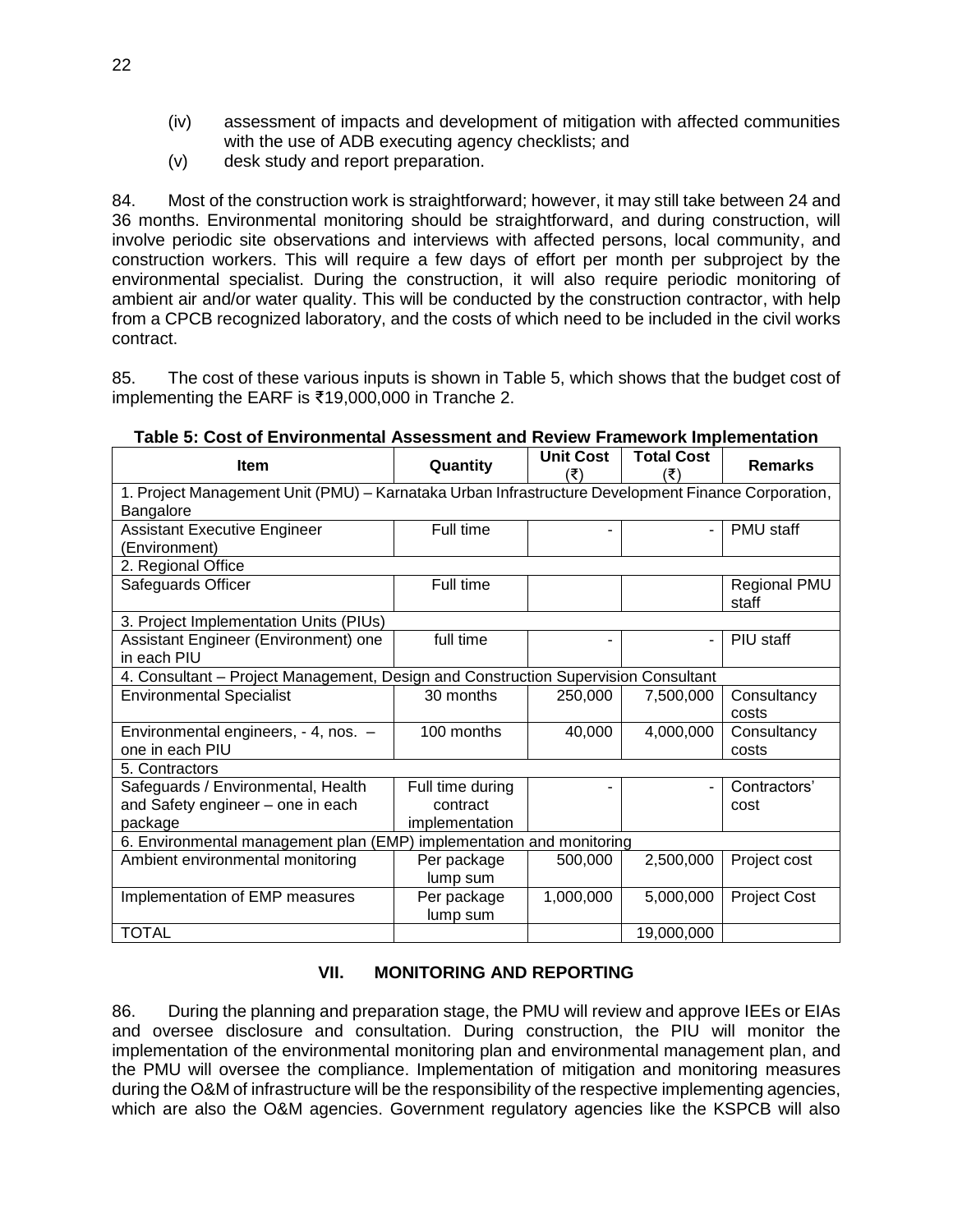monitor the environmental performance according to the government regulations. The O&M agencies will report the environmental performance of required facilities (particularly, STP) to the KSPCB as per the applicable acts/rules.

87. The IEEs/EIAs will be submitted to ADB for review and approval. Any updates made on the EARF/IEE/EIAs will be subject to ADB's review. Updated documents will be disclosed in the government and ADB website. For Category B, semi-annual EMRs on the implementation of the EMPs, mitigation measures under the IEE/EIA, and environmental monitoring shall be carried out as a part of project implementation for review and disclosure in accordance with ADB's Public Communications Policy (2011). The EMR will include a section on grievance redress, which will present the details of complaints received and the action taken to redress them. Refer to Appendix 4 for format and content of the EMR.

88. In case any major non-compliance is discovered in the course of the review of on-going subprojects, a corrective action plan including associated costs and schedule will be prepared and submitted to ADB for approval. Prior to the preparation of each periodic financing request (PFR), the applicability and relevance of EARF will be reviewed and updated to ensure relevance and consistency with applicable country legal frameworks and ADB's safeguards policies, as amended from time to time.

89. ADB's monitoring and supervision activities are carried out on an ongoing basis until a project completion report (PCR) is issued. ADB issues a PCR within 1-2 years after the project is physically completed and in operation.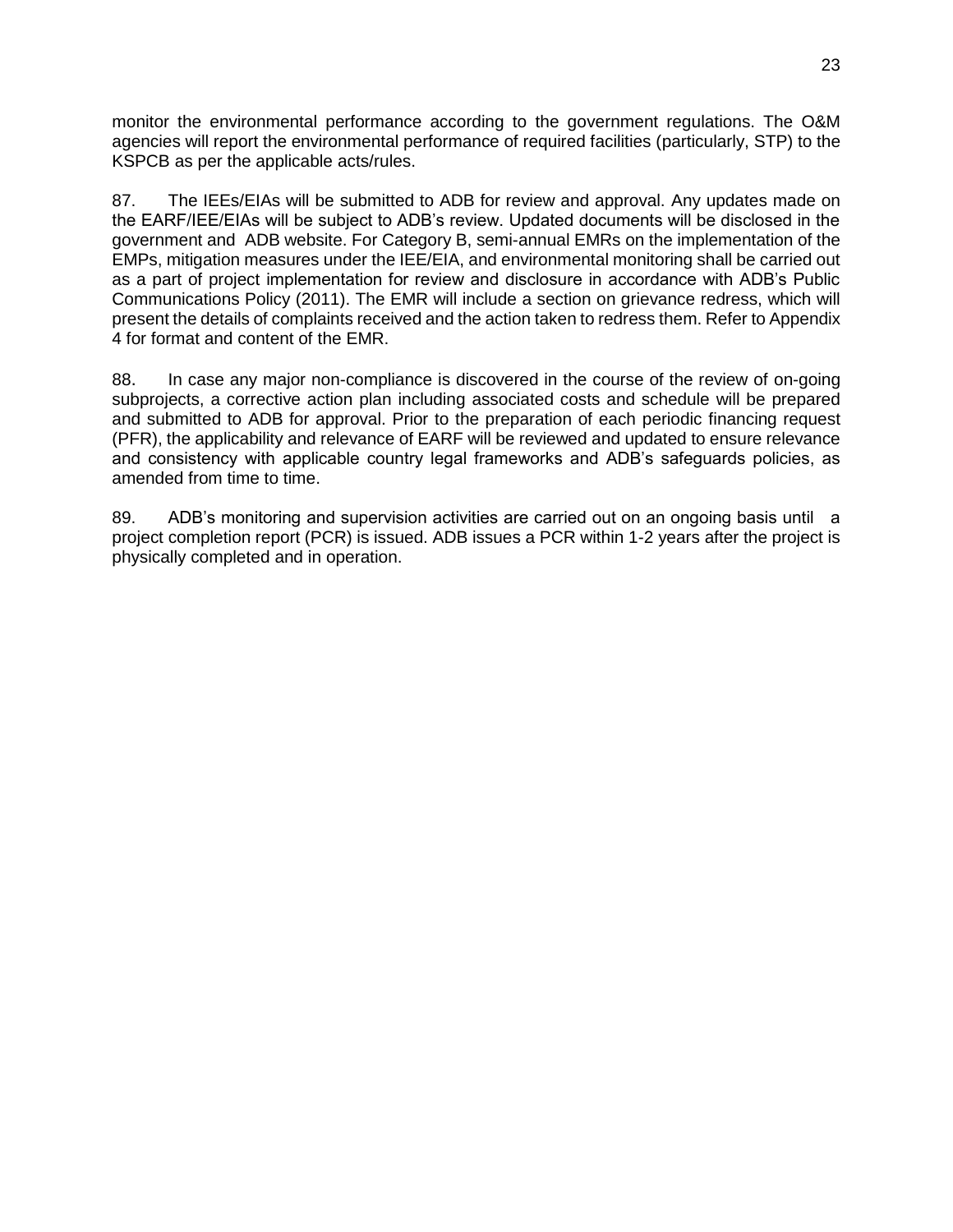## **PRELIMINARY SCREENING OF SUBPROJECT IMPACTS**

<span id="page-29-0"></span>

| <b>Element of</b>                                                                              |                                                                           |                                                                                                                                                | <b>IQUIG ATTLE MATCL OUPPLY</b><br><b>UUISU UUUUI</b><br><b>New or Refurbished</b><br><b>New Reservoirs in</b> |                                                                                                                              | <b>Water Treatment</b>                                                     |                                                      | <b>Network</b>                                                                          |                                                                                                                                                              |                                                                            |                                                                                                                                                               |
|------------------------------------------------------------------------------------------------|---------------------------------------------------------------------------|------------------------------------------------------------------------------------------------------------------------------------------------|----------------------------------------------------------------------------------------------------------------|------------------------------------------------------------------------------------------------------------------------------|----------------------------------------------------------------------------|------------------------------------------------------|-----------------------------------------------------------------------------------------|--------------------------------------------------------------------------------------------------------------------------------------------------------------|----------------------------------------------------------------------------|---------------------------------------------------------------------------------------------------------------------------------------------------------------|
| Scheme $\rightarrow$                                                                           |                                                                           | Supply Augmentation <sup>a</sup>                                                                                                               |                                                                                                                | <b>Mains</b>                                                                                                                 |                                                                            | City                                                 |                                                                                         | <b>Plant</b>                                                                                                                                                 |                                                                            | <b>Repair/Expansion</b>                                                                                                                                       |
| $\blacklozenge$ Aspect of<br><b>Environment</b>                                                | Impact                                                                    | Rationale                                                                                                                                      | Impact                                                                                                         | Rationale                                                                                                                    | Impact                                                                     | Rationale                                            | Impact                                                                                  | Rationale                                                                                                                                                    | Impact                                                                     | Rationale                                                                                                                                                     |
| <b>Physical</b>                                                                                |                                                                           |                                                                                                                                                |                                                                                                                |                                                                                                                              |                                                                            |                                                      |                                                                                         |                                                                                                                                                              |                                                                            |                                                                                                                                                               |
| Atmosphere<br>Topography<br>and soil<br>Surface water<br>Groundwater<br>Geology/<br>seismology | <b>NS</b><br>$\overline{\text{NS}}$<br>Mitigate<br><b>NS</b><br><b>NS</b> | Construction of<br>intake in<br>surface water<br>body, with local<br>impacts;<br>increase in<br>pumping<br>capacity-no<br>impacts<br>envisaged | <b>NS</b><br>$\overline{\text{NS}}$<br><b>NS</b><br><b>NS</b><br>$\overline{\text{NS}}$                        | Local impacts<br>mitigated by<br>good practice<br>(dust<br>reduction,<br>waste<br>removal). No<br>use of toxic<br>materials. | <b>NS</b><br><b>NS</b><br><b>NS</b><br><b>NS</b><br>$\overline{\text{NS}}$ | Local<br>impacts<br>mitigated by<br>good<br>practice | <b>NS</b><br>$\overline{\text{NS}}$<br><b>NS</b><br><b>NS</b><br>$\overline{\text{NS}}$ | Local<br>impacts<br>mitigated<br>by good<br>practice<br>(dust<br>reduction,<br>waste<br>removal).<br>No use of<br>toxic<br>materials.<br>Construct<br>in dry | <b>NS</b><br><b>NS</b><br><b>NS</b><br><b>NS</b><br>$\overline{\text{NS}}$ | Small-<br>scale<br>localized<br>impacts,<br>mitigated<br>by good<br>practice<br>-avoid<br>trenching<br>in rains,<br>remove<br>waste,<br>cover dry<br>material |
| <b>Ecology</b>                                                                                 |                                                                           |                                                                                                                                                |                                                                                                                |                                                                                                                              |                                                                            |                                                      |                                                                                         | season                                                                                                                                                       |                                                                            |                                                                                                                                                               |
| <b>Fisheries</b>                                                                               | Mitigate                                                                  | Intake                                                                                                                                         | $\overline{\text{NS}}$                                                                                         | No ecologically                                                                                                              | <b>NS</b>                                                                  | <b>No</b>                                            | <b>NS</b>                                                                               | <b>No</b>                                                                                                                                                    | <b>NS</b>                                                                  | Water                                                                                                                                                         |
| Aquatic                                                                                        | $\overline{\text{NS}}$                                                    | construction                                                                                                                                   | $\overline{\text{NS}}$                                                                                         | sensitive areas                                                                                                              | <b>NS</b>                                                                  | ecologically                                         | $\overline{\text{NS}}$                                                                  | ecological                                                                                                                                                   | $\overline{\text{NS}}$                                                     | supply                                                                                                                                                        |
| biology                                                                                        |                                                                           | can pollute                                                                                                                                    |                                                                                                                | in town or                                                                                                                   |                                                                            | sensitive                                            |                                                                                         | ly                                                                                                                                                           |                                                                            | networks                                                                                                                                                      |
| Wildlife                                                                                       | <b>NS</b>                                                                 | water; sensitive                                                                                                                               | <b>NS</b>                                                                                                      | environs. To                                                                                                                 | <b>NS</b>                                                                  | areas                                                | <b>NS</b>                                                                               | sensitive                                                                                                                                                    | <b>NS</b>                                                                  | are buried                                                                                                                                                    |
| Forests                                                                                        | $\overline{\text{NS}}$                                                    | areas to be<br>confirmed, but                                                                                                                  | $\overline{\text{NS}}$                                                                                         | be confirmed,<br>but any                                                                                                     | $\overline{\text{NS}}$                                                     |                                                      | $\overline{\text{NS}}$                                                                  | areas in<br>town or                                                                                                                                          | $\overline{\text{NS}}$                                                     | in roads<br>so pipes                                                                                                                                          |
| Endangered                                                                                     | $\overline{\text{NS}}$                                                    | any sensitive                                                                                                                                  | $\overline{\text{NS}}$                                                                                         | sensitive areas                                                                                                              | $\overline{\text{NS}}$                                                     |                                                      | $\overline{\text{NS}}$                                                                  | environs,                                                                                                                                                    | $\overline{\text{NS}}$                                                     | can be                                                                                                                                                        |
| species<br>Protected<br>areas                                                                  | <b>NS</b>                                                                 | areas can be<br>avoided if<br>necessary.                                                                                                       | $\overline{\text{NS}}$                                                                                         | can be<br>avoided if<br>necessary.                                                                                           | $\overline{\text{NS}}$                                                     |                                                      | <b>NS</b>                                                                               | but any<br>sensitive<br>areas can<br>be<br>avoided if<br>necessar<br>v                                                                                       | <b>NS</b>                                                                  | repaired<br>or laid<br>without<br>ecological<br>impacts.                                                                                                      |
| <b>Economic Development</b>                                                                    |                                                                           |                                                                                                                                                |                                                                                                                |                                                                                                                              |                                                                            |                                                      |                                                                                         |                                                                                                                                                              |                                                                            |                                                                                                                                                               |
| Industries                                                                                     | <b>NS</b>                                                                 |                                                                                                                                                | Mitigate                                                                                                       |                                                                                                                              | <b>NS</b>                                                                  |                                                      | <b>NS</b>                                                                               |                                                                                                                                                              | Mitigate                                                                   |                                                                                                                                                               |

#### **Table A1.1: Water Supply – Construction**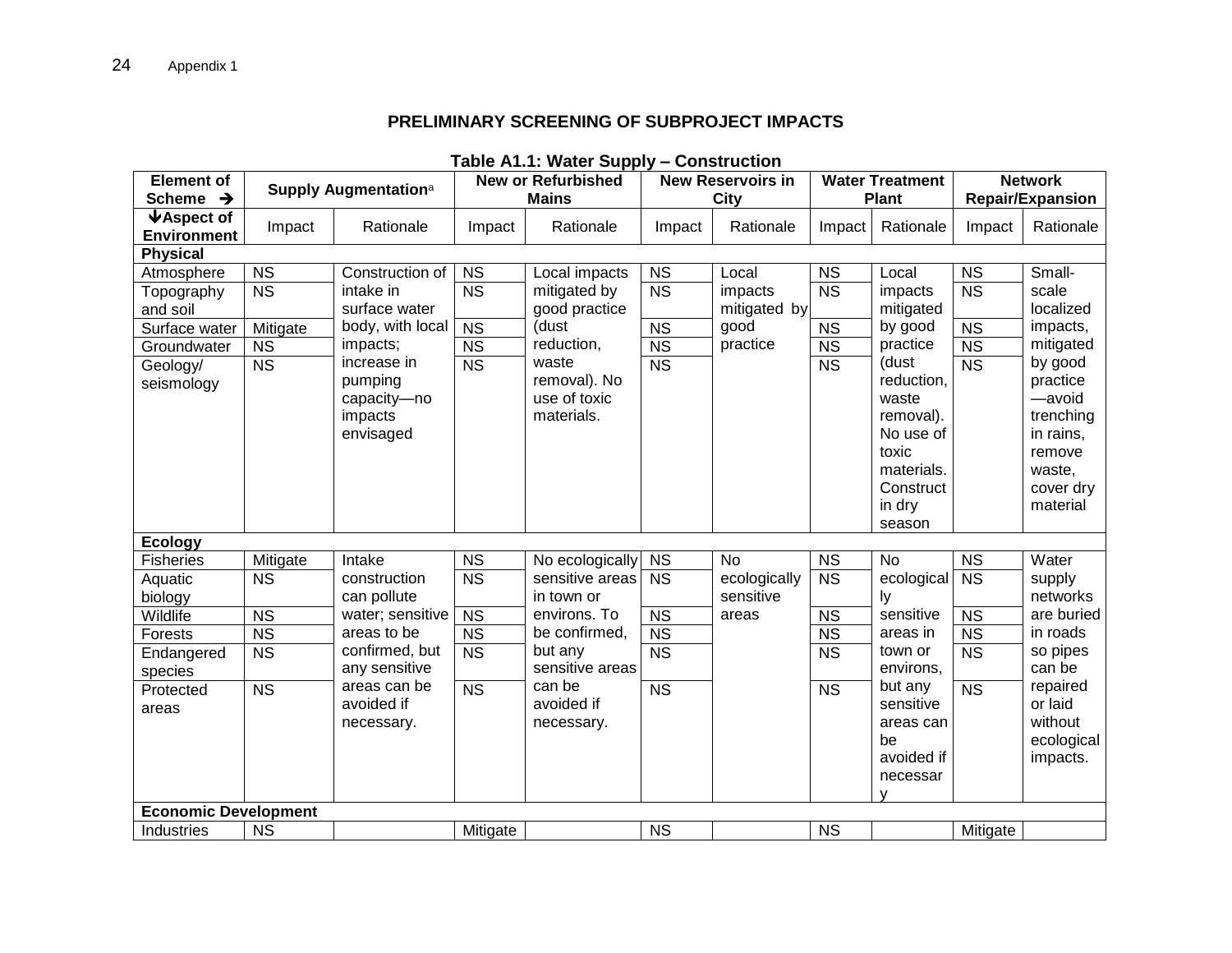| <b>Element of</b>                               |                        | Supply Augmentation <sup>a</sup> |                        | <b>New or Refurbished</b>       |                        | <b>New Reservoirs in</b> |                        | <b>Water Treatment</b>   | <b>Network</b>          |                         |
|-------------------------------------------------|------------------------|----------------------------------|------------------------|---------------------------------|------------------------|--------------------------|------------------------|--------------------------|-------------------------|-------------------------|
| Scheme $\rightarrow$                            |                        |                                  |                        | <b>Mains</b>                    |                        | City                     |                        | <b>Plant</b>             | <b>Repair/Expansion</b> |                         |
| $\blacklozenge$ Aspect of<br><b>Environment</b> | Impact                 | Rationale                        | Impact                 | Rationale                       | Impact                 | Rationale                | Impact                 | Rationale                | Impact                  | Rationale               |
| Infrastructure                                  | <b>NS</b>              | Avoid impacts                    | Mitigate               | Locate in                       | <b>NS</b>              | Avoid                    | <b>NS</b>              | Avoid                    | Mitigate                | Conduct                 |
| Transport                                       | Mitigate               | by locating                      | Mitigate               | ROW of                          | Mitigate               | impacts by               | <b>NS</b>              | impacts                  | Mitigate                | work                    |
| Land use                                        | Mitigate               | intake, raw                      | <b>NS</b>              | roads/canals if                 | Mitigate               | locating                 | <b>NS</b>              | by                       | Mitigate                | quickly.                |
| Power                                           | <b>NS</b>              | water tank,                      | $\overline{\text{NS}}$ | possible. In                    | $\overline{\text{NS}}$ | reservoirs               | <b>NS</b>              | locating                 | Mitigate                | Maintain                |
| Agriculture,                                    | $\overline{\text{NS}}$ | pump house                       | Mitigate               | town: avoid                     | $\overline{\text{NS}}$ | on unused                | $\overline{\text{NS}}$ | WTP on                   | Mitigate                | access;                 |
| minerals,                                       |                        | etc. on unused                   |                        | sensitive                       |                        | government               |                        | un-used                  |                         | compensa                |
| tourism                                         |                        | government                       |                        | locations;                      |                        | land. Plan               |                        | governme                 |                         | te                      |
|                                                 |                        | land. Reduce                     |                        | maintain                        |                        | work with                |                        | nt land.                 |                         | business                |
|                                                 |                        | traffic                          |                        | access;                         |                        | police and               |                        | Reduce                   |                         | for loss of             |
|                                                 |                        | disruption by<br>careful         |                        | compensate                      |                        | local                    |                        | traffic                  |                         | income;                 |
|                                                 |                        | planning of                      |                        | business for<br>loss of income. |                        | administra-<br>tion to   |                        | disruption<br>by careful |                         | plan work<br>with local |
|                                                 |                        | construction.                    |                        | Provide traffic                 |                        | provide                  |                        | planning                 |                         | authority               |
|                                                 |                        |                                  |                        | diversions.                     |                        | traffic                  |                        | of                       |                         | to provide              |
|                                                 |                        |                                  |                        |                                 |                        | diversions.              |                        | construc-                |                         | effective               |
|                                                 |                        |                                  |                        |                                 |                        |                          |                        | tion.                    |                         | traffic                 |
|                                                 |                        |                                  |                        |                                 |                        |                          |                        |                          |                         | diversions              |
|                                                 |                        |                                  |                        |                                 |                        |                          |                        |                          |                         |                         |
| <b>Social/ Cultural</b>                         |                        |                                  |                        |                                 |                        |                          |                        |                          |                         |                         |
| Population/                                     | <b>NS</b>              | The facilities                   | <b>NS</b>              | Select route to                 | <b>NS</b>              | Avoid                    | <b>NS</b>              | Avoid                    | <b>NS</b>               | Conduct                 |
| communities                                     |                        | shall be mostly                  |                        | avoid sensitive                 |                        | sensitive                |                        | sensitive                |                         | work                    |
| Health                                          | $\overline{\text{NS}}$ | outside the                      | Mitigate               | sites. Consult                  | <b>NS</b>              | sites                    | <b>NS</b>              | sites                    | Mitigate                | quickly.                |
| facilities                                      |                        | towns; no                        |                        | Archaeology                     |                        | (schools,                |                        | (schools,                |                         | Maintain                |
| Education                                       | $\overline{\text{NS}}$ | major historic                   | Mitigate               | Dept. to                        | $\overline{\text{NS}}$ | $etc.$ ).                | $\overline{\text{NS}}$ | $etc.$ ).                | Mitigate                | access                  |
| facilities                                      |                        | /archaeological                  |                        | assess                          |                        | Determine                |                        | Determin                 |                         | (facilities,            |
| Socioeconomi                                    | <b>NS</b>              | areas; to be                     | Mitigate               | archaeological                  | $\overline{\text{NS}}$ | archaeolo-               | <b>NS</b>              | e                        | Mitigate                | houses).                |
| CS                                              |                        | confirmed, but                   |                        | potential of                    |                        | gical                    |                        | archaeolo                |                         | Assess                  |
| Cultural                                        | <b>NS</b>              | any sensitive                    | Mitigate               | route (change<br>route if       | <b>NS</b>              | potential of             | <b>NS</b>              | -gical                   | Mitigate                | archaeolo               |
| heritage                                        |                        | areas can be                     |                        |                                 |                        | proposed                 |                        | potential                |                         | -gical                  |
| <b>Traditional</b>                              | <b>NS</b>              | avoided if                       | Mitigate               | necessary).<br>Develop          | $\overline{\text{NS}}$ | sites and                | <b>NS</b>              | οf                       | Mitigate                | potential<br>of areas.  |
| land uses                                       |                        | necessary.                       |                        | protocol to                     |                        | change if<br>necessary.  |                        | proposed<br>sites and    |                         | Apply                   |
| Historical/                                     | $\overline{\text{NS}}$ |                                  | Mitigate               | identify and                    | Mitigate               | Apply                    | $\overline{\text{NS}}$ | change if                | Mitigate                | protocol to             |
| archaeological                                  |                        |                                  |                        | protect any                     |                        | protocol to              |                        | necessar                 |                         | protect                 |
|                                                 |                        |                                  |                        | chance finds.                   |                        | protect                  |                        | y. Apply                 |                         | chance                  |
|                                                 |                        |                                  |                        |                                 |                        |                          |                        | protocol                 |                         | finds.                  |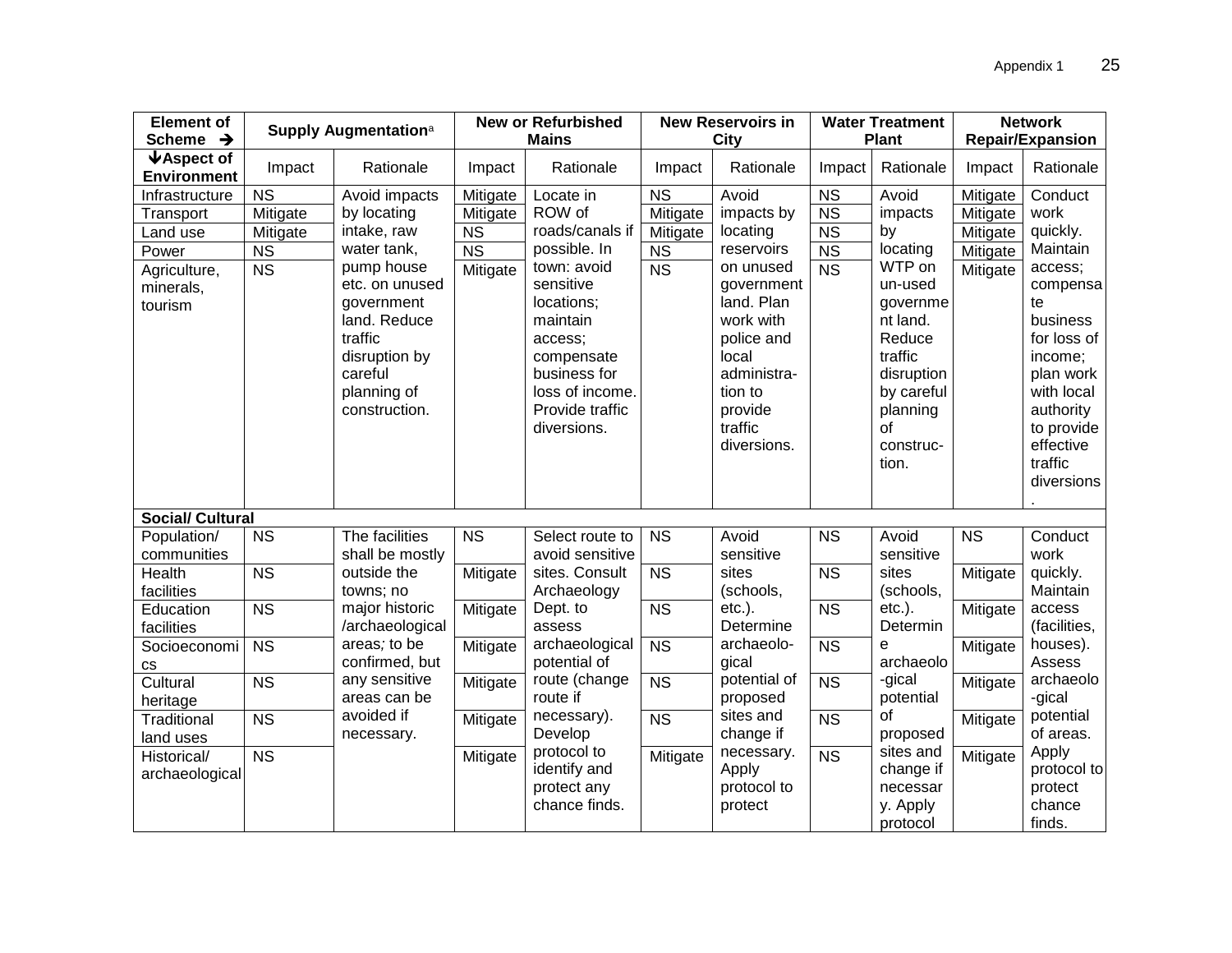| <b>Element of</b><br>Scheme $\rightarrow$             |        | Supply Augmentation <sup>a</sup> | <b>New or Refurbished</b><br><b>Mains</b> |           | <b>New Reservoirs in</b><br>Citv |                  | <b>Water Treatment</b><br><b>Plant</b> |                                | <b>Network</b><br><b>Repair/Expansion</b> |                                                             |
|-------------------------------------------------------|--------|----------------------------------|-------------------------------------------|-----------|----------------------------------|------------------|----------------------------------------|--------------------------------|-------------------------------------------|-------------------------------------------------------------|
| $\blacktriangleright$ Aspect of<br><b>Environment</b> | Impact | Rationale                        | Impact                                    | Rationale | Impact                           | Rationale        | Impact                                 | Rationale                      | Impact                                    | Rationale                                                   |
|                                                       |        |                                  |                                           |           |                                  | chance<br>finds. |                                        | to protect<br>chance<br>finds. |                                           | Trenching<br>to be<br>observed<br>bv<br>archaeolo<br>-gist. |

Note: NS = No significant impacts expected; Mitigate = Negative impact can be easily mitigated (see Rationale); ISSUE = Sensitive issue, needs careful mitigation (see Rationale).

a Assumes increased surface water abstraction via an existing or a new intake; however, no new structure like impounding reservoir etc. are expected as these would be considered and evaluated under the KISWRMIP–water resources component.

| Element of Scheme $\rightarrow$                       |               | <b>New Treatment Plant STP</b>                                | <b>New/Refurbished Main</b><br><b>Sewer</b> |                                                                   | <b>Pump Stations:</b><br>New/Repair |                             | <b>Network</b><br><b>Repair/Expansion</b> |                                                                                           |
|-------------------------------------------------------|---------------|---------------------------------------------------------------|---------------------------------------------|-------------------------------------------------------------------|-------------------------------------|-----------------------------|-------------------------------------------|-------------------------------------------------------------------------------------------|
| $\blacktriangleright$ Aspect of<br><b>Environment</b> | <b>Impact</b> | <b>Rationale</b>                                              | Impact                                      | <b>Rationale</b>                                                  | <b>Impact</b>                       | <b>Rationale</b>            | <b>Impact</b>                             | <b>Rationale</b>                                                                          |
| <b>Physical</b>                                       |               |                                                               |                                             |                                                                   |                                     |                             |                                           |                                                                                           |
| Atmosphere                                            | <b>NS</b>     | Localized                                                     | <b>NS</b>                                   | Local impacts                                                     | <b>NS</b>                           | No significant              | <b>NS</b>                                 | Small-scale                                                                               |
| Topography and soil                                   | <b>NS</b>     | impacts at a                                                  | <b>NS</b>                                   | mitigated by                                                      | <b>NS</b>                           | physical                    | <b>NS</b>                                 | localized                                                                                 |
| Surface water                                         | Mitigate      | site outside city;                                            | <b>NS</b>                                   | good practice                                                     | <b>NS</b>                           | impacts from                | <b>NS</b>                                 | impacts,                                                                                  |
| Groundwater                                           | Mitigate      | construct in dry                                              | <b>NS</b>                                   | (dust                                                             | <b>NS</b>                           | small-scale                 | <b>NS</b>                                 | mitigated by                                                                              |
| Geology/seismology                                    | <b>NS</b>     | season to avoid<br>water collecting<br>in excavated<br>areas. | <b>NS</b>                                   | reduction,<br>waste<br>removal). No<br>use of toxic<br>materials. | <b>NS</b>                           | localized<br>building work. | <b>NS</b>                                 | good practice<br>—avoid<br>trenching in<br>rains, remove<br>waste, cover<br>dry material. |
| <b>Ecology</b>                                        |               |                                                               |                                             |                                                                   |                                     |                             |                                           |                                                                                           |
| <b>Fisheries</b>                                      | <b>NS</b>     | Avoid                                                         | <b>NS</b>                                   | Land around                                                       | <b>NS</b>                           | Pump stations               | <b>NS</b>                                 | Sewer                                                                                     |
| Aquatic biology                                       | <b>NS</b>     | ecological                                                    | <b>NS</b>                                   | existing main                                                     | <b>NS</b>                           | are located in              | <b>NS</b>                                 | networks are                                                                              |
| Wildlife                                              | <b>NS</b>     | impacts by                                                    | <b>NS</b>                                   | was disturbed                                                     | <b>NS</b>                           | the towns,                  | <b>NS</b>                                 | buried in                                                                                 |
| Forests                                               | <b>NS</b>     | locating STP at                                               | <b>NS</b>                                   | when                                                              | <b>NS</b>                           | where there is              | <b>NS</b>                                 | roads so                                                                                  |
| <b>Endangered species</b>                             | <b>NS</b>     | a site where                                                  | <b>NS</b>                                   | constructed,                                                      | <b>NS</b>                           | little ecological           | <b>NS</b>                                 | pipes can be                                                                              |
| Protected areas                                       | <b>NS</b>     | there is no<br>ecological<br>interest.                        | <b>NS</b>                                   | so it is<br>unlikely to be<br>ecologically                        | <b>NS</b>                           | interest.                   | <b>NS</b>                                 | repaired or<br>laid without                                                               |

#### **Table A1.2: Sewerage – Construction**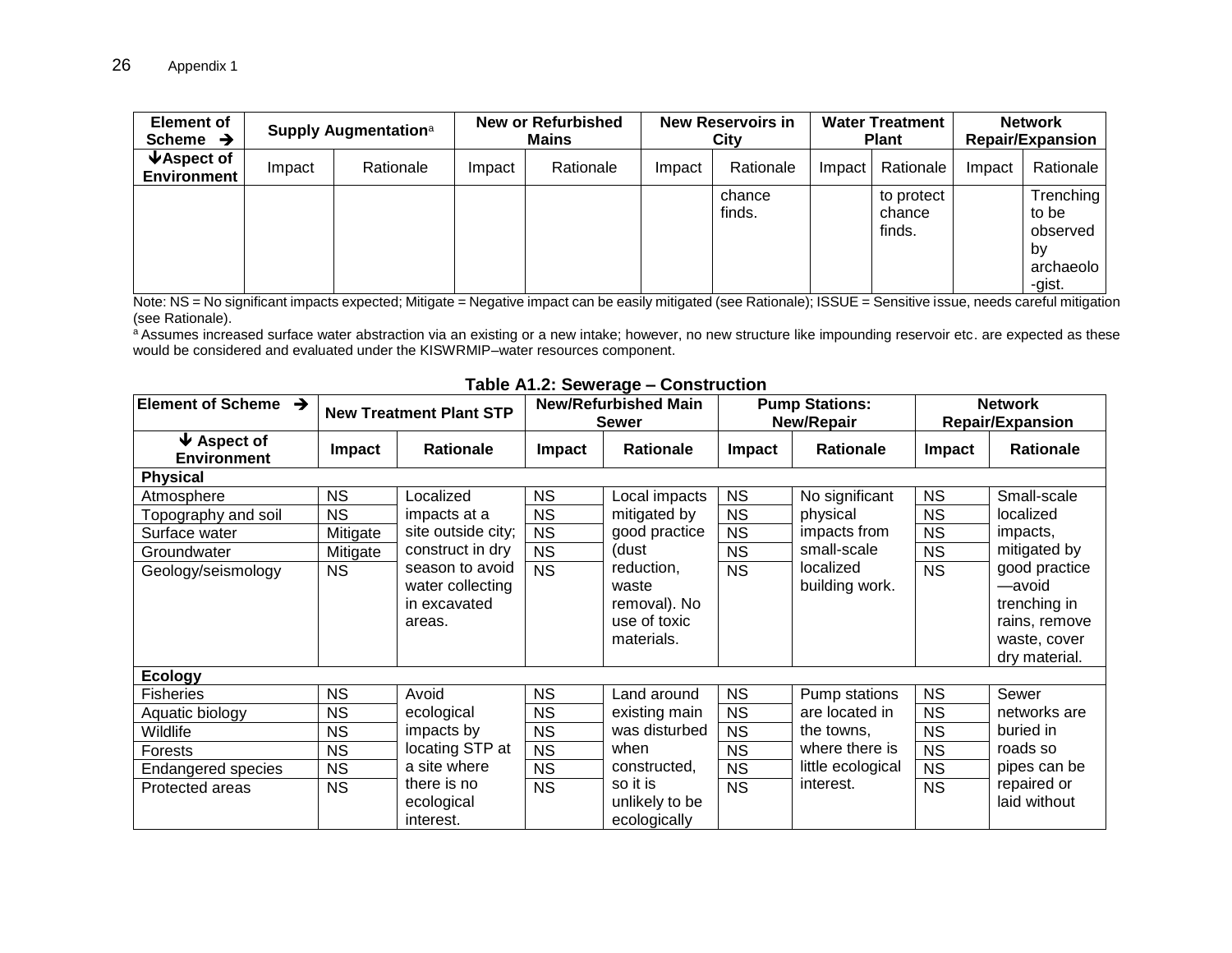| Element of Scheme $\rightarrow$                           |                                           | <b>New Treatment Plant STP</b>                                              | <b>New/Refurbished Main</b><br><b>Sewer</b> |                                                                                                                                      | <b>Pump Stations:</b><br>New/Repair              |                                                                                              | <b>Network</b><br><b>Repair/Expansion</b> |                                                                                                                           |
|-----------------------------------------------------------|-------------------------------------------|-----------------------------------------------------------------------------|---------------------------------------------|--------------------------------------------------------------------------------------------------------------------------------------|--------------------------------------------------|----------------------------------------------------------------------------------------------|-------------------------------------------|---------------------------------------------------------------------------------------------------------------------------|
| $\blacktriangleright$ Aspect of<br><b>Environment</b>     | Impact                                    | <b>Rationale</b>                                                            | Impact                                      | <b>Rationale</b>                                                                                                                     | Impact                                           | <b>Rationale</b>                                                                             | Impact                                    | <b>Rationale</b>                                                                                                          |
| <b>Economic Development</b>                               |                                           |                                                                             |                                             | sensitive.<br>Ensure that<br>route of new<br>main avoids<br>any areas<br>designated<br>for nature<br>conservation.                   |                                                  |                                                                                              |                                           | ecological<br>impacts.                                                                                                    |
| Industries                                                | $\overline{\text{NS}}$                    | STP will be                                                                 | Mitigate                                    | Locate main                                                                                                                          | <b>NS</b>                                        | No impacts at                                                                                | Mitigate                                  | Conduct work                                                                                                              |
| Infrastructure                                            | $\overline{\text{NS}}$                    | located on land                                                             | Mitigate                                    | in RoW of                                                                                                                            | $\overline{\text{NS}}$                           | existing sites,                                                                              | Mitigate                                  | quickly.                                                                                                                  |
| Transport                                                 | $\overline{\text{NS}}$                    | that is not used                                                            | Mitigate                                    | roads if                                                                                                                             | $\overline{\text{NS}}$                           | which are                                                                                    | Mitigate                                  | Maintain                                                                                                                  |
| Land use                                                  | <b>NS</b>                                 | for any                                                                     | Mitigate                                    | possible. In                                                                                                                         | Mitigate                                         | small and self-                                                                              | Mitigate                                  | access;                                                                                                                   |
| Power                                                     | $\overline{\text{NS}}$                    | economic                                                                    | $\overline{\text{NS}}$                      | town: avoid                                                                                                                          | <b>NS</b>                                        | contained.                                                                                   | Mitigate                                  | compensate                                                                                                                |
| minerals,<br>Agriculture,<br>tourism                      | $\overline{\text{NS}}$                    | purpose<br>(including<br>farming if<br>possible).                           | Mitigate                                    | sensitive<br>locations;<br>maintain<br>access;<br>compensate<br>business for<br>loss of<br>income.<br>Provide traffic<br>diversions. | $\overline{\text{NS}}$                           | New sites<br>should be on<br>unused<br>government<br>land to avoid<br>land-use<br>conflicts. | Mitigate                                  | business for<br>loss of<br>income; plan<br>work with<br>local authority<br>to provide<br>effective traffic<br>diversions. |
| <b>Social/Cultural</b>                                    |                                           |                                                                             |                                             |                                                                                                                                      |                                                  |                                                                                              |                                           |                                                                                                                           |
| Population/communities                                    | <b>NS</b>                                 | STP will be                                                                 | <b>NS</b>                                   | Select route                                                                                                                         | <b>NS</b>                                        | No impacts                                                                                   | <b>NS</b>                                 | Conduct work                                                                                                              |
| <b>Health facilities</b>                                  | <b>NS</b>                                 | located outside                                                             | Mitigate                                    | (in and                                                                                                                              | <b>NS</b>                                        | from                                                                                         | Mitigate                                  | quickly.                                                                                                                  |
| <b>Education facilities</b>                               | <b>NS</b>                                 | the town; no                                                                | Mitigate                                    | outside the                                                                                                                          | <b>NS</b>                                        | refurbishment                                                                                | Mitigate                                  | Maintain                                                                                                                  |
| Socioeconomics                                            | <b>NS</b>                                 | major historic<br>/archaeological                                           | Mitigate                                    | town) to avoid<br>sensitive                                                                                                          | <b>NS</b>                                        | at existing<br>sites. New                                                                    | Mitigate                                  | access<br>(facilities,                                                                                                    |
| Cultural heritage                                         | $\overline{\text{NS}}$                    | areas; to be                                                                | Mitigate                                    | sites.                                                                                                                               | <b>NS</b>                                        | sites should be                                                                              | Mitigate                                  | houses).                                                                                                                  |
| <b>Traditional land uses</b><br>Historical/archaeological | $\overline{NS}$<br>$\overline{\text{NS}}$ | confirmed, but<br>any sensitive<br>areas can be<br>avoided if<br>necessary. | Mitigate<br>Mitigate                        | Maintain<br>access to<br>affected<br>locations.<br>Assess                                                                            | $\overline{\text{NS}}$<br>$\overline{\text{NS}}$ | on unused<br>government<br>land of low<br>archaeological<br>potential if                     | Mitigate<br><b>NS</b>                     | Assess<br>archaeological<br>potential of<br>areas. Apply<br>protocol to                                                   |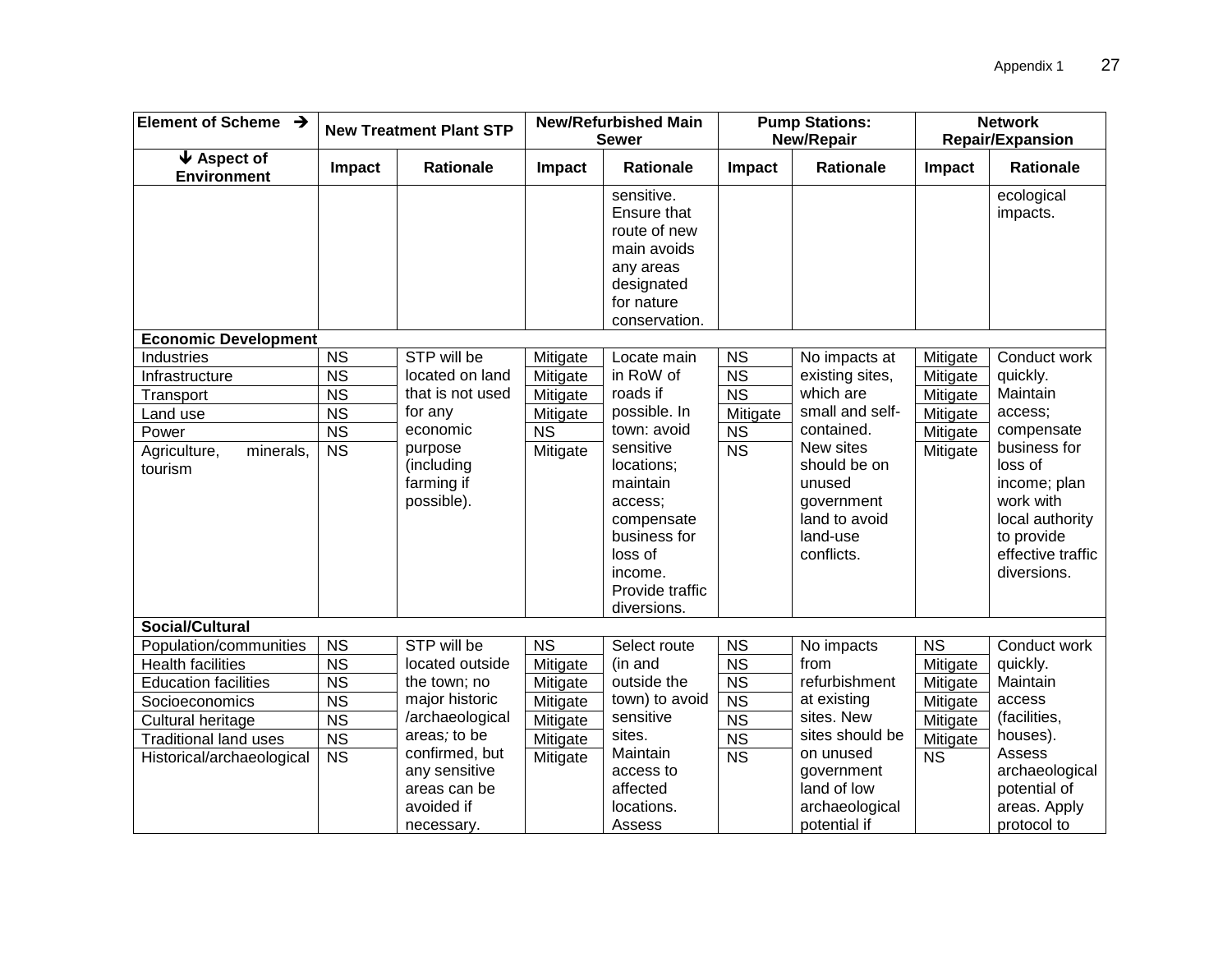| Element of Scheme $\rightarrow$        |        | <b>New Treatment Plant STP</b> | <b>New/Refurbished Main</b><br><b>Sewer</b> |                                                                                                      | <b>Pump Stations:</b><br><b>New/Repair</b> |                                                                | <b>Network</b><br><b>Repair/Expansion</b> |                                                   |
|----------------------------------------|--------|--------------------------------|---------------------------------------------|------------------------------------------------------------------------------------------------------|--------------------------------------------|----------------------------------------------------------------|-------------------------------------------|---------------------------------------------------|
| $\vee$ Aspect of<br><b>Environment</b> | Impact | <b>Rationale</b>               | Impact                                      | <b>Rationale</b>                                                                                     | <b>Impact</b>                              | <b>Rationale</b>                                               | <b>Impact</b>                             | Rationale                                         |
|                                        |        |                                |                                             | archaeology<br>potential of<br>route and<br>change route,<br>if necessary,<br>in sensitive<br>areas. |                                            | possible. Apply<br>protocol to<br>protect any<br>chance finds. |                                           | protect<br>chance finds<br>in sensitive<br>areas. |

Note: NS = No significant impacts expected; Mitigate = Negative impact can be easily mitigated (see Rationale); ISSUE = Sensitive issue, needs careful mitigation (see Rationale).

## **Table A1.3: Operation of Water Supply and Sewerage Subprojects**

| Element of Scheme $\rightarrow$       |                | <b>Water Supply</b>       |                | <b>Sewerage</b>            |
|---------------------------------------|----------------|---------------------------|----------------|----------------------------|
| $\blacklozenge$ Aspect of Environment | <b>Impact</b>  | <b>Rationale</b>          | Impact         | <b>Rationale</b>           |
| <b>Physical</b>                       |                |                           |                |                            |
| Atmosphere                            | <b>NS</b>      | Since the increased       | <b>NS</b>      | STP should be located      |
| Topography and soil                   | <b>NS</b>      | abstraction will be based | <b>NS</b>      | where treated effluent can |
| Surface water                         | <b>NS</b>      | on Integrated Water       | Mitigate       | be discharged to natural   |
| Groundwater                           | <b>NS</b>      | Resource Management       | Mitigate       | watercourse or for reuse;  |
| Geology/seismology                    | <b>NS</b>      | principles, no impacts.   | <b>NS</b>      | design will include safe   |
|                                       |                | Sewerage system may       |                | sludge disposal or use in  |
|                                       |                | need to be improved to    |                | farming.                   |
|                                       |                | carry increased           |                |                            |
|                                       |                | wastewater.               |                |                            |
| <b>Ecology</b>                        |                |                           |                |                            |
| <b>Fisheries</b>                      | <b>NS</b>      | As above; these will be   | <b>NS</b>      | STP effluent will be       |
| Aquatic biology                       | <b>NS</b>      | assessed and mitigated    | <b>NS</b>      | treated to Indian          |
| Wildlife                              | NS.            | as part of KISWRMIP-      | <b>NS</b>      | discharge standards so     |
| Forests                               | NS.            | water resources           | <b>NS</b>      | should not affect ecology  |
| <b>Endangered species</b>             | NS.            | component                 | <b>NS</b>      | of receiving water body.   |
| Protected areas                       | <b>NS</b>      |                           | <b>NS</b>      | Effluent will not be       |
|                                       |                |                           |                | discharged into any        |
|                                       |                |                           |                | protected area.            |
| <b>Economic Development</b>           |                |                           |                |                            |
| <b>Industries</b>                     | <b>Benefit</b> | Improved infrastructure   | <b>Benefit</b> | Improved infrastructure    |
| Infrastructure                        | <b>Benefit</b> | may bring economic        | Benefit        | may bring economic         |
| Transport                             | <b>NS</b>      | benefits to town as a     | <b>NS</b>      | benefits to town as a      |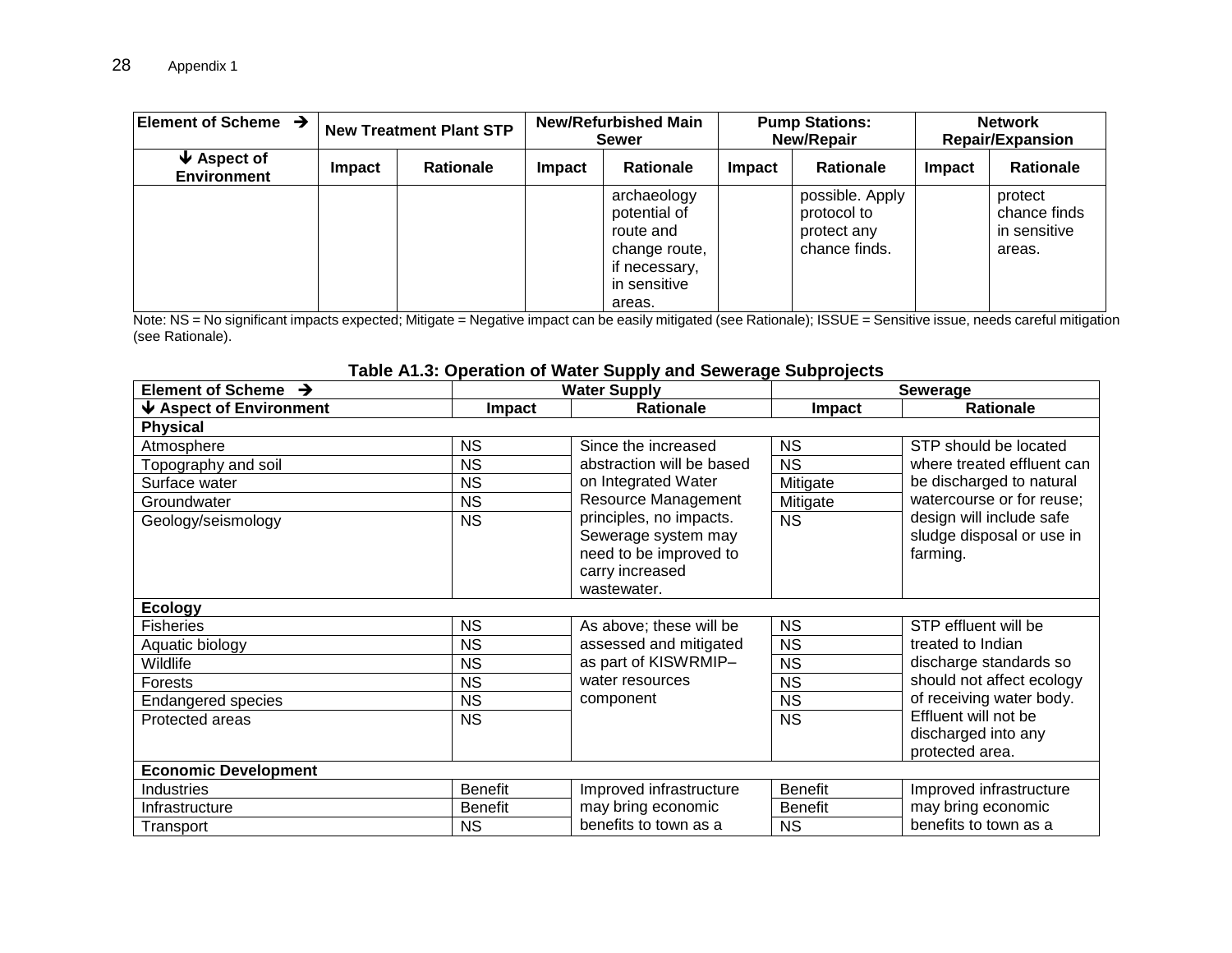| Element of Scheme $\rightarrow$       |                | <b>Water Supply</b>        |                | Sewerage                   |  |
|---------------------------------------|----------------|----------------------------|----------------|----------------------------|--|
| $\blacklozenge$ Aspect of Environment | Impact         | <b>Rationale</b>           | Impact         | <b>Rationale</b>           |  |
| Land use                              | <b>NS</b>      | whole from a healthier     | <b>NS</b>      | whole from a healthier     |  |
| Power                                 | NS.            | population (not            | <b>NS</b>      | population. Agriculture    |  |
| Agriculture, minerals, tourism        | <b>NS</b>      | quantifiable).             | <b>Benefit</b> | should benefit from use of |  |
|                                       |                |                            |                | sludge as fertilizer.      |  |
| <b>Social/Cultural</b>                |                |                            |                |                            |  |
| Population/communities                | <b>Benefit</b> | Improved water supply will | Benefit        | Improved sanitation will   |  |
| <b>Health facilities</b>              | <b>Benefit</b> | improve health and well-   | Benefit        | improve health and well-   |  |
| <b>Education facilities</b>           | <b>NS</b>      | being of people and        | <b>NS</b>      | being of people and        |  |
| Socioeconomics                        | <b>Benefit</b> | communities. People        | <b>Benefit</b> | communities. People        |  |
| Cultural heritage                     | <b>NS</b>      | should also be better off, | <b>NS</b>      | should also be better off, |  |
| <b>Traditional land uses</b>          | <b>NS</b>      | spending less on           | <b>NS</b>      | spending less on           |  |
| Historical/archaeological             | <b>NS</b>      | healthcare.                | <b>NS</b>      | healthcare.                |  |

Note: NS = No significant impacts expected; Mitigate = negative impact can be easily mitigated (see Rationale); ISSUE = Sensitive issue, needs careful mitigation (see Rationale).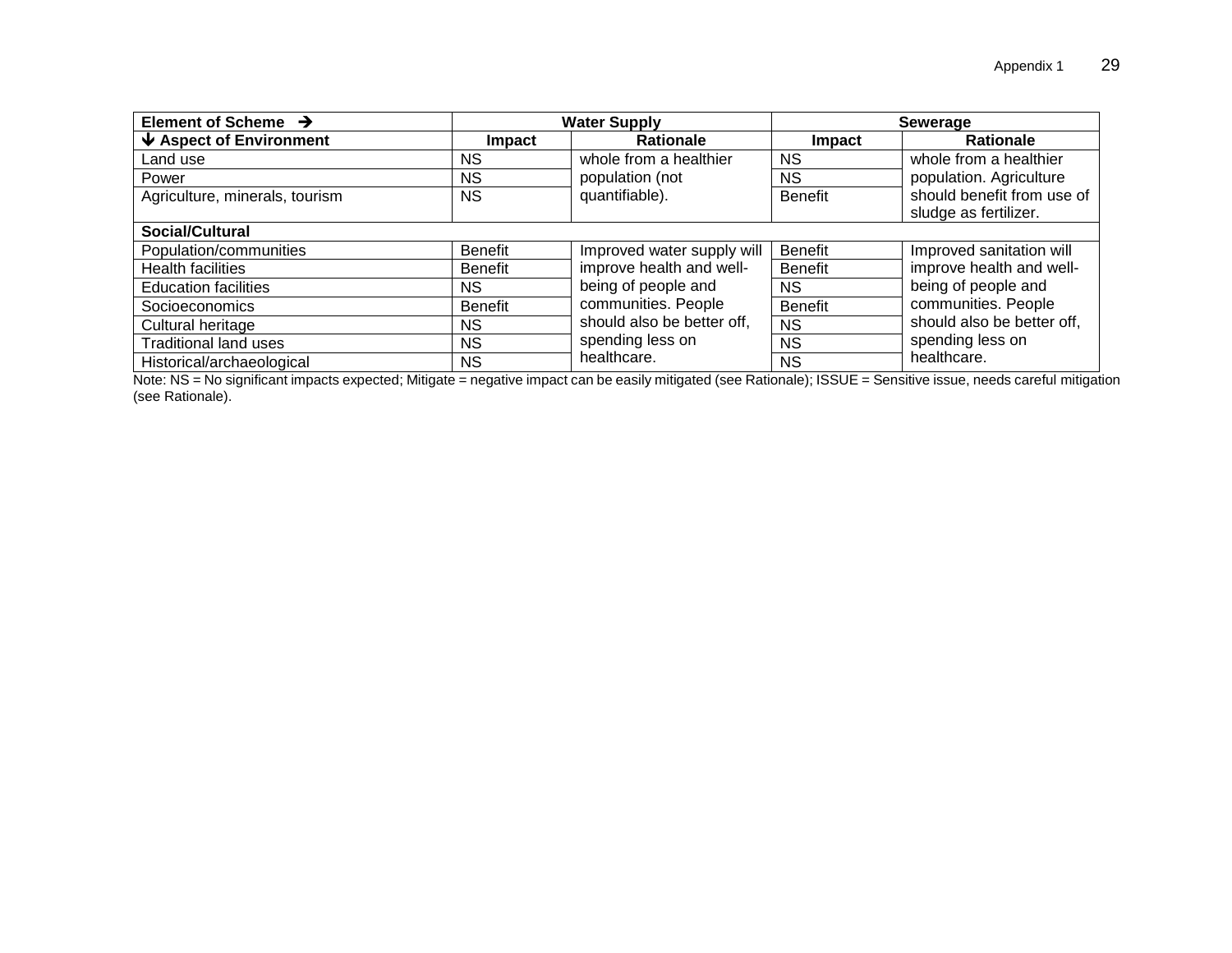#### **RAPID ENVIRONMENTAL ASSESSMENT CHECKLIST**

#### WATER SUPPLY

#### <span id="page-35-0"></span>**Instructions:**

(i) The project team completes this checklist to support the environmental classification of a project. It is to be attached to the environmental categorization form and submitted to the Environment and Safeguards Division (RSES) for endorsement by the Director, RSES and for approval by the Chief Compliance Officer.

(ii) This checklist focuses on environmental issues and concerns. To ensure that social dimensions are adequately considered, refer also to ADB's (a) checklists on involuntary resettlement and Indigenous Peoples; (b) poverty reduction handbook; (c) staff guide to consultation and participation; and (d) gender checklists.

(iii) Answer the questions assuming the "without mitigation" case. The purpose is to identify potential impacts. Use the "remarks" section to discuss any anticipated mitigation measures.

#### **Country/Project Title:**

**Sector Division:** 

| <b>Screening Questions</b>                                                                                      | <b>Yes</b> | <b>No</b> | <b>Remarks</b> |
|-----------------------------------------------------------------------------------------------------------------|------------|-----------|----------------|
| <b>Project Siting</b><br>А.                                                                                     |            |           |                |
| Is the project area                                                                                             |            |           |                |
| Densely populated?<br>$\blacksquare$                                                                            |            |           |                |
| Heavy with development activities?<br>$\blacksquare$                                                            |            |           |                |
| Adjacent to or within any environmentally                                                                       |            |           |                |
| sensitive areas?                                                                                                |            |           |                |
| Cultural heritage site                                                                                          |            |           |                |
| <b>Protected Area</b>                                                                                           |            |           |                |
| Wetland                                                                                                         |            |           |                |
| Mangrove                                                                                                        |            |           |                |
| Estuarine                                                                                                       |            |           |                |
| Buffer zone of protected area                                                                                   |            |           |                |
| Special area for protecting biodiversity                                                                        |            |           |                |
| Bay                                                                                                             |            |           |                |
| <b>Potential Environmental Impacts</b><br>В.                                                                    |            |           |                |
| Will the Project cause                                                                                          |            |           |                |
| • pollution of raw water supply from upstream wastewater                                                        |            |           |                |
| discharge from communities, industries, agriculture, and soil                                                   |            |           |                |
| erosion runoff?                                                                                                 |            |           |                |
| · impairment of historical/cultural monuments/areas                                                             |            |           |                |
| and loss/damage to these sites?                                                                                 |            |           |                |
| • hazard of land subsidence caused by excessive                                                                 |            |           |                |
| ground water pumping?                                                                                           |            |           |                |
| • social conflicts arising from displacement of                                                                 |            |           |                |
| communities?                                                                                                    |            |           |                |
| • conflicts in abstraction of raw water for water supply with                                                   |            |           |                |
| other beneficial water uses for surface and ground waters?<br>· unsatisfactory raw water supply (e.g. excessive |            |           |                |
| pathogens or mineral constituents)?                                                                             |            |           |                |
|                                                                                                                 |            |           |                |
| • delivery of unsafe water to distribution system?                                                              |            |           |                |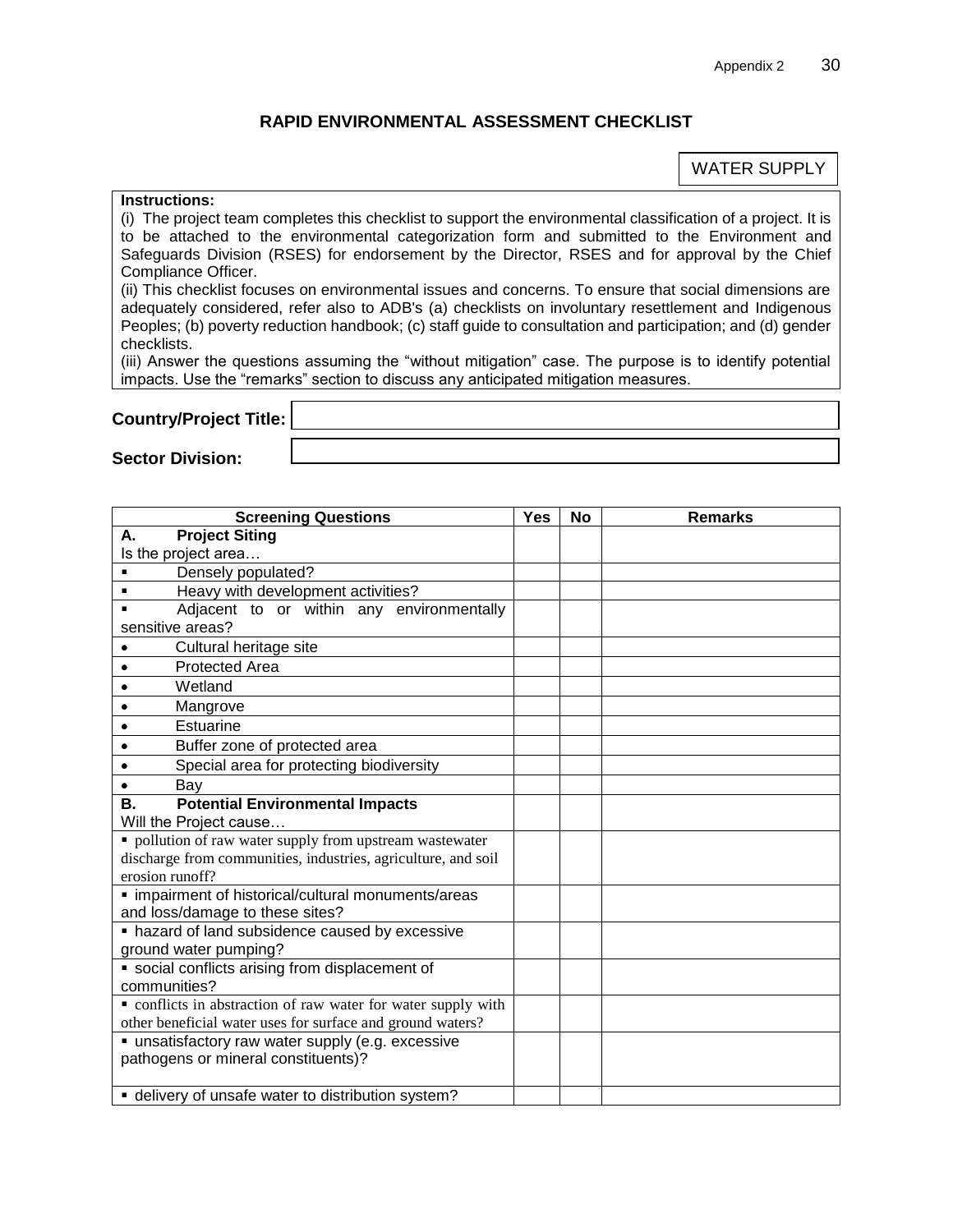| <b>Screening Questions</b>                                    | $\overline{Y}$ es | <b>No</b> | <b>Remarks</b> |
|---------------------------------------------------------------|-------------------|-----------|----------------|
|                                                               |                   |           |                |
| · inadequate protection of intake works or wells,             |                   |           |                |
| leading to pollution of water supply?                         |                   |           |                |
|                                                               |                   |           |                |
| • over pumping of ground water, leading to salinization       |                   |           |                |
| and ground subsidence?                                        |                   |           |                |
| • excessive algal growth in storage reservoir?                |                   |           |                |
| • increase in production of sewage beyond capabilities        |                   |           |                |
| of community facilities?                                      |                   |           |                |
| · inadequate disposal of sludge from water treatment          |                   |           |                |
| plants?                                                       |                   |           |                |
| · inadequate buffer zone around pumping and                   |                   |           |                |
| treatment plants to alleviate noise and other possible        |                   |           |                |
| nuisances and protect facilities?                             |                   |           |                |
| · impairments associated with transmission lines and          |                   |           |                |
| access roads?                                                 |                   |           |                |
| • health hazards arising from inadequate design of facilities |                   |           |                |
| for receiving, storing, and handling of chlorine and other    |                   |           |                |
| hazardous chemicals.                                          |                   |           |                |
| • health and safety hazards to workers from handling          |                   |           |                |
| and management of chlorine used for disinfection, other       |                   |           |                |
| contaminants, and biological and physical hazards             |                   |           |                |
| during project construction and operation?                    |                   |           |                |
| dislocation or involuntary resettlement of people?            |                   |           |                |
| • disproportionate impacts on the poor, women and             |                   |           |                |
| children, Indigenous Peoples or other vulnerable<br>groups?   |                   |           |                |
| " noise and dust from construction activities?                |                   |           |                |
| • increased road traffic due to interference of               |                   |           |                |
| construction activities?                                      |                   |           |                |
| • continuing soil erosion/silt runoff from construction       |                   |           |                |
| operations?                                                   |                   |           |                |
| • delivery of unsafe water due to poor operation and          |                   |           |                |
| maintenance (O&M) treatment processes (especially             |                   |           |                |
| mud accumulations in filters) and inadequate                  |                   |           |                |
| chlorination due to lack of adequate monitoring of            |                   |           |                |
| chlorine residuals in distribution systems?                   |                   |           |                |
| • delivery of water to distribution system, which is          |                   |           |                |
| corrosive due to inadequate attention to feeding of           |                   |           |                |
| corrective chemicals?                                         |                   |           |                |
| • accidental leakage of chlorine gas?                         |                   |           |                |
| • excessive abstraction of water affecting downstream         |                   |           |                |
| water users?                                                  |                   |           |                |
| " competing uses of water?                                    |                   |           |                |
| • increased sewage flow due to increased water supply         |                   |           |                |
| • increased volume of sullage (wastewater from cooking and    |                   |           |                |
| washing) and sludge from wastewater treatment plant           |                   |           |                |
| · large population influx during project construction and     |                   |           |                |
| operation that causes increased burden on social              |                   |           |                |
| infrastructure and services (such as water supply and         |                   |           |                |
| sanitation systems)?                                          |                   |           |                |
|                                                               |                   |           |                |
| • social conflicts if workers from other regions or           |                   |           |                |
| countries are hired?                                          |                   |           |                |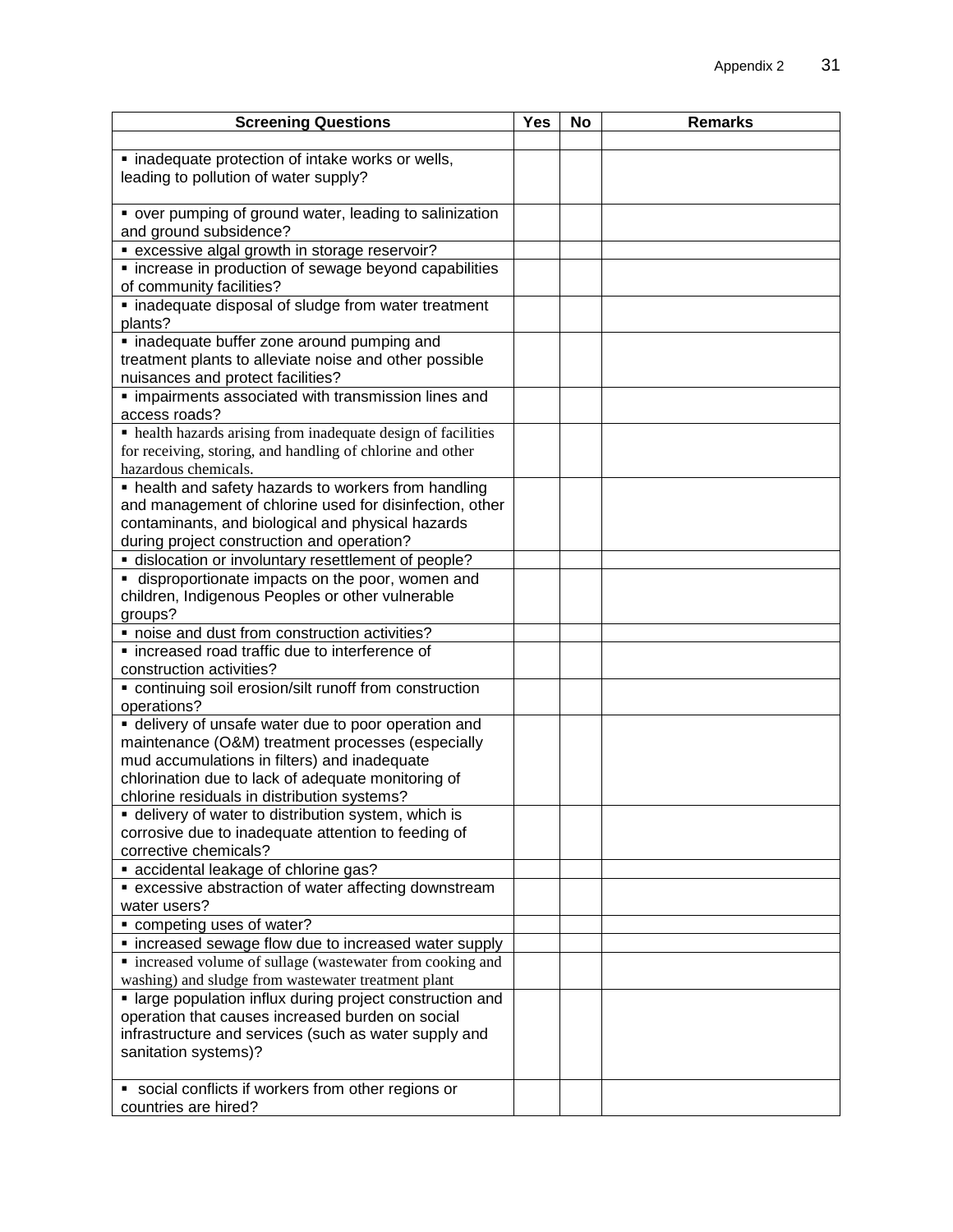| <b>Screening Questions</b>                               | Yes | No | <b>Remarks</b> |
|----------------------------------------------------------|-----|----|----------------|
| " risks to community health and safety due to the        |     |    |                |
| transport, storage, and use and/or disposal of materials |     |    |                |
| such as explosives, fuel and other chemicals during      |     |    |                |
| operation and construction?                              |     |    |                |
| • community safety risks due to both accidental and      |     |    |                |
| natural hazards, especially where the structural         |     |    |                |
| elements or components of the project are accessible     |     |    |                |
| to members of the affected community or where their      |     |    |                |
| failure could result in injury to the community          |     |    |                |
| throughout project construction, operation and           |     |    |                |
| decommissioning?                                         |     |    |                |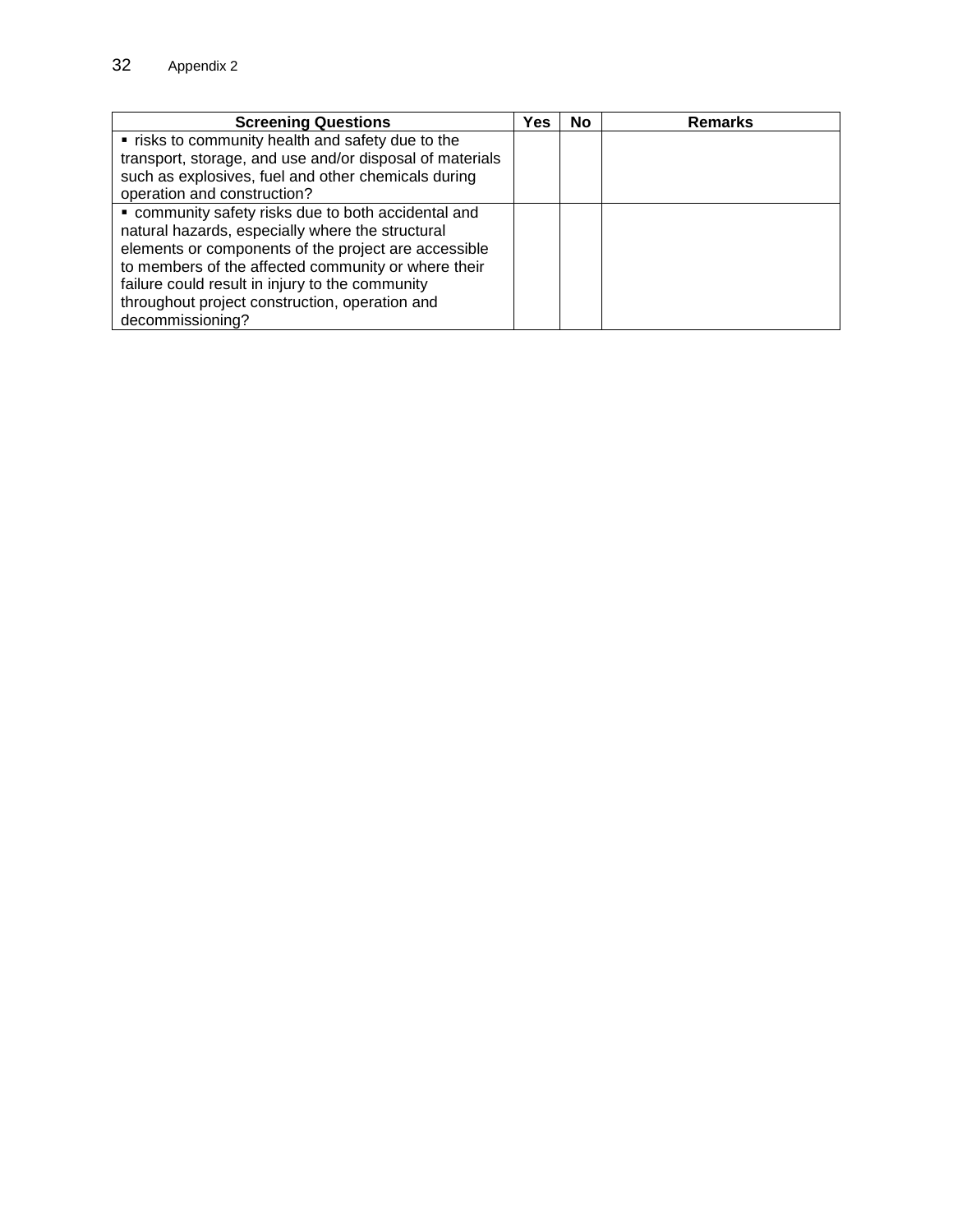SEWAGE TREATMENT

#### **Instructions:**

(i) The project team completes this checklist to support the environmental classification of a project. It is to be attached to the environmental categorization form and submitted to the Environment and Safeguards Division (RSES) for endorsement by the Director, RSES and for approval by the Chief Compliance Officer.

(ii) This checklist focuses on environmental issues and concerns. To ensure that social dimensions are adequately considered, refer also to ADB's (a) checklists on involuntary resettlement and Indigenous Peoples; (b) poverty reduction handbook; (c) staff guide to consultation and participation; and (d) gender checklists.

(iii) Answer the questions assuming the "without mitigation" case. The purpose is to identify potential impacts. Use the "remarks" section to discuss any anticipated mitigation measures.

#### **Country/Project Title:**

#### **Sector Division:**

| <b>Screening Questions</b>                           | <b>Yes</b> | <b>No</b> | <b>Remarks</b> |
|------------------------------------------------------|------------|-----------|----------------|
| <b>Project Siting</b><br>А.                          |            |           |                |
| Is the project area                                  |            |           |                |
| Densely populated?<br>٠                              |            |           |                |
| Heavy with development activities?<br>٠              |            |           |                |
| Adjacent to or within any environmentally<br>٠       |            |           |                |
| sensitive areas?                                     |            |           |                |
| Cultural heritage site                               |            |           |                |
| <b>Protected Area</b><br>$\bullet$                   |            |           |                |
| Wetland                                              |            |           |                |
| Mangrove                                             |            |           |                |
| Estuarine                                            |            |           |                |
| Buffer zone of protected area                        |            |           |                |
| Special area for protecting biodiversity             |            |           |                |
| Bay                                                  |            |           |                |
| <b>Potential Environmental Impacts</b><br>В.         |            |           |                |
| Will the Project cause                               |            |           |                |
| · impairment of historical/cultural                  |            |           |                |
| monuments/areas and loss/damage to these             |            |           |                |
| sites?                                               |            |           |                |
| • interference with other utilities and blocking of  |            |           |                |
| access to buildings; nuisance to neighboring areas   |            |           |                |
| due to noise, smell, and influx of insects, rodents, |            |           |                |
| etc.?                                                |            |           |                |
| · dislocation or involuntary resettlement of         |            |           |                |
| people?                                              |            |           |                |
| • disproportionate impacts on the poor, women        |            |           |                |
| and children, Indigenous Peoples or other            |            |           |                |
| vulnerable groups?                                   |            |           |                |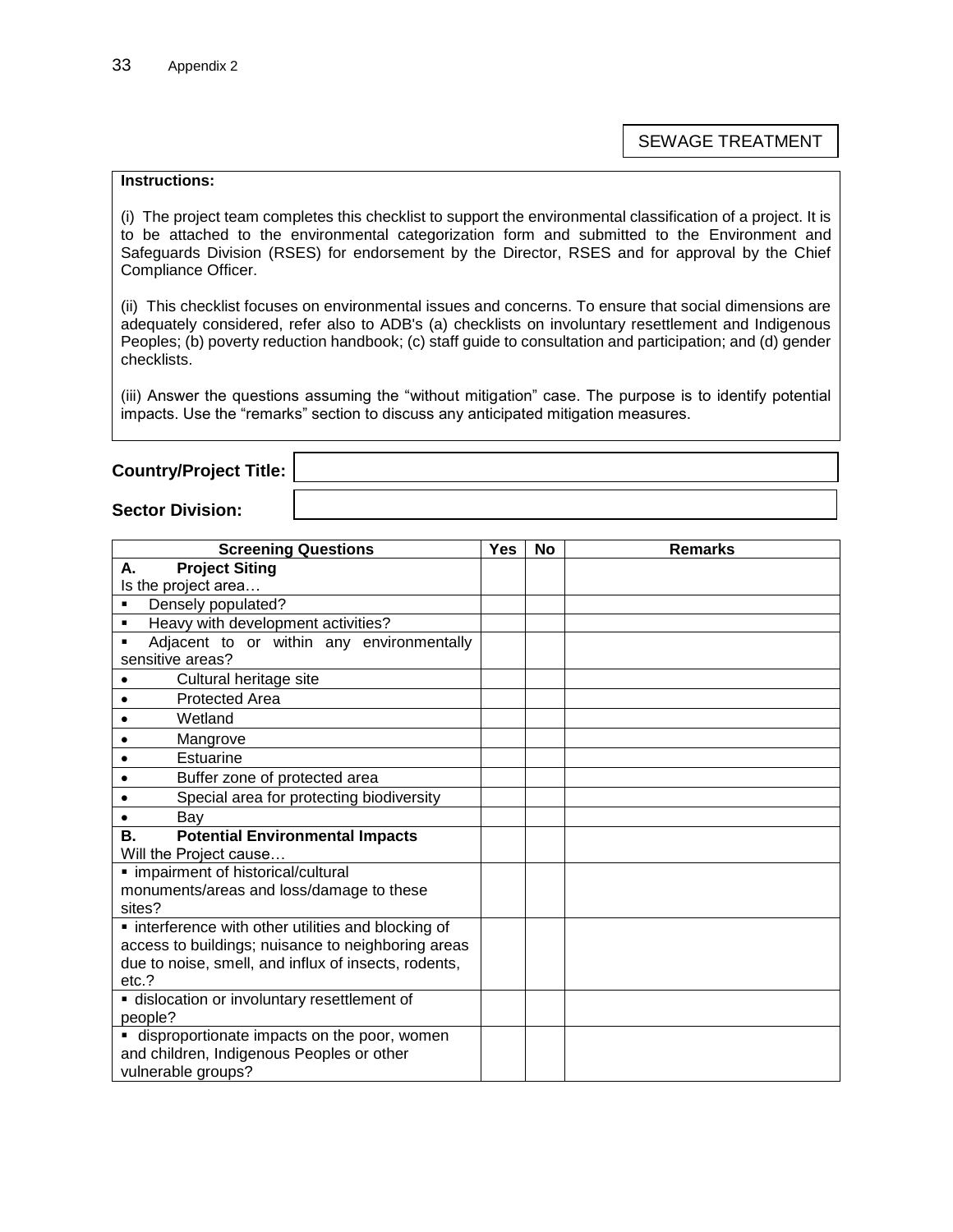| · impairment of downstream water quality due to<br>inadequate sewage treatment or release of<br>untreated sewage?<br>• overflows and flooding of neighboring properties<br>with raw sewage?<br>• environmental pollution due to inadequate sludge<br>disposal or industrial waste discharges illegally<br>disposed in sewers?<br>" noise and vibration due to blasting and other civil<br>works?<br>· risks and vulnerabilities related to occupational<br>health and safety due to physical, chemical, and<br>biological hazards during project construction and<br>operation?<br>discharge of hazardous materials into sewers,<br>resulting in damage to sewer system and danger<br>to workers?<br>· inadequate buffer zone around pumping and<br>treatment plants to alleviate noise and other<br>possible nuisances, and protect facilities?<br>" road blocking and temporary flooding due to<br>land excavation during the rainy season?<br>• noise and dust from construction activities?<br>• traffic disturbances due to construction material<br>transport and wastes?<br>• temporary silt runoff due to construction?<br>• hazards to public health due to overflow<br>flooding, and groundwater pollution due to failure<br>of sewerage system?<br>• deterioration of water quality due to inadequate<br>sludge disposal or direct discharge of untreated<br>sewage water?<br>• contamination of surface and ground waters due<br>to sludge disposal on land? | <b>Screening Questions</b> | Yes | No | <b>Remarks</b> |
|--------------------------------------------------------------------------------------------------------------------------------------------------------------------------------------------------------------------------------------------------------------------------------------------------------------------------------------------------------------------------------------------------------------------------------------------------------------------------------------------------------------------------------------------------------------------------------------------------------------------------------------------------------------------------------------------------------------------------------------------------------------------------------------------------------------------------------------------------------------------------------------------------------------------------------------------------------------------------------------------------------------------------------------------------------------------------------------------------------------------------------------------------------------------------------------------------------------------------------------------------------------------------------------------------------------------------------------------------------------------------------------------------------------------------------------------------------------------------|----------------------------|-----|----|----------------|
|                                                                                                                                                                                                                                                                                                                                                                                                                                                                                                                                                                                                                                                                                                                                                                                                                                                                                                                                                                                                                                                                                                                                                                                                                                                                                                                                                                                                                                                                          |                            |     |    |                |
|                                                                                                                                                                                                                                                                                                                                                                                                                                                                                                                                                                                                                                                                                                                                                                                                                                                                                                                                                                                                                                                                                                                                                                                                                                                                                                                                                                                                                                                                          |                            |     |    |                |
|                                                                                                                                                                                                                                                                                                                                                                                                                                                                                                                                                                                                                                                                                                                                                                                                                                                                                                                                                                                                                                                                                                                                                                                                                                                                                                                                                                                                                                                                          |                            |     |    |                |
|                                                                                                                                                                                                                                                                                                                                                                                                                                                                                                                                                                                                                                                                                                                                                                                                                                                                                                                                                                                                                                                                                                                                                                                                                                                                                                                                                                                                                                                                          |                            |     |    |                |
|                                                                                                                                                                                                                                                                                                                                                                                                                                                                                                                                                                                                                                                                                                                                                                                                                                                                                                                                                                                                                                                                                                                                                                                                                                                                                                                                                                                                                                                                          |                            |     |    |                |
|                                                                                                                                                                                                                                                                                                                                                                                                                                                                                                                                                                                                                                                                                                                                                                                                                                                                                                                                                                                                                                                                                                                                                                                                                                                                                                                                                                                                                                                                          |                            |     |    |                |
|                                                                                                                                                                                                                                                                                                                                                                                                                                                                                                                                                                                                                                                                                                                                                                                                                                                                                                                                                                                                                                                                                                                                                                                                                                                                                                                                                                                                                                                                          |                            |     |    |                |
|                                                                                                                                                                                                                                                                                                                                                                                                                                                                                                                                                                                                                                                                                                                                                                                                                                                                                                                                                                                                                                                                                                                                                                                                                                                                                                                                                                                                                                                                          |                            |     |    |                |
|                                                                                                                                                                                                                                                                                                                                                                                                                                                                                                                                                                                                                                                                                                                                                                                                                                                                                                                                                                                                                                                                                                                                                                                                                                                                                                                                                                                                                                                                          |                            |     |    |                |
|                                                                                                                                                                                                                                                                                                                                                                                                                                                                                                                                                                                                                                                                                                                                                                                                                                                                                                                                                                                                                                                                                                                                                                                                                                                                                                                                                                                                                                                                          |                            |     |    |                |
|                                                                                                                                                                                                                                                                                                                                                                                                                                                                                                                                                                                                                                                                                                                                                                                                                                                                                                                                                                                                                                                                                                                                                                                                                                                                                                                                                                                                                                                                          |                            |     |    |                |
|                                                                                                                                                                                                                                                                                                                                                                                                                                                                                                                                                                                                                                                                                                                                                                                                                                                                                                                                                                                                                                                                                                                                                                                                                                                                                                                                                                                                                                                                          |                            |     |    |                |
|                                                                                                                                                                                                                                                                                                                                                                                                                                                                                                                                                                                                                                                                                                                                                                                                                                                                                                                                                                                                                                                                                                                                                                                                                                                                                                                                                                                                                                                                          |                            |     |    |                |
|                                                                                                                                                                                                                                                                                                                                                                                                                                                                                                                                                                                                                                                                                                                                                                                                                                                                                                                                                                                                                                                                                                                                                                                                                                                                                                                                                                                                                                                                          |                            |     |    |                |
|                                                                                                                                                                                                                                                                                                                                                                                                                                                                                                                                                                                                                                                                                                                                                                                                                                                                                                                                                                                                                                                                                                                                                                                                                                                                                                                                                                                                                                                                          |                            |     |    |                |
|                                                                                                                                                                                                                                                                                                                                                                                                                                                                                                                                                                                                                                                                                                                                                                                                                                                                                                                                                                                                                                                                                                                                                                                                                                                                                                                                                                                                                                                                          |                            |     |    |                |
|                                                                                                                                                                                                                                                                                                                                                                                                                                                                                                                                                                                                                                                                                                                                                                                                                                                                                                                                                                                                                                                                                                                                                                                                                                                                                                                                                                                                                                                                          |                            |     |    |                |
|                                                                                                                                                                                                                                                                                                                                                                                                                                                                                                                                                                                                                                                                                                                                                                                                                                                                                                                                                                                                                                                                                                                                                                                                                                                                                                                                                                                                                                                                          |                            |     |    |                |
|                                                                                                                                                                                                                                                                                                                                                                                                                                                                                                                                                                                                                                                                                                                                                                                                                                                                                                                                                                                                                                                                                                                                                                                                                                                                                                                                                                                                                                                                          |                            |     |    |                |
|                                                                                                                                                                                                                                                                                                                                                                                                                                                                                                                                                                                                                                                                                                                                                                                                                                                                                                                                                                                                                                                                                                                                                                                                                                                                                                                                                                                                                                                                          |                            |     |    |                |
|                                                                                                                                                                                                                                                                                                                                                                                                                                                                                                                                                                                                                                                                                                                                                                                                                                                                                                                                                                                                                                                                                                                                                                                                                                                                                                                                                                                                                                                                          |                            |     |    |                |
|                                                                                                                                                                                                                                                                                                                                                                                                                                                                                                                                                                                                                                                                                                                                                                                                                                                                                                                                                                                                                                                                                                                                                                                                                                                                                                                                                                                                                                                                          |                            |     |    |                |
|                                                                                                                                                                                                                                                                                                                                                                                                                                                                                                                                                                                                                                                                                                                                                                                                                                                                                                                                                                                                                                                                                                                                                                                                                                                                                                                                                                                                                                                                          |                            |     |    |                |
|                                                                                                                                                                                                                                                                                                                                                                                                                                                                                                                                                                                                                                                                                                                                                                                                                                                                                                                                                                                                                                                                                                                                                                                                                                                                                                                                                                                                                                                                          |                            |     |    |                |
|                                                                                                                                                                                                                                                                                                                                                                                                                                                                                                                                                                                                                                                                                                                                                                                                                                                                                                                                                                                                                                                                                                                                                                                                                                                                                                                                                                                                                                                                          |                            |     |    |                |
|                                                                                                                                                                                                                                                                                                                                                                                                                                                                                                                                                                                                                                                                                                                                                                                                                                                                                                                                                                                                                                                                                                                                                                                                                                                                                                                                                                                                                                                                          |                            |     |    |                |
|                                                                                                                                                                                                                                                                                                                                                                                                                                                                                                                                                                                                                                                                                                                                                                                                                                                                                                                                                                                                                                                                                                                                                                                                                                                                                                                                                                                                                                                                          |                            |     |    |                |
|                                                                                                                                                                                                                                                                                                                                                                                                                                                                                                                                                                                                                                                                                                                                                                                                                                                                                                                                                                                                                                                                                                                                                                                                                                                                                                                                                                                                                                                                          |                            |     |    |                |
|                                                                                                                                                                                                                                                                                                                                                                                                                                                                                                                                                                                                                                                                                                                                                                                                                                                                                                                                                                                                                                                                                                                                                                                                                                                                                                                                                                                                                                                                          |                            |     |    |                |
|                                                                                                                                                                                                                                                                                                                                                                                                                                                                                                                                                                                                                                                                                                                                                                                                                                                                                                                                                                                                                                                                                                                                                                                                                                                                                                                                                                                                                                                                          |                            |     |    |                |
|                                                                                                                                                                                                                                                                                                                                                                                                                                                                                                                                                                                                                                                                                                                                                                                                                                                                                                                                                                                                                                                                                                                                                                                                                                                                                                                                                                                                                                                                          |                            |     |    |                |
|                                                                                                                                                                                                                                                                                                                                                                                                                                                                                                                                                                                                                                                                                                                                                                                                                                                                                                                                                                                                                                                                                                                                                                                                                                                                                                                                                                                                                                                                          |                            |     |    |                |
|                                                                                                                                                                                                                                                                                                                                                                                                                                                                                                                                                                                                                                                                                                                                                                                                                                                                                                                                                                                                                                                                                                                                                                                                                                                                                                                                                                                                                                                                          |                            |     |    |                |
|                                                                                                                                                                                                                                                                                                                                                                                                                                                                                                                                                                                                                                                                                                                                                                                                                                                                                                                                                                                                                                                                                                                                                                                                                                                                                                                                                                                                                                                                          |                            |     |    |                |
| • health and safety hazards to workers from toxic                                                                                                                                                                                                                                                                                                                                                                                                                                                                                                                                                                                                                                                                                                                                                                                                                                                                                                                                                                                                                                                                                                                                                                                                                                                                                                                                                                                                                        |                            |     |    |                |
| gases and hazardous materials which maybe                                                                                                                                                                                                                                                                                                                                                                                                                                                                                                                                                                                                                                                                                                                                                                                                                                                                                                                                                                                                                                                                                                                                                                                                                                                                                                                                                                                                                                |                            |     |    |                |
| contained in confined areas, sewage flow and                                                                                                                                                                                                                                                                                                                                                                                                                                                                                                                                                                                                                                                                                                                                                                                                                                                                                                                                                                                                                                                                                                                                                                                                                                                                                                                                                                                                                             |                            |     |    |                |
| exposure to pathogens in untreated sewage and                                                                                                                                                                                                                                                                                                                                                                                                                                                                                                                                                                                                                                                                                                                                                                                                                                                                                                                                                                                                                                                                                                                                                                                                                                                                                                                                                                                                                            |                            |     |    |                |
| unstabilized sludge?                                                                                                                                                                                                                                                                                                                                                                                                                                                                                                                                                                                                                                                                                                                                                                                                                                                                                                                                                                                                                                                                                                                                                                                                                                                                                                                                                                                                                                                     |                            |     |    |                |
| • large population increase during project                                                                                                                                                                                                                                                                                                                                                                                                                                                                                                                                                                                                                                                                                                                                                                                                                                                                                                                                                                                                                                                                                                                                                                                                                                                                                                                                                                                                                               |                            |     |    |                |
| construction and operation that causes increased                                                                                                                                                                                                                                                                                                                                                                                                                                                                                                                                                                                                                                                                                                                                                                                                                                                                                                                                                                                                                                                                                                                                                                                                                                                                                                                                                                                                                         |                            |     |    |                |
| burden on social infrastructure (such as sanitation                                                                                                                                                                                                                                                                                                                                                                                                                                                                                                                                                                                                                                                                                                                                                                                                                                                                                                                                                                                                                                                                                                                                                                                                                                                                                                                                                                                                                      |                            |     |    |                |
| system)?<br>· social conflicts between construction workers                                                                                                                                                                                                                                                                                                                                                                                                                                                                                                                                                                                                                                                                                                                                                                                                                                                                                                                                                                                                                                                                                                                                                                                                                                                                                                                                                                                                              |                            |     |    |                |
|                                                                                                                                                                                                                                                                                                                                                                                                                                                                                                                                                                                                                                                                                                                                                                                                                                                                                                                                                                                                                                                                                                                                                                                                                                                                                                                                                                                                                                                                          |                            |     |    |                |
| from other areas and community workers?                                                                                                                                                                                                                                                                                                                                                                                                                                                                                                                                                                                                                                                                                                                                                                                                                                                                                                                                                                                                                                                                                                                                                                                                                                                                                                                                                                                                                                  |                            |     |    |                |
| " risks to community health and safety due to the<br>transport, storage, and use and/or disposal of                                                                                                                                                                                                                                                                                                                                                                                                                                                                                                                                                                                                                                                                                                                                                                                                                                                                                                                                                                                                                                                                                                                                                                                                                                                                                                                                                                      |                            |     |    |                |
|                                                                                                                                                                                                                                                                                                                                                                                                                                                                                                                                                                                                                                                                                                                                                                                                                                                                                                                                                                                                                                                                                                                                                                                                                                                                                                                                                                                                                                                                          |                            |     |    |                |
| materials such as explosives, fuel and other<br>chemicals during construction and operation?                                                                                                                                                                                                                                                                                                                                                                                                                                                                                                                                                                                                                                                                                                                                                                                                                                                                                                                                                                                                                                                                                                                                                                                                                                                                                                                                                                             |                            |     |    |                |
| • community safety risks due to both accidental                                                                                                                                                                                                                                                                                                                                                                                                                                                                                                                                                                                                                                                                                                                                                                                                                                                                                                                                                                                                                                                                                                                                                                                                                                                                                                                                                                                                                          |                            |     |    |                |
| and natural hazards, especially where the                                                                                                                                                                                                                                                                                                                                                                                                                                                                                                                                                                                                                                                                                                                                                                                                                                                                                                                                                                                                                                                                                                                                                                                                                                                                                                                                                                                                                                |                            |     |    |                |
| structural elements or components of the project                                                                                                                                                                                                                                                                                                                                                                                                                                                                                                                                                                                                                                                                                                                                                                                                                                                                                                                                                                                                                                                                                                                                                                                                                                                                                                                                                                                                                         |                            |     |    |                |
| are accessible to members of the affected                                                                                                                                                                                                                                                                                                                                                                                                                                                                                                                                                                                                                                                                                                                                                                                                                                                                                                                                                                                                                                                                                                                                                                                                                                                                                                                                                                                                                                |                            |     |    |                |
| community or where their failure could result in                                                                                                                                                                                                                                                                                                                                                                                                                                                                                                                                                                                                                                                                                                                                                                                                                                                                                                                                                                                                                                                                                                                                                                                                                                                                                                                                                                                                                         |                            |     |    |                |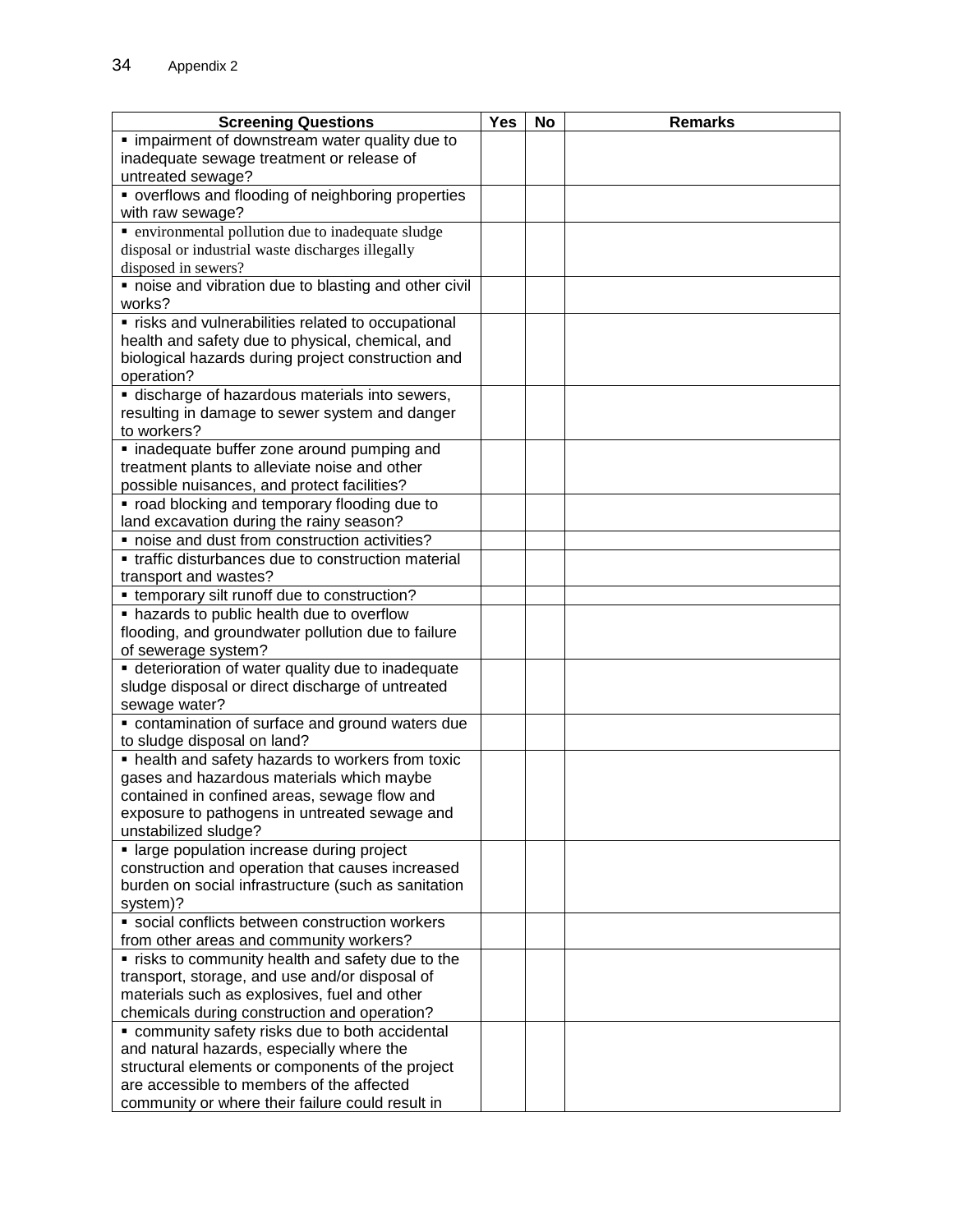| <b>Screening Questions</b>                   | Yes | No | Remarks |
|----------------------------------------------|-----|----|---------|
| injury to the community throughout project   |     |    |         |
| construction, operation and decommissioning? |     |    |         |

| <b>Climate Change and Disaster Risk Questions</b><br>The following questions are not for environmental<br>categorization. They are included in this checklist to help<br>identify potential climate and disaster risks.                                                                                                | <b>Yes</b> | <b>No</b> | <b>Remarks</b> |
|------------------------------------------------------------------------------------------------------------------------------------------------------------------------------------------------------------------------------------------------------------------------------------------------------------------------|------------|-----------|----------------|
| • Is the Project area subject to hazards such as<br>earthquakes, floods, landslides, tropical cyclone winds,<br>storm surges, tsunami or volcanic eruptions and climate<br>changes (see Appendix I)?                                                                                                                   |            |           |                |
| • Could changes in temperature, precipitation, or<br>extreme events patterns over the Project lifespan affect<br>technical or financial sustainability (e.g., changes in<br>rainfall patterns disrupt reliability of water supply; sea<br>level rise creates salinity intrusion into proposed water<br>supply source)? |            |           |                |
| • Are there any demographic or socio-economic<br>aspects of the Project area that are already vulnerable<br>(e.g., high incidence of marginalized populations, rural-<br>urban migrants, illegal settlements, ethnic minorities,<br>women or children)?                                                                |            |           |                |
| • Could the Project potentially increase the climate or<br>disaster vulnerability of the surrounding area (e.g., by<br>using water from a vulnerable source that is relied upon<br>by many user groups, or encouraging settlement in<br>earthquake zones)?                                                             |            |           |                |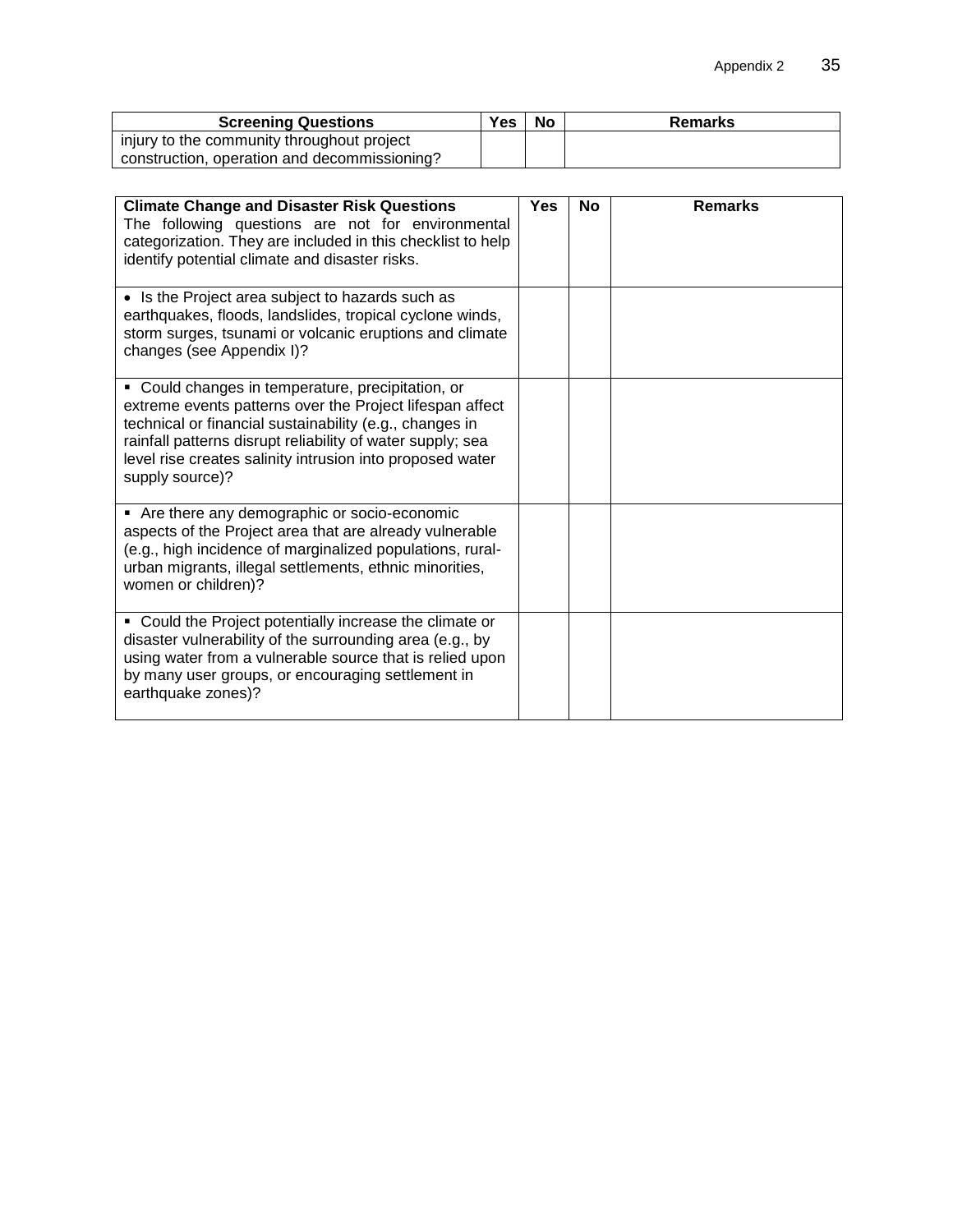## **CONTENT AND FORMAT OF ENVIRONMENTAL ASSESSMENT DOCUMENTS**

<span id="page-41-0"></span>1. This initial environmental examination (IEE) template is prepared for infrastructure developments that can qualify as category 'B' project under Safeguard Policy Statement (SPS) 2009. While the general layout of the template will be similar for all kinds of development, scope of impact assessment and mitigation measures may vary.

- 2. In preparing an IEE report the essential steps that should be kept in mind are:
	- (i) Establish the objectives of the proposed activity<br>(ii) Establish the needs
	- Establish the needs
	- (iii) Assess the options and select the preferred option (proposed activity)
	- (iv) Define the activity
	- (v) Undertake the assessment
	- (vi) Establish the link to environmental management measures

3. Accordingly, the following **Table of Content** (TOC) is provided for guidance. The content of each topic in the TOC is also described following the TOC structure:

#### *Executive Summary*

- *1. Introduction*
- *2. Policy and Legislative Framework*
- *3. Analysis of Alternatives*
- *4. Proposed Description*
- *4.1 The Study Area*
- *4.2 Description of Site and Surroundings*
- *4.3 The Proposal*
- *5. Assessment of Environmental Impacts and Safeguards*
- *5.1 Existing Environment*
- *5.1.1 Landforms, Geology and Soils*
- *5.1.2 Climatic Condition*
- *5.1.3 Water Quality*
- *5.1.4 Air Quality*
- *5.1.5 Acoustic Environment*
- *5.1.6 Biodiversity*
- *5.1.7 Physical and Cultural Heritage*
- *5.1.8 Socio-economic Conditions*
- *5.2 Impacts and Mitigation Measures*
- *5.2.1 Erosion Hazards*
- *5.2.1.1 Mitigation Measures*
- *5.2.2 Impacts on Water Quality*
- *5.2.2.1 Mitigation Measures*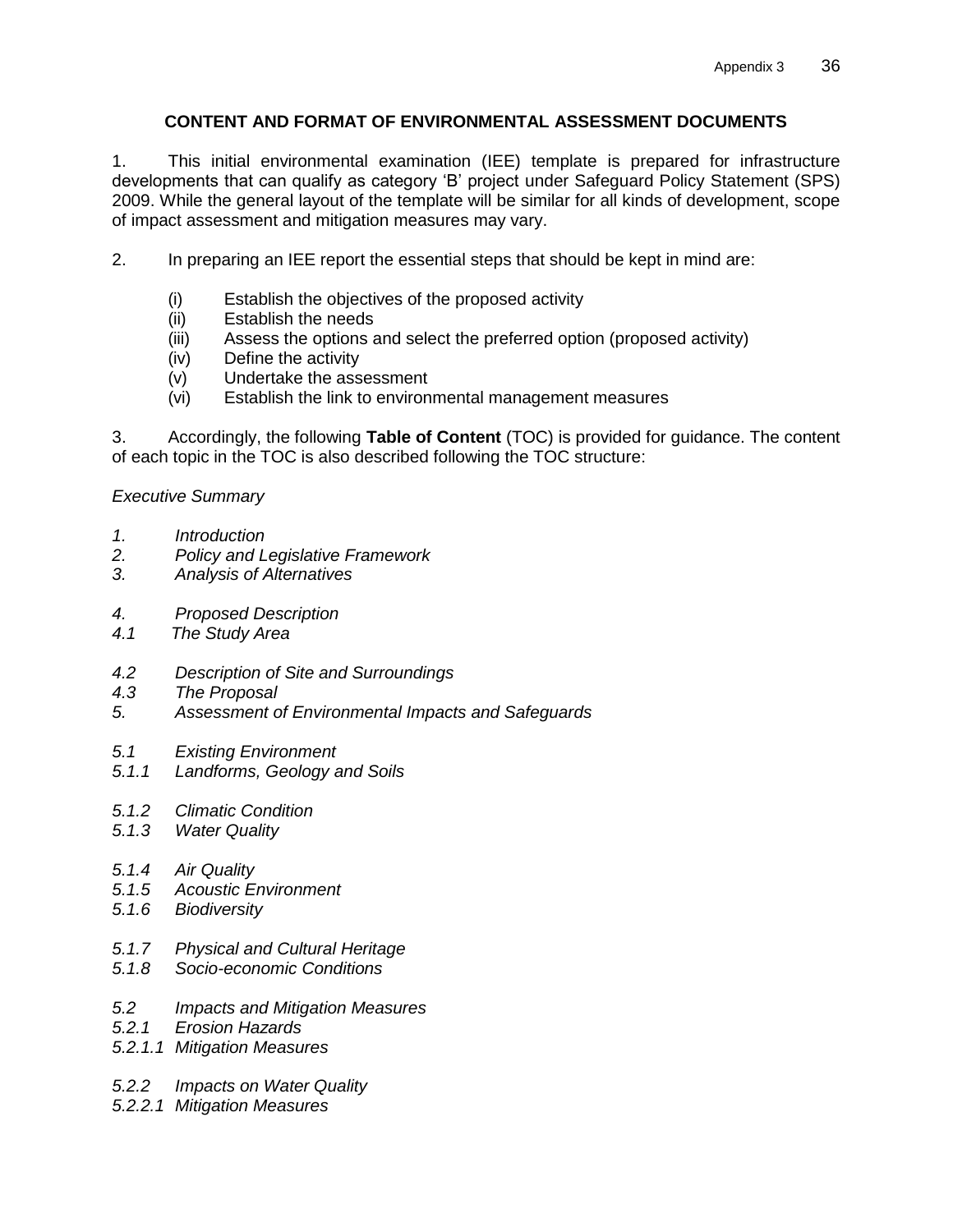- *5.2.3 Impacts on Air Quality*
- *5.2.3.1 Mitigation Measures*
- *5.2.4 Noise and Vibration Impacts*
- *5.2.4.1 Mitigation Measures*
- *5.2.5 Impacts on Flora and Fauna*
- *5.2.5.1 Mitigation Measures*
- *5.2.6 Impacts on Physical Cultural Resources*
- *5.2.6.1 Mitigation Measures*
- *5.2.7 Impact due to Waste Generation*
- *5.2.8 Impacts on Occupational and Community Health and Safety*
- *5.2.9 Greenhouse Gas Emissions (GHG)*
- *5.2.10 Cumulative Impacts*
- *6. Information Disclosure, Consultation and Participation*
- *7. Grievance Redress Mechanism*
- *8. Environmental Management*
- *9. Conclusion and Recommendations*

#### **Executive Summary**

4. For an IEE, this section can be very brief (should not be more than 3 pages) and need not summarize each chapter of the report. Summary information on the following is recommended:

- (i) Project proponent, need, components and location;
- (ii) Exactly what national legislation will apply and what approval/permits are required (if any) and how is it meeting ADB SPS (2009);
- (iii) A very brief outline of the status of current environment, what significant impact (excluding all routine ones) is anticipated and what measure has been proposed; and
- (iv) Highlight any special measure that may have been proposed to enhance institutional capacity, offsetting biodiversity impacts etc.

## **1.0 Introduction**

5. In this section the *project history* (if any) could be described which should then logically flow to the 'objective'. Later on, when considering the justification for carrying out the proposed activity it will need to be established if the 'objective' is achieved against the environmental impacts identified through the assessment process.

6. Say the *reasons* for preparing the IEE briefly – can cite national requirements (if any) and ADB SPS policy.

7. Regarding the '*need for the project*' – establish the 'fit' of the proposed activity with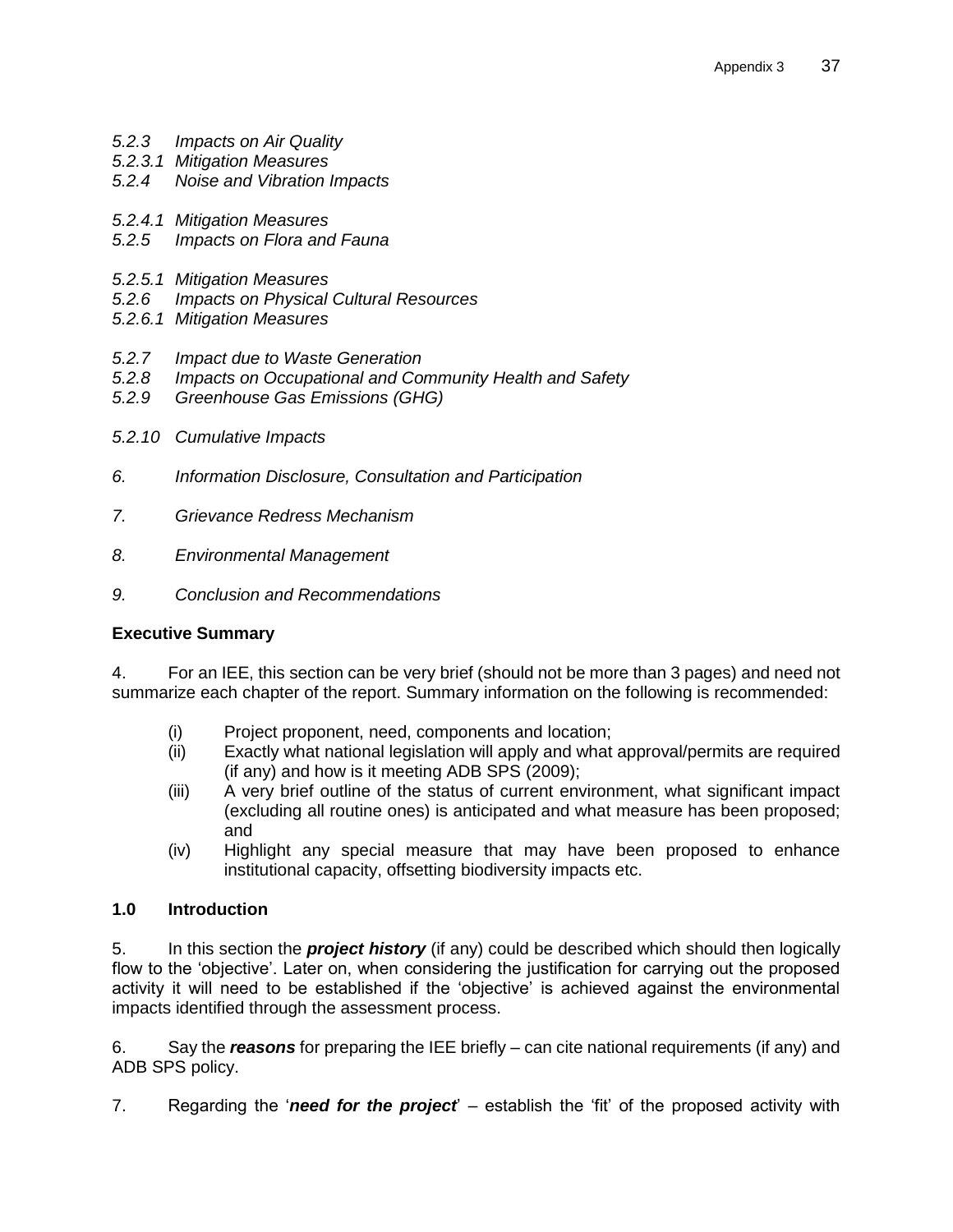**strategic** issues as well as why is it needed **now**. Example: a narrow initial analysis might determine that a new bridge and approaches are required but broader consideration might result in a different definition of need, such as an improved river crossing. Similarly, a sewage treatment plant is needed for a particular town, but that plant will benefit the waterway which serves the whole region. Proposed activities cannot sit in isolation and it has implications on the broader land use, transport planning issues etc. and their environmental impacts. It is therefore essential that links are established at the strategic level. The *'need for 'now'* can be established in respect with operational requirements e.g. safety, traffic efficiency, power requirements etc., and environmental and amenity improvement.

8. *Key features of project, timeframes and proponent* can be included in this section which should usually not exceed half a page.

## **2.0 Policy and Legislative Framework**

- (i) Identify zoning (where appropriate) and all approving authorities for the project and legislative (national) and policy (both ADB and national) requirements including requirements for IEE and EIA;
- (ii) Identify any international agreements, national and/or local environmental planning instruments that may apply to the project and how the project design meet those requirements;
- (iii) Advise on any strategies being developed by the government which may affect the proposal, yet may not be reflected in any formal planning documents;
- (iv) A matrix of any gap analysis between national/local and ADB requirements should be provided;
- (v) Status of any approval (where appropriate) from relevant authority; and
- (vi) Search result of all national and local database (including any archaeological Society) to identify environmentally significant zones/species/heritage structures.

#### **3.0 Analysis of Alternatives**

9. Usually the proponent would have gone through a process of examining sites, design features, and technologies, in order to maximize the potential viability and profitability of a project, or in the case of provision of services, addressing needs in the most critical areas; there may not be a lot of alternatives (if any; for example, this is often the case with hydropower projects where the optimal location depends on topography and water storage potential).

10. Nevertheless, **reasonable alternatives** within the scope of viable project operations need to be presented and assessed from the point of view of possible environmental and social impacts (positive and negative). The IEE will need to refer to these alternatives that are usually described and assessed in the feasibility study report and emphasize the environmental perspective (where possible) for selecting or rejecting a particular option. This somehow comes as a coarse filter before the detailed project impact predictions and assessments are done for the preferred alternative.

## **4.0 Proposal Description**

#### *4.1 The Study Area*

11. At the outset it is essential to provide **exact boundaries** (with good legible maps and colored indicating sensitive areas) of the area where impacts are presumed and have been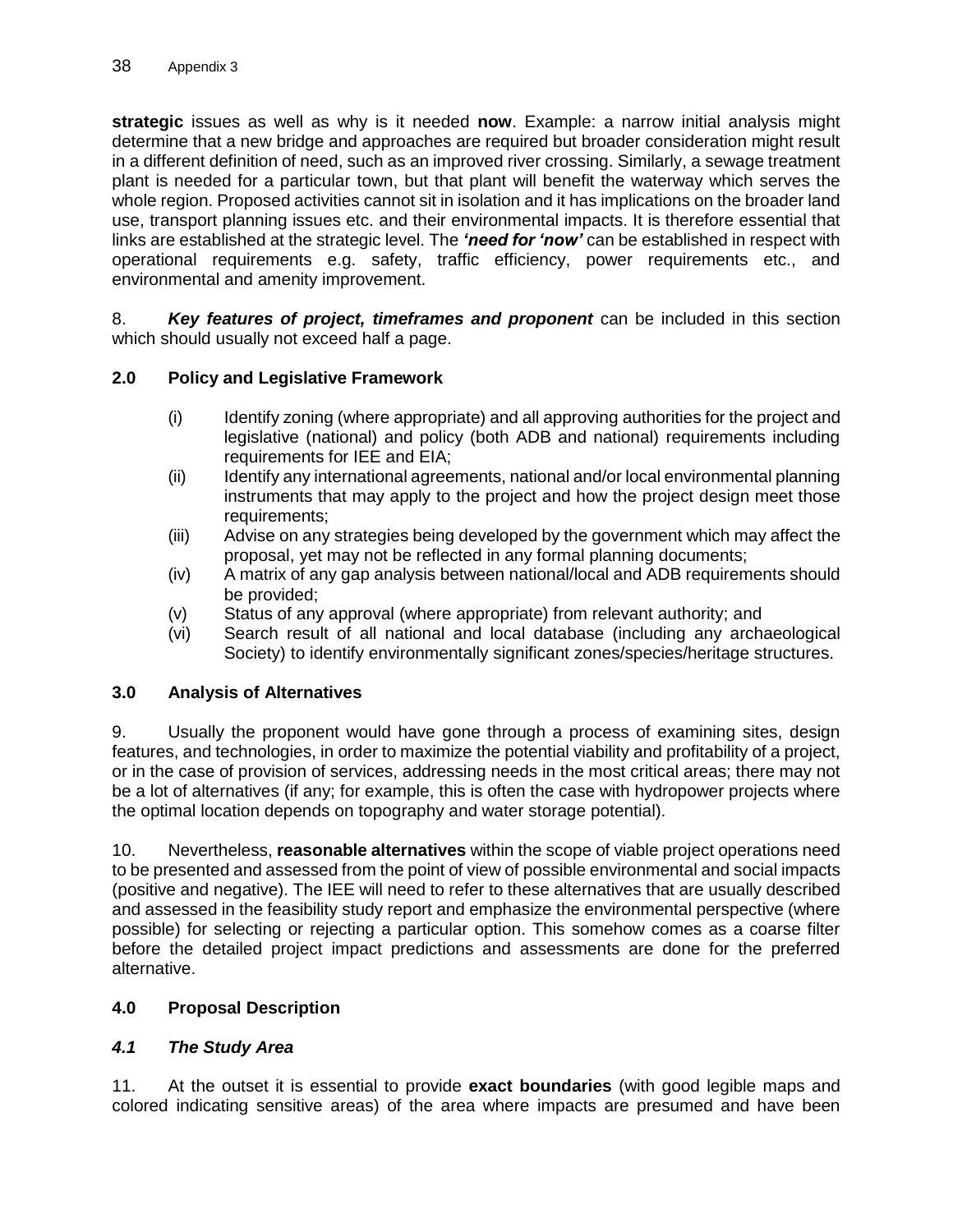studied. **A description of the overall study area in relation to the project site should be made.**

## *4.2 Description of Site and surroundings*

12. Give a general description of the site and its surrounding locality in terms of its physical geography, vegetation cover, land use and built environment. The environmental sensitivity of the site (if any) and surroundings should be discussed. Relationship between the site and surroundings should be noted. This should include proximity to forest/native vegetation area, national park or other natural heritage reserve, watercourses, wetlands, estuaries or coastline, schools, hospitals, religious structures/place, heritage sites, residential areas, shopping centers or other significant built or natural features.

13. Adequate photographic coverage is essential and should illustrate the location of the proposed activity within the context of the area. Captions, identifying key items within each photograph should be indicated. A map indicating where the photographs were taken and the direction of their view should also be provided. References to relevant photos should be made throughout the IEE.

## *4.3 The Proposal (define the activity)*

14. The correct 'packaging' of the activity – for example, is it a demolition of existing structure or is the more accurate and inclusive 'package' is a 'new' structure with associated facilities and can have impact on existing structure?

15. All relevant *associated activities*, such as batching plant, site compound, stockpiles, geotechnical and surveying investigations, borrow and soil/waste disposal sites should be included in the description. If the sites are not likely to be determined until closer to construction, the activities can still be included and assessed by indicating the most likely sites for these activities, as well as the areas where they would not be established.

16. Each step in the *construction methodology and activities* (as per construction staging) will be elaborated including type of plant and equipments to be used, working hours and the approximate duration at each stage of the construction period.

#### *Visual Aids:*

- (i) A good general locality map showing the location, form and physical dimensions of the project in relation to major environmental constraints; and
- (ii) Photographs at various angles taken of the project sites and associated surroundings should be part of this section, any relevant diagrams and photomontages based on aerial photographs are a plus point.

#### **5.0 Assessments of Environmental Impacts and Safeguards**

#### **5.1 Existing Environment**

#### *5.1.1 Landforms, Geology and Soils*

17. This (landforms) can be undertaken by analyzing the area in terms of its slope and terrain through ground survey and interpretation of aerial photos or topographical maps. Landforms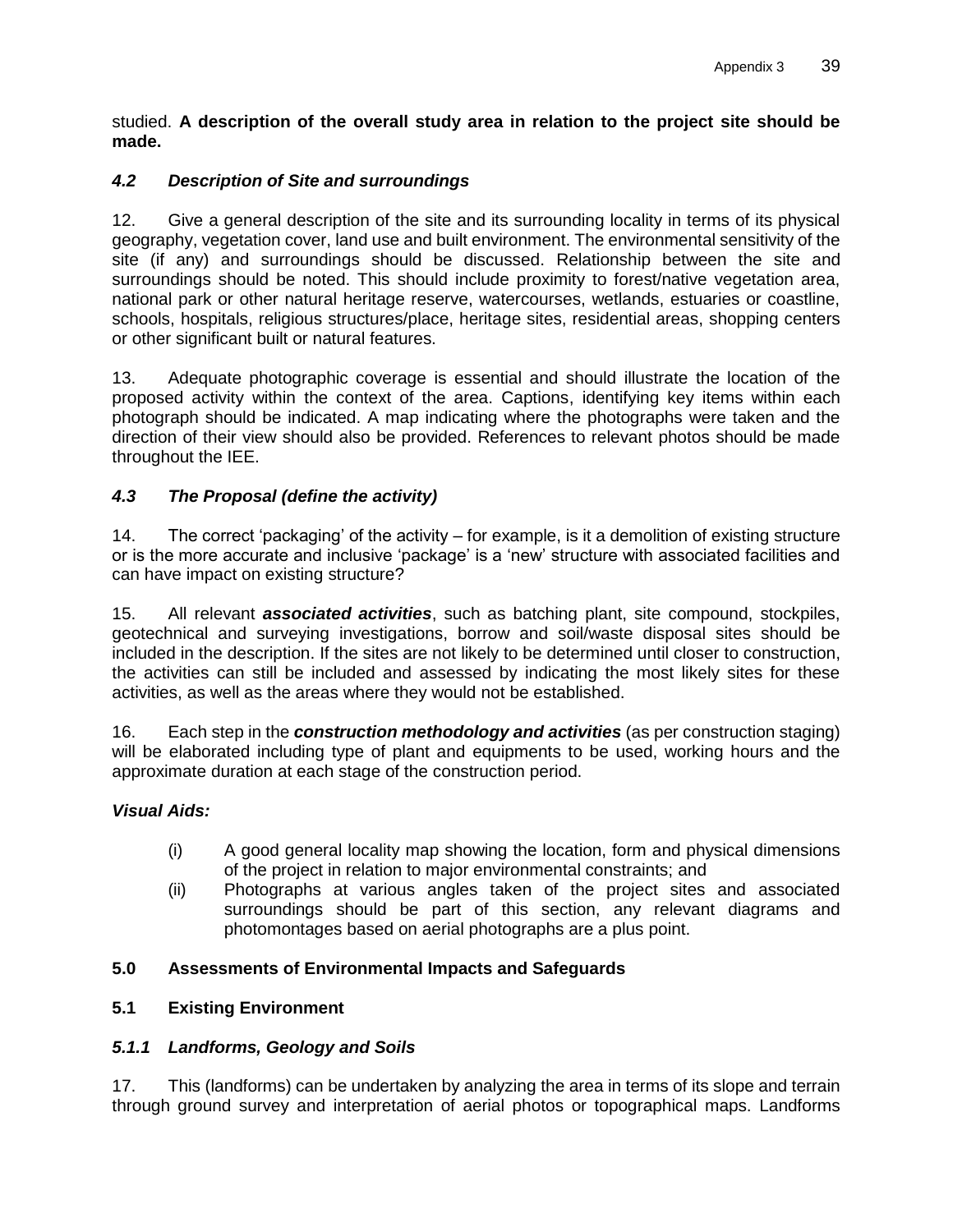include such features as ridges, hills, gorges, rivers, alluvial plains etc. Give a brief geological setting if such a survey in the form of geotechnical investigation has been done. Erosion hazard is related to both landform and geology and also the types of soils occurring in the area and their susceptibility to erosion should also be noted.

#### *5.1.2 Climatic Condition*

- 18. Features that need consideration are:
	- (i) Rainfall (seasonal intensity and annual distribution);
	- (ii) Winds (average velocity, duration and prevailing direction); and
	- (iii) Annual and daily temperature range, evaporation characteristics.

## *5.1.3 Water Quality*

19. Describe the existing natural and built drainage systems within and surrounding the boundaries of the proposed activity and illustrate with a photograph if appropriate. Provide baseline condition through referencing any monitoring data that would have been done by local authorities or if not available then taking samples in strategic locations which can represent the water quality of the area. Basis for choosing the representative samples should be provided. Parameters that need to be measured depend on the type of development proposed. However, **as a minimum, water should be tested for turbidity, total dissolved solids, pH, and dissolved oxygen.** If an existing landfill site is under consideration for improvement, then sampling of leachate from the site will be necessary.

## *5.1.4 Air Quality*

20. Local and to a lesser extent regional air quality can be affected at the construction stage by dust, construction vehicle emissions while for operational stage by vehicle emissions and odors (in case of sewage treatment plant (STP) or solid/liquid waste management facility). While these factors need consideration, detailed investigation of baseline condition is usually required when a new road, STP or waste management facility is being built within populated urban areas. For any proposed development taking account of surroundings is fundamental, accordingly, if there are industries or any other pollution generating activities within the proximity then it goes without saying that an account of ambient air quality will be necessary. For all other cases qualitative rather than quantitative description will be sufficient. In an environment where it is anticipated that existing air pollution is high, parameters that need to be measured to assess baseline conditions, **as a minimum, are Total Suspended Particulates, Dust deposition (Opacity), and Sulphur Dioxide**.

21. Odors are normally invisible and can vary in accordance to weather conditions. Odors can be an issue only for STPs and waste management facilities. Assessment of any pre-existing odors prior to progressing with the proposed works initially will have to be based on subjective measurement and survey of neighborhood perception. If there are evidence of any major resentments among the surrounding population then as part of the baseline assessment there will be need for measurement of toxic substances like hydrogen sulphide or any other substances e.g. chlorine, acid gases etc., thought to be the reason for adverse odor emissions.

## *5.1.5 Acoustic Environment*

22. In most circumstances noise intrusion becomes an issue only during the construction period rendering it to be a temporary nuisance. For example, road reconstructions that follow the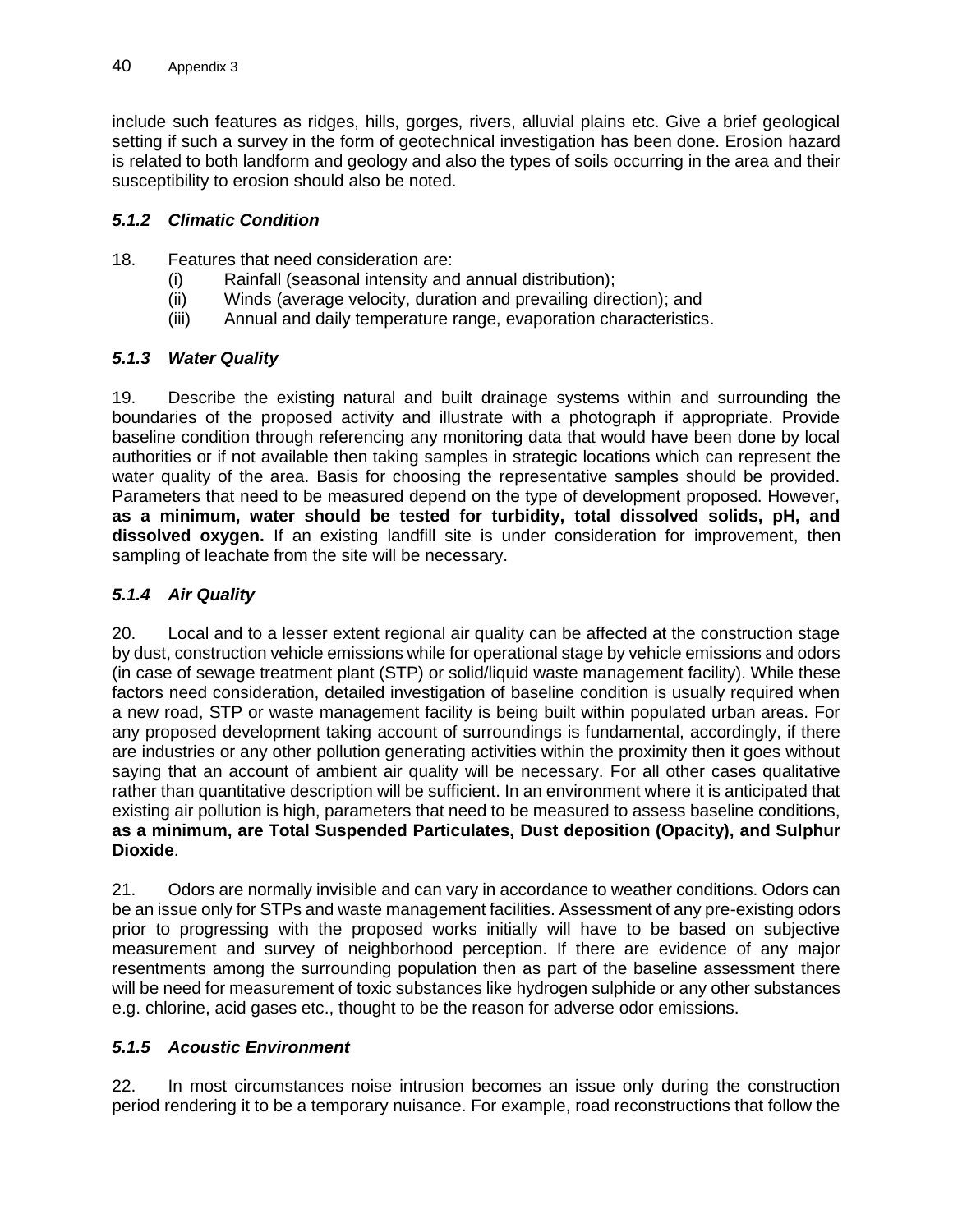existing road alignment and do not involve any design changes in traffic volume or mix is not anticipated to generate any adverse impact and could avoid elaborate assessment of existing ambient noise environment. Operational noise can become an issue in case of new roads, power plants, STPs or waste management facilities etc which demands that the existing background noise levels be established against which any future noise compliance can be measured.

23. Vibration assessment and prediction of new rail, metro or roads will be relevant where there are heritage structures in reasonable proximity.

## *5.1.6 Biodiversity*

24. The most important criterion for establishing the significance of flora and fauna in an area is to identify the species that occur there and their habitat. A thorough search of information (**all known local and international database search**) and field surveys should be undertaken by a **competent qualified person**. The nature and scale of the proposed activity will no doubt determine the depth and detail required however, all flora and fauna assessments of the existing environment should include:

- (i) A list of plant and animals occurring in the area (i.e. the construction site and within the study area). Marine species is to be included where relevant;
- (ii) A list of aquatic and terrestrial species and its communities occurring in the study area;
- (iii) A list of threatened, vulnerable and endangered species in the study area, if any;
- (iv) A map of the study area indicating the distribution; and
- (v) Information indicating if there is a corridor of vegetated area that links or joins to larger areas of natural habitat.

#### *5.1.6 Physical and Cultural Heritage*

25. Any building, sites or items of heritage significance listed by the local and/or national authority and/or internationally (UNESCO) and that occur within or adjacent to the proposed activity should be identified and indicated on a locality map. A statement on the heritage significance should be provided. Any matters of cultural heritage in addition to archeaological relics should also be discussed if these are identified.

#### *5.1.8 Socio-economic Considerations*

- 26. Factors to consider and stock take are:
	- (i) Land use;
	- (ii) Type of community spread;
	- (iii) Socio-economic status;
	- (iv) Existing provisions for pedestrians and other forms of transport; and
	- (v) Other existing amenities for community welfare.

27. Reference should be made to the resettlement plan (RP) and/or indigenous peoples plan (IPP) (where applicable) to highlight specific social impacts on individuals. There is **no need for repetition from resettlement plan or IPP** but simply give the number of people/households affected and for details on mitigation measures reader should be directed to specific sections within the RP/IPP.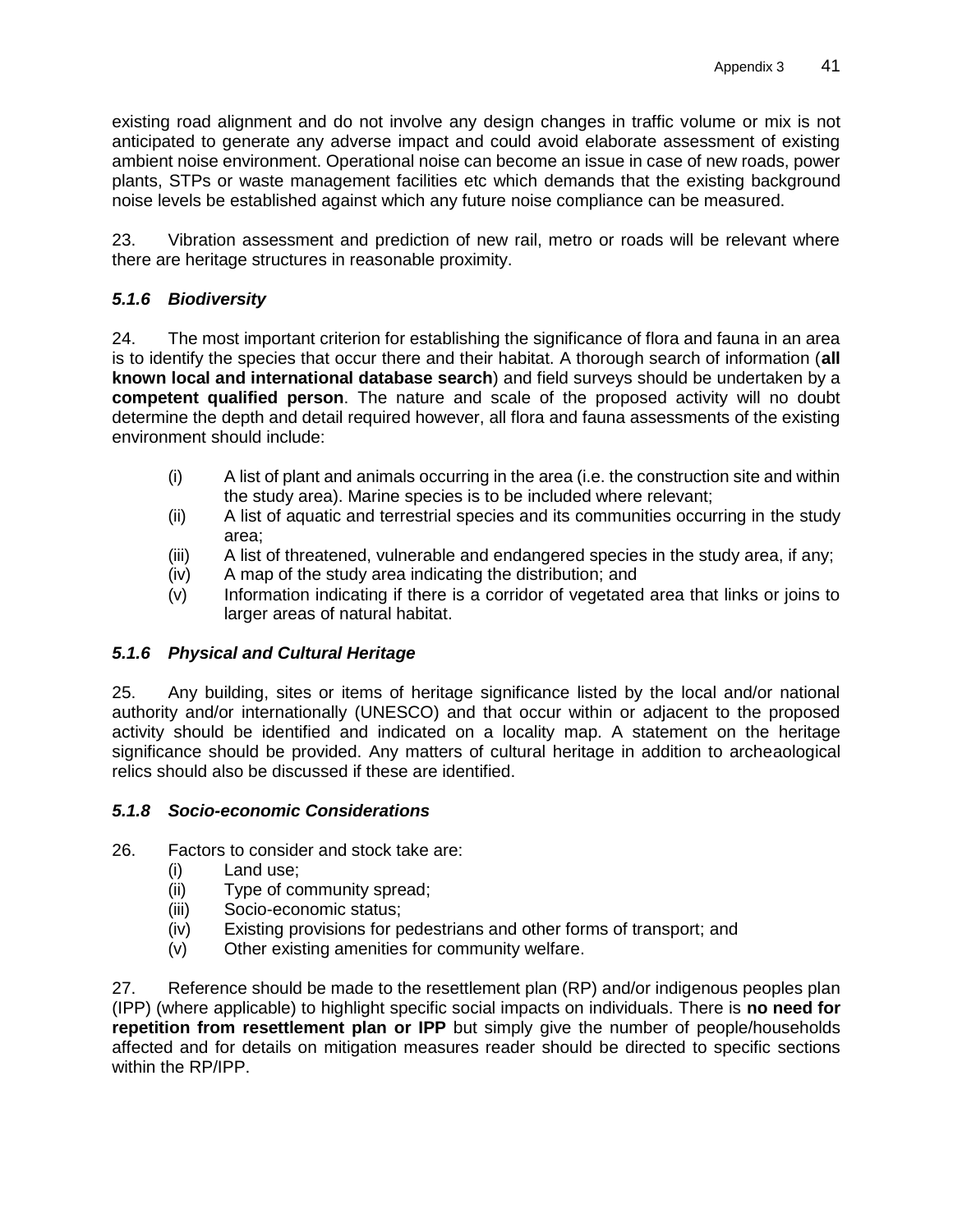## **5.2 Impacts and Mitigation Measures**

## *5.2.1 Erosion Hazards*

28. The erosion hazard rating of an area indicates its erosion potential following land disturbance, including vegetation clearing and excavation. Accordingly, soil erosion is inherent in all physical development activities. Impacts are associated with soil type, slope gradients and lengths, and weather conditions which would have been described and analyzed in section 5.1.1 and 5.1.2. Based on that analysis one should be able to determine any site-specific erosion risks or hazards. A schematic of the site can be prepared superimposed on topography of the site indicating erosion risk areas.

#### *5.2.1.1 Mitigation Measures*

29. Few basic principles need to be followed in designing mitigation measures and these are:

- (i) Minimize the extent and duration of disturbance, particularly around drainage lines and watercourses. For example, mark out the limits of disturbance, stage works, and progressively carry out re-vegetation and stabilization;
- (ii) Sub-divide the whole site into separate catchment areas, including drainage path;
- (iii) Keep 'clean' and 'dirty' water separate. This can be done through intercepting 'clean' upslope, run-on water around or through the site. Do not allow dirty longitudinal site drainage to mix with clean cross drainage unless it has been treated first;
- (iv) Minimize the slope length and catchment areas on the works;
- (v) Manage water at non-erosive velocities;
- (vi) Keep loose soil material and stockpiles out of drains, flow-lines and watercourses;
- (vii) Install, complete and stabilize cross-drainage structures early; and
- (viii) Schedule the installation of structural control measures (both above and below the site) prior to commencing earthworks.

30. An indication should be made on type of control measures (sediment fence, sand bags, check dams, stacked rock, sediment ponds etc.) that will be used for the project. Ideally a draft erosion and sediment control plan in schematic form can be produced during concept stage which then can be added as an appendix to the IEE.

#### *5.2.2 Impacts on Water Quality*

31. Major impacts on water quality from roads and other urban development works will be from sediment runoff and deposition which has been covered under section 5.2.1 above. In case of STPs, landfill sites, and solid waste management it needs to be established if the baseline conditions are being exceeded through comparing it with designed data on treated effluent quality.

32. Sometimes proposed activities are performed within the waterways itself under the following scenarios (within brackets activity and its impacts are indicated):

- (i) Installing a side-track, haul road or similar access, which involves crossing a watercourse (reclamation);
- (ii) Installing a temporary culvert (dredging/reclamation/blocking fish passage);
- (iii) Installing a temporary bridge (dredging/reclamation);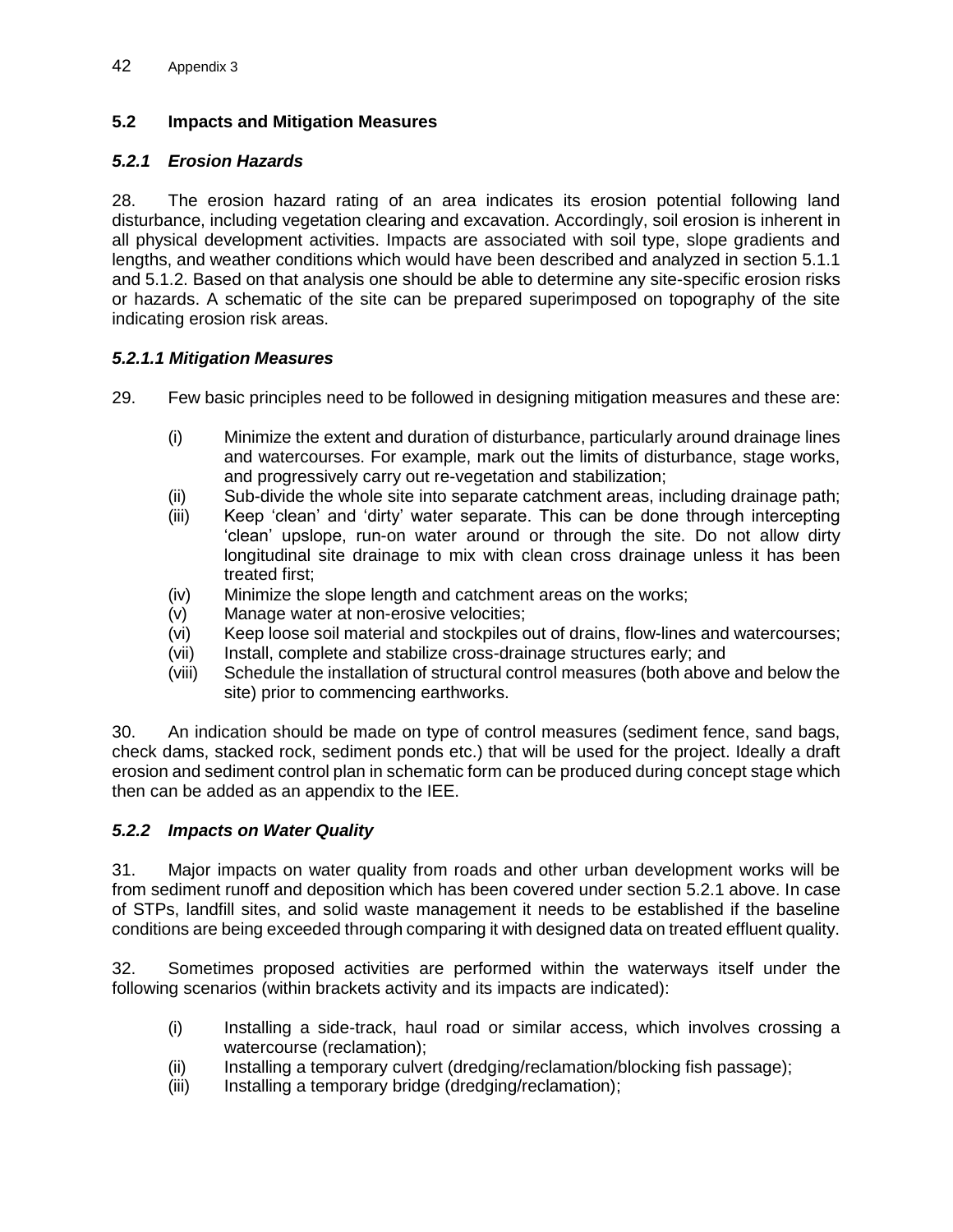- (iv) Blocking, diverting or altering a watercourse in any way (blocking fish passage); and
- (v) Removing mangroves, sea grasses or other aquatic vegetation (habitat for aquatic organisms)

## *5.2.2.1 Mitigation Measures*

33. Some of the erosion and sediment control measures will overlap with water quality mitigation measures. Any additional measures will need to be developed specific to the type of proposed activity.

34. Dredging works may be required to construct the footings or foundations for the crossing or to clear sediment from channels. Reclamation works could include the construction and placement of pylons and abutments for bridges, creation of in-stream construction pads to access the works or the placement of material in a waterway to construct temporary or permanent waterway crossings. All these activities can cause local disturbance, sedimentation, fish passage blockage or impact on their habitat and it is important to set up appropriate mitigation measures prior to any disturbance of the area. Among some measures could be coffer dams, check dams, diversion channels etc. If the water system is non-perennial then construction of any bridges/culverts should be done during summer months only. Culvert designs should be carefully done to ensure no excessive internal flow velocity/turbulence, adequate internal flow depth, no excessive variation in water level across the culvert outlet, debris collection, all of which may pose fish passage blockage and/or impact on habitats.

## *5.2.3 Impacts on Air Quality*

35. General construction impacts e.g. dust and fumes are usually the inherent impacts which can be easily mitigated. **There is no need for monitoring of whole lot of chemical compounds e.g. sulphur dioxide, oxides of nitrogen, PM<sup>10</sup> or PM2.5 if there are no stationary combustion sources nearby**.

36. If through the baseline assessment it is established that odor issues are prevalent which can be exacerbated with the proposed activities then odor modeling should be done to predict the significance of impact.

## *5.2.3.1 Mitigation Measures*

37. Standard mitigation measures e.g. regular inspection regime established to monitor visually any excessive dust emission; elaboration on dust suppression methods and sequence should be highlighted. In case an air quality dispersion (specifically odor) modelling was done specific control measures proposed to reduce the predicted impact will need to be elaborated.

## *5.2.4 Noise and Vibration Impacts*

38. This type of impacts can become an issue if construction activities are performed out of business hours especially in densely populated urban areas. It is therefore essential to describe the construction hours, assess the sensitivity of any impacts through identifying sensitive locations and distances from noise sources.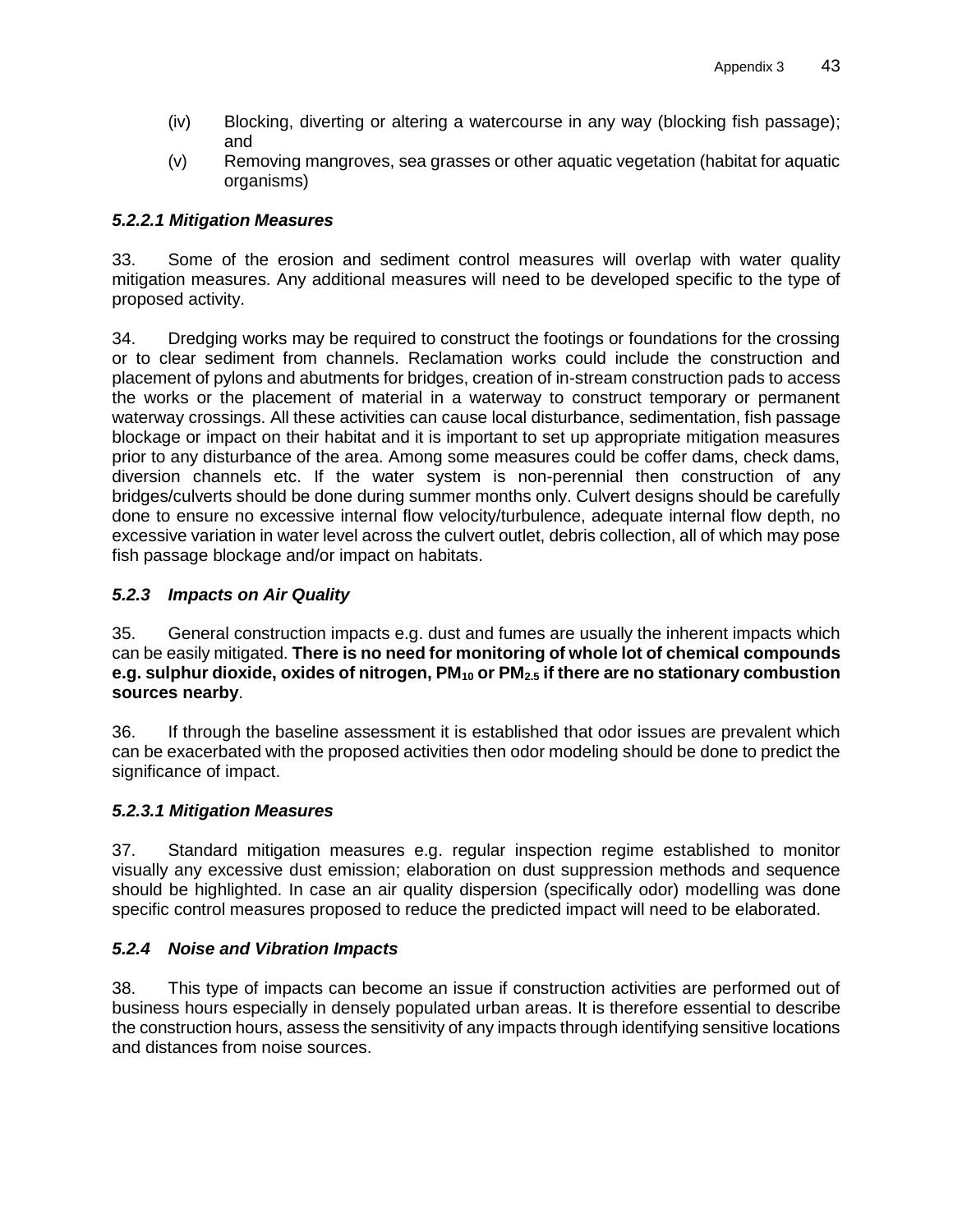## *5.2.4.1 Mitigation Measures*

- 39. As applicable, some standard mitigation measures are suggested below:
	- a. All construction and associated activities shall be restricted to the hours of 7:00 am to 6:00 pm (Monday to Friday) and 8:00am to 1:00 pm (Saturday), and at no time on Sundays and public holidays. Outside these hours, only work that has been permitted by relevant authority shall be undertaken and shall include:
		- (i) any works that do not cause noise emissions to be audible at any nearby residential property;
		- (ii) the delivery of materials which is required outside these hours as requested by Police or other authorities for safety reasons;
		- (iii) emergency work to avoid the loss of lives, property and/or to prevent environmental harm;
		- (iv) Local residents shall be informed of the timing and duration of approved work outside normal hours at least 48 hours prior to commencement of the work.
		- (v) Rock breaking or other activities that result in impulsive or tonal noise shall only be undertaken during the hours of 8:00 am to 12:00 pm Monday to Saturday and 2:00 pm to 5:00 pm Monday to Friday. Where these noisy activities are undertaken for a continuous three (3) hours, a minimum respite period of at least one (1) hour shall be scheduled before that activity recommences.
		- (vi) The entry and departure of heavy vehicles to and from the site shall only occur between the hours of 7:00 am to 6:00 pm Monday to Friday, 8:00 am to 1:00 pm Saturdays and no time on Sundays/Public Holidays.
		- (vii) Vibration from the construction zone and other work areas shall comply with (specify the applicable standards) for potential vibration impacts on structures, and (specify the applicable standards) for potential vibration disturbance to people.
		- (viii) Some additional best practice noise mitigation measures that can be applied during construction period include:
		- (ix) maintenance of machinery to manufacturer's specifications
		- (x) maximizing the offset distance between noisy plant items and nearby noise sensitive receivers;
		- (xi) avoiding the co-incidence of noisy plant working simultaneously close together and adjacent to sensitive receivers;
		- (xii) minimizing consecutive night time works in the same locality;
		- (xiii) orienting equipment away from sensitive areas;
		- (xiv) carrying out loading and unloading away from sensitive areas; and,
		- (xv) selecting site access points and roads as far as possible away from sensitive receptors.

## *5.2.4 Impacts on Flora and Fauna*

40. Following baseline study, it becomes essential to establish the significance of any potential impacts. SPS 2009 and ADB's Environment Safeguards Sourcebook provides helpful guidance note on this aspect and should be followed for impact identification. Where there is possibility of impacting on critical habitats specialist services of a **local ecologist** should be sought.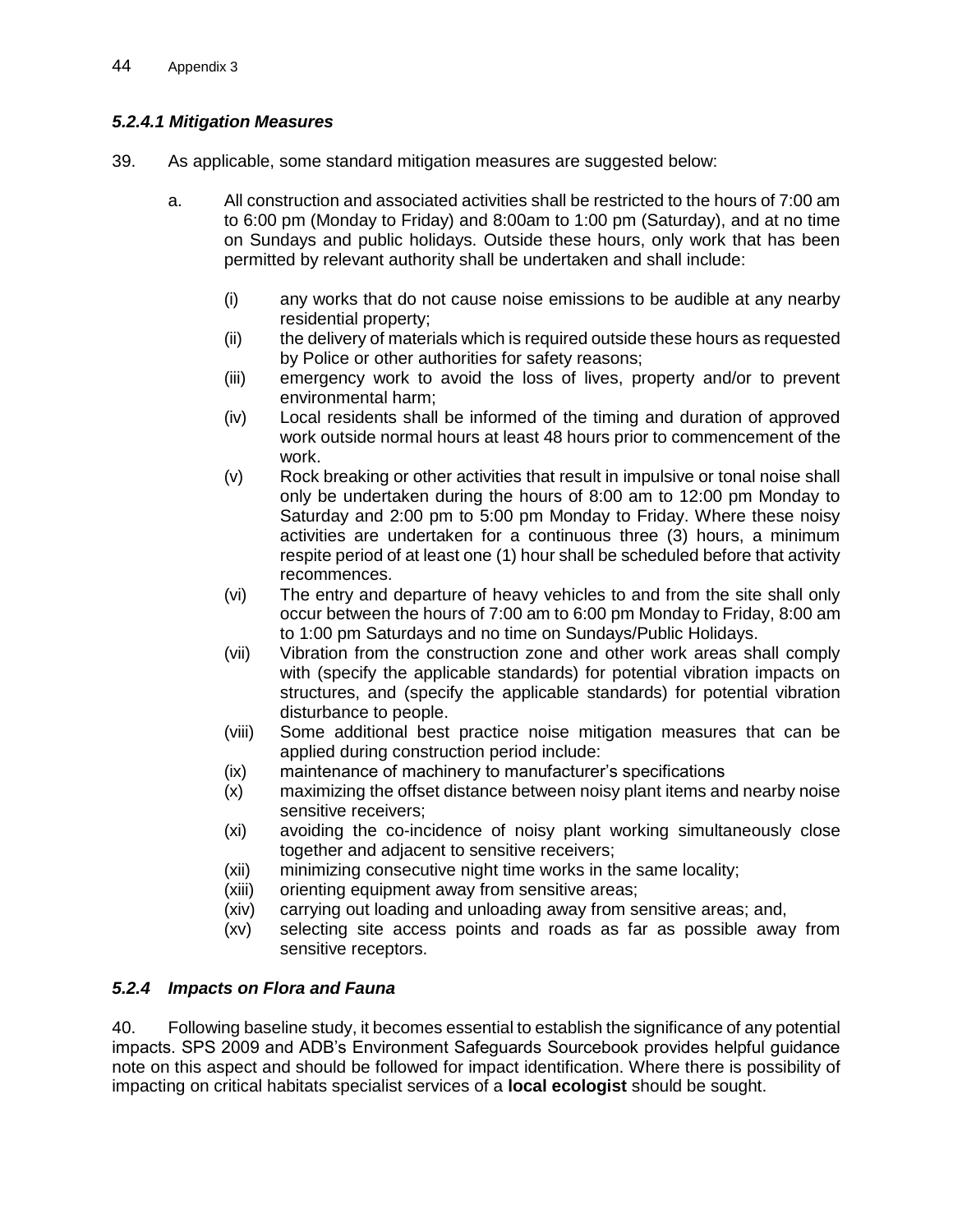#### *5.2.5.1 Mitigation Measures*

41. Measures will depend on country specific requirements especially in terms of any offset requirements. Some general measures that apply to all developments are suggested below (both pre-construction and construction stage measures):

- (i) All vegetation cleared from the site could be weed infested and therefore shall not be used in the rehabilitation works but shall be disposed off at a licensed landfill facility;
- (ii) All soil and leaf litter stripped from the site could be weed infested and shall therefore be treated and stockpiled for later re-use;
- (iii) All reasonable measures shall be undertaken to ensure that no native fauna is harmed or placed at risk during the course of the clearing activities;
- (iv) Any animals injured during the clearing and felling operations shall be taken to the local veterinary surgery:
- (v) The areas of vegetation on the site that is to be retained shall be protected using appropriate fencing, usually placed one meter from the maximum drip line limit of the retained tree;
- (vi) Mature trees that occur in close proximity to the construction zone shall be assessed on an individual basis to determine if it is possible to retain these within the project's design;
- (vii) To minimize the disturbance on native species, where possible, ancillary structures and work compounds shall be located in areas already cleared of native vegetation or sites that have been highly disturbed by past activities;
- (viii) If during the course of construction, suspected threatened species are identified that may be significantly affected and have not been considered in the impact assessment stage site management responsible for environment protection shall be immediately consulted regarding the appropriate action;
- (ix) Weed infested topsoil shall not be re-used in the rehabilitation works unless it is sterilized; and
- (x) Measures shall be implemented to control weed re-invasion during the works such as cleaning of tyres of plant and trucks coming to and going from the site and the use of clean, sterile topsoil in rehabilitation works.

## *5.2.5 Impacts on Physical Cultural Resources*

42. If any such items are identified under section 5.1.7 then impacts would need to be assessed for the proposed activity if the heritage item were to be removed or indirectly impacted e.g. through noise and vibration. Please further be guided by SPS (2009) and ADB's Environment Safeguards Sourcebook for impact evaluation and mitigation measures.

## *5.2.7 Impact due to Waste Generation*

43. Identify major waste streams and propose measures for their management. ADB SPS (2009) provides guidance on wastes that is useful to follow. Besides general housekeeping measures, as part of the mitigation measure, describe what steps have been taken to ensure the cost-effective use of recycled material in the proposed activity. Identify disposal methods, sites and treatments for remaining wastes.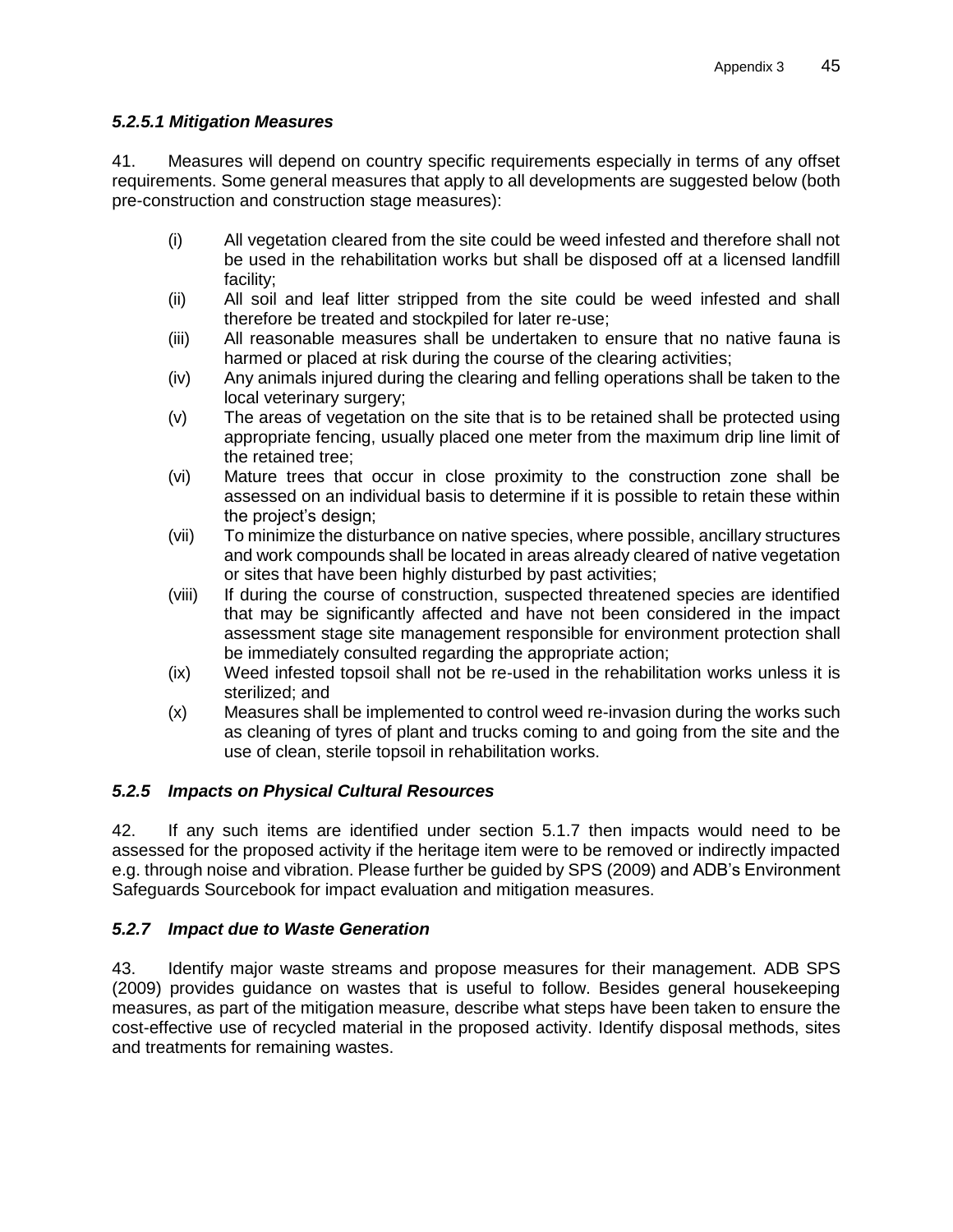## *5.2.8 Impacts on Occupational and Community Health and Safety*

44. Please be guided by ADB SPS (2009) and ADB's Environment Safeguards Sourcebook.

#### *5.2.9 Greenhouse Gas Emissions (GHG)*

45. Not all kind of development proposals will require this assessment. SPS 2009 specifies that projects generating or expected to generate significant amount of GHG (100,000  $CO<sub>2</sub>$ ) equivalent per year) will need quantification of all direct and indirect source of emissions. Energy proposals are obvious candidates for such assessments (natural gas or coal-based power plants). Although it is very difficult to take account of all GHG emissions, especially when in many cases there are not well-defined carbon emission factors for our DMCs, there are benefits in highlighting positive steps taken to reduce GHG emissions. These steps could be use of renewable energy sources, production of biogas from landfill/STPs, optimization of use of natural resources and even any climate adaptive design that has been included as part of the project. An overall estimation of GHG offset by the proposed project is always handy and desirable.

#### *5.2.10 Cumulative Impacts*

46. The cumulative effect can be assessed by taking into account (i) the project site impacts, (ii) associated activities or facilities e.g. pipelines, transmission lines, borrow pits, construction camp, stockpile and/or dumping sites etc.; (iii) known information of planned extension of the project; (iv) any on-going or proposed developments in the vicinity. This is mainly a desk top exercise and information on other developments can be sourced from environmental assessment reports done for those developments.

47. For mitigation measures one should refer back to the issues addressed during strategic stage when the need for the project was evaluated on a local and regional context and discuss how the proposed activity will by itself, or in conjunction with other activities in the geographical area, affect those issues. Some answers to the following will help to write this section:

- (i) What contribution would the proposal make to the local environment (more from water, air perspective but could also be natural resource replenishment e.g. renewable energy projects)?
- (ii) Is there evidence of already ecologically stressed river/land system, both documented and undocumented?
- (iii) What would be the flow-on effects of the proposal on land use planning on a local or regional scale?
- (iv) Would the proposal attract other development which would adversely affect the environment, and which would not otherwise have located or occurred in the area?

#### **6.0 Information Disclosure, Consultation, and Participation**

48. There are both informal and formal consultation processes. For example, pre-arranged gathering of various stakeholders mainly community groups organized by project proponent and publishing the draft IEE report on the government and ADB web page is a formal form of communication. Prior to web posting of draft IEE report there should be as a minimum two formal consultation sessions conducted which should be gauged at different stages of a project formation preferably, concept stage and before finalizing the detail design. There can also be informal consultations held between interested/affected individuals or particular agency, which can be unlimited, depending on the project needs. These informal meetings are often helpful to alleviate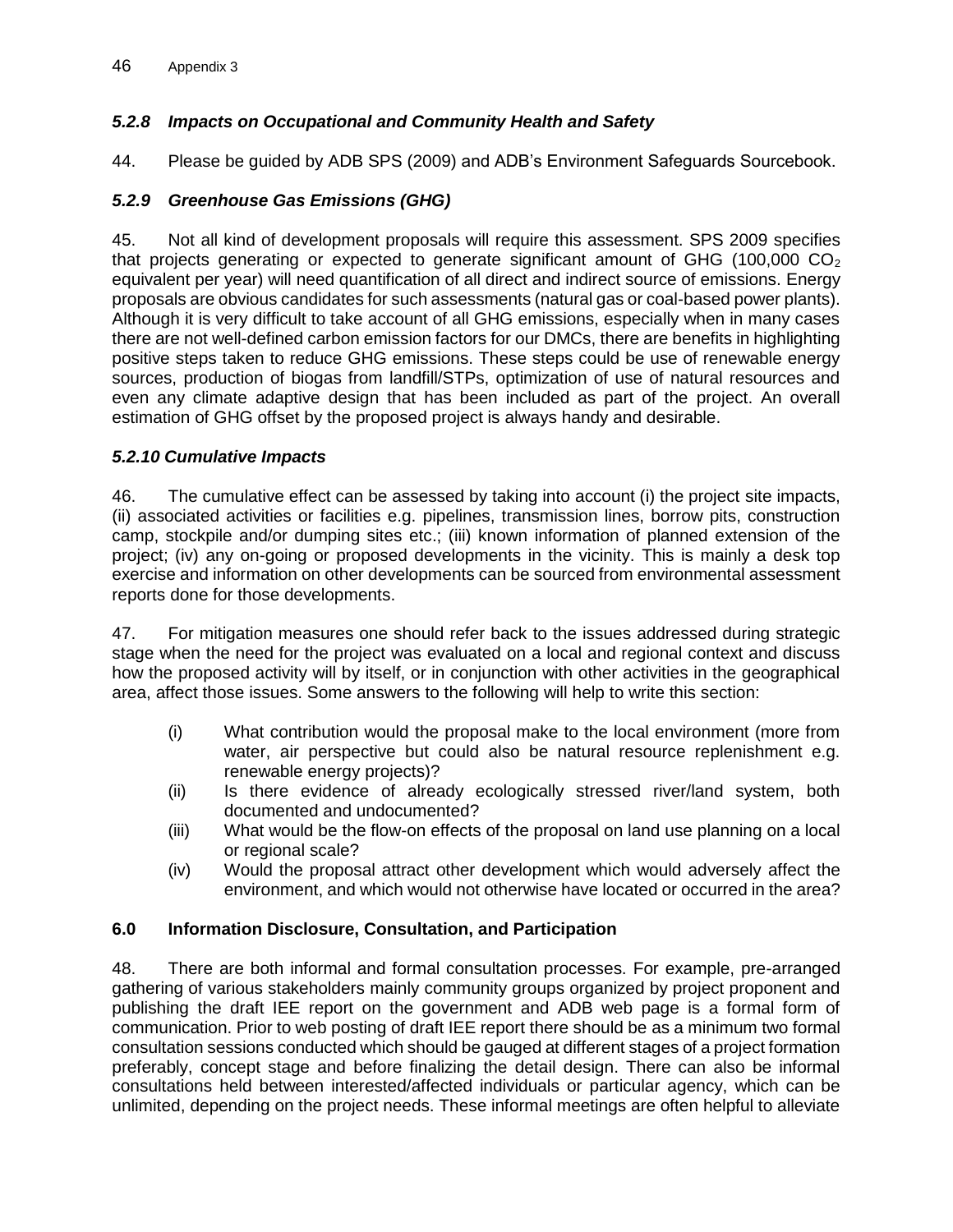particular concerns, and ease coordination between utility agencies which does not need elaboration under this section.

49. Initial community participation will usually have occurred before the IEE preparation and the outcome will need to be reported in the IEE report. Reporting on community involvement should include types and numbers of meetings held with focus groups/consultative committee, contact with government agencies and interest groups like NGOs; what was discussed and summary of issues/concerns, and supporting remarks. Any outcomes of the stakeholder consultation should be assessed in light of the IPSA commitments. If it is assessed that consultation was not meaningful and the outcomes are inconclusive then the PPTA team should conduct its own consultation process. The initial public consultation meeting should include the following:

- (i) Provision of information on the strategic background to and the identified need for the proposed activity and obtain feedback from the community;
- (ii) Identification of all issues and constraints to project development and various options under consideration – combining explanation with visual aids e.g. photomontage, schematics and drawings of concept design on the proposed project; and
- (iii) Recording of feedback with photographic evidence on attendance of participants.

50. The second meeting should be done at a stage when concept design has been finalized, prior to draft IEE web disclosure. Many public comments on proposed activities are concerned with the reasons for selecting the preferred option. Because of this, it is essential to hold a stakeholder consultation session once a preferred option is selected. In this session the proponent (aided by PPTA team, where applicable) should be able to demonstrate that:

- (i) All feasible options have been examined;
- (ii) That all relevant factors (environmental, social, economic), including feedback from initial consultation process, have been part of the decision-making process; and
- (iii) How the decision on the preferred option was made.

## **7.0 Grievance Redress Mechanism (GRM)**

51. The aim of a GRM process should be simplicity, transparency and responsive. Aggrieved party should not feel it as an arduous task that is impregnable and non-responsive. Please refer to template for 'Guidance Note on Preparing a Resettlement Plan' for criteria (9.1 – 9.7, GRM for RP) to set up a combined (environment and social) GRM. The basis for the IEE write up can be derived as follows.

52. Concerns of strategic nature (need for the project, option selection etc) should usually be dealt during stakeholder consultation at concept design stage. On the other hand, concerns arising due to the project implementation activities, mainly during construction stage, will need to be resolved through GRM process. GRM should be pitched at a level that is conducive to environmental impact and potential risks of a particular project and usually will comprise site level management (PIU-comprising first tier), and project level management (PMO-comprising second tier). The GRM committee should include representatives from PIU, PMO and community representative. There should always be reference to the third tier – scope for availing country's legal system which can be availed at any time irrespective of lodging any concerns in the first and second tier of GRM.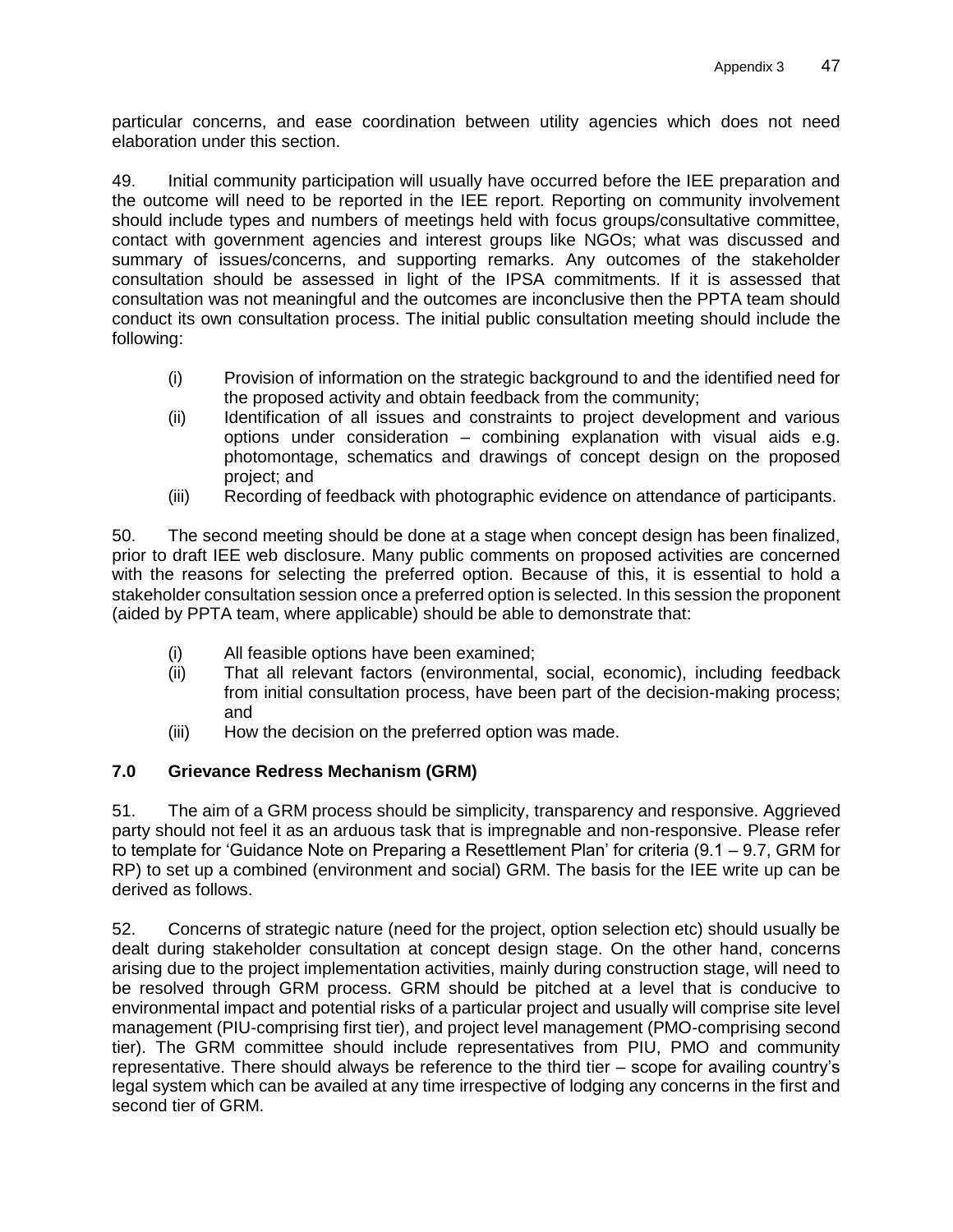53. Basically, all attempts will be made to solve issues at site level and for that to materialize there is a need for user friendly instructions for public and a robust project quality system. Accordingly, the project proponent (executing agency and implementing agency) will need to assign designated staff to address all potential complaints for both construction and operation phase. Any complaints which concern any aspect of the project will be recorded and investigated by the responsible staff promptly. A Complaints Register will be maintained which will show the details and nature of the complaint, the complainant, the date and actions taken as a result of the investigation. It will also cross-reference any non-compliance report and/or corrective action report or other relevant documentation. The arrangement for complaints management will be reflected in the contractor's EMP to cover construction phase and the company's system documentation to cover operational phase. When construction starts, a sign will be erected at the site providing the public with updated project information and summarizing the GRM process. In addition, all complaints will be recorded in the incident report and forwarded to the PMO within a specified time (usually 3 days of the incident occurring). PMO, in turn, will forward the incident report to ADB within a week after becoming aware of it. Such project specific arrangement needs to be discussed and agreed with the executing agency and implementing agency before proposing it in the IEE report.

## **8.0 Environmental Management**

54. This section will mainly describe the **process** by which it is proposed to ensure that the safeguard measures detailed in the IEE would be **implemented**. The processes involved are:

**Budgeting** – it may not be possible to indicate cost for each of the mitigation measure  $\Box$ however, there should be an indication what % of total project cost has been allocated for environmental management; what are the capital and recurrent costs and source of funds.

**Institutional Support and responsibilities** – this should include the structure of project  $\Box$ management for the specific project with reference to environmental responsibilities on and off site.

**Technical Procedures, Checklists, forms** – depending on the proposed activity there  $\Box$ may be need for preparing technical procedures e.g. Operation of sediment pond and scrubbers, working in acid sulfate soil, operation of on-site toilets, emergency procedure, specific chemical handling procedure etc. There could be forms and checklists for inspection of sites, incident management etc.

**Specific Management Plans** – e.g. environmental management plan, erosion and  $\Box$ sediment control plan, vegetation management plan, waste management plan etc.

**Management of any design changes and drafting of Contract Specifications** – will  $\Box$ need to specify how design changes will be accommodated through referring to the project quality system. Also prescribe the arrangement to transfer environmental safeguard requirements as contract specifications.

 $\Box$ **Monitoring and reporting** – some justification should be cited for choosing the environmental parameters that is to be monitored during the implementation of the project. National or international standards that applies and has to be maintained should also be cited (a sample table is suggested in Annex 2). Reporting structure and frequency will be specified.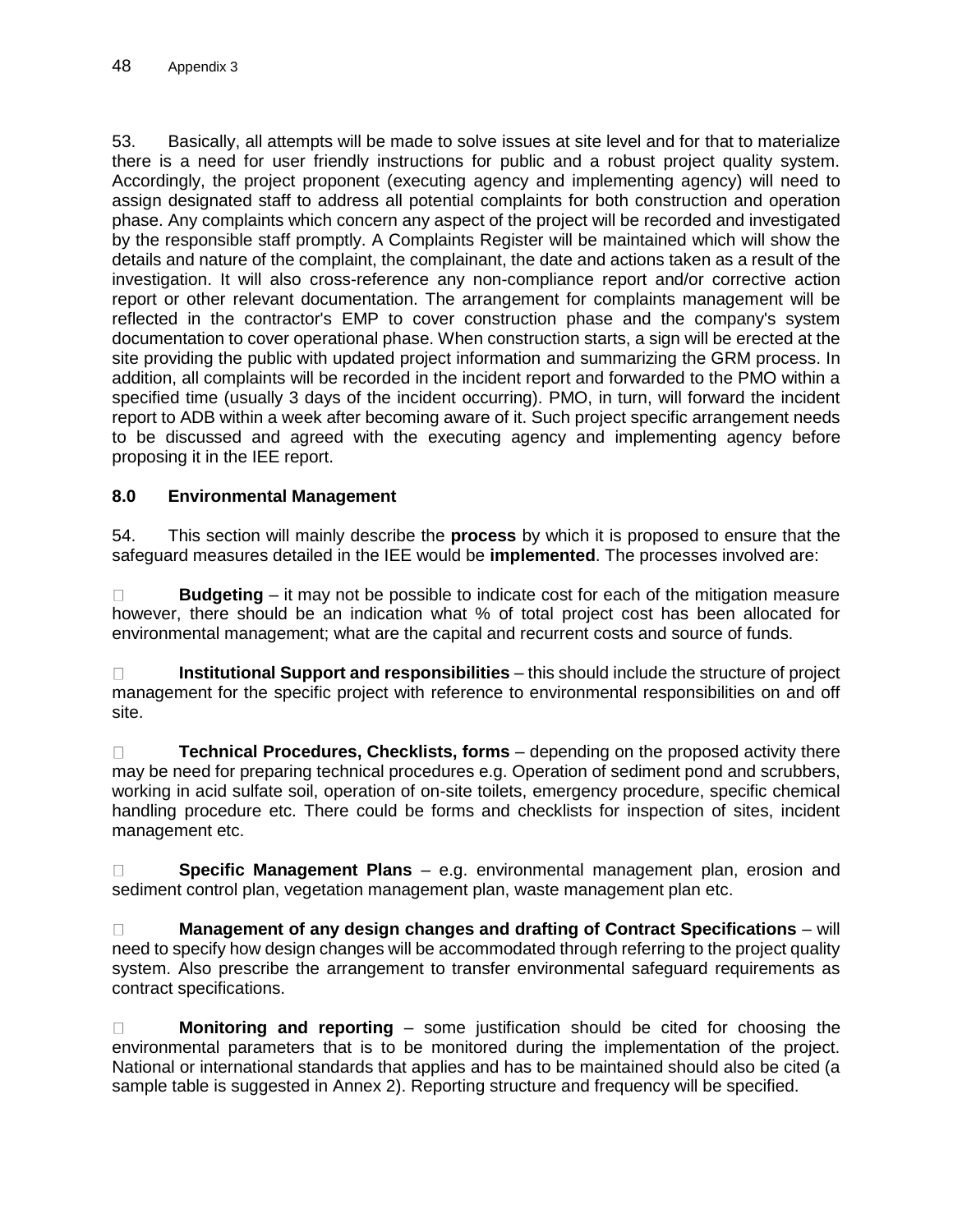55. A short description on each of the above aspect, specific to the project, will be appropriate and desirable. Section 8.0 should be prepared in a manner so that it will act principally as an **environmental operations manual** for the project manager. It would provide a basis for environmental management of the proposed works and be in a form that is useable as a day-today reference tool on the site.

56. A summary of impacts and mitigation measures corresponding to **project stage and activity** should be provided in this section (a sample table is suggested in Annex 1).

## **9.0 Conclusion and Recommendations**

57. This section will highlight the outcomes of impact assessment. List the major outcomes and provide a summary of its justification. Justification will usually relate to whether the adverse environmental impacts are balanced or outweighed by the beneficial effects of the proposal. If the outcomes are dependent on some specific measures that is to be undertaken by the project authority e.g. capacity development training, institutional reforms etc., that is to be funded possibly by a TA grant or hiring of external monitors then that should be mentioned by way of recommendation.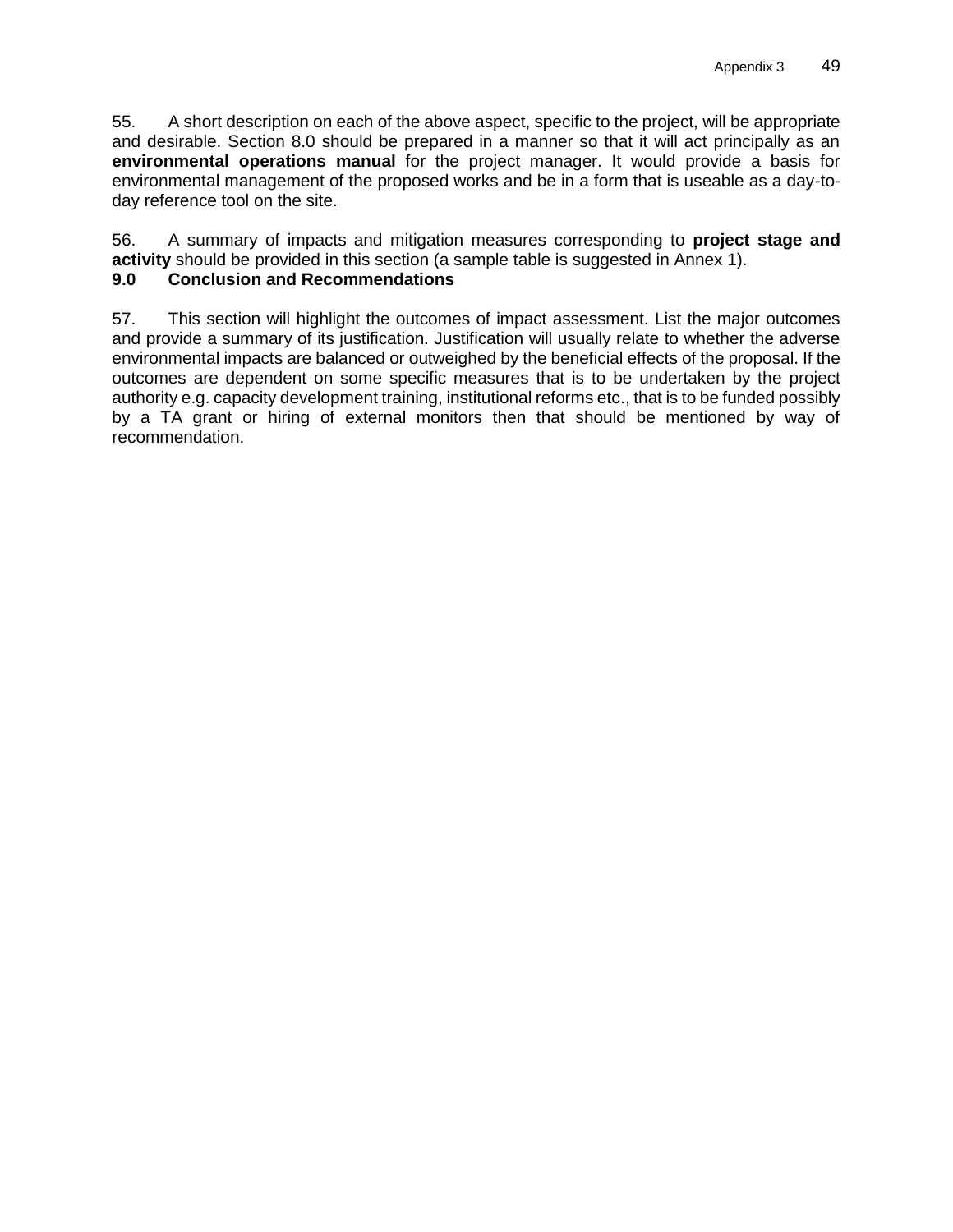| <b>Activity</b>                    | <b>Environmental Aspect</b>                          | <b>Environmental</b>           | <b>Mitigation Measures</b>                  | Implementation        | <b>Supervision</b>    | <b>Estimated</b> |
|------------------------------------|------------------------------------------------------|--------------------------------|---------------------------------------------|-----------------------|-----------------------|------------------|
|                                    | (part of the activity that                           | Impact                         |                                             | <b>Responsibility</b> | <b>Responsibility</b> | Cost             |
|                                    | could have an impact on                              |                                |                                             |                       |                       |                  |
|                                    | the environment)                                     |                                |                                             |                       |                       |                  |
| 1.1 Approval, Licenses and Permits |                                                      |                                |                                             |                       |                       |                  |
| <b>Pre-Construction Stage</b>      |                                                      |                                |                                             |                       |                       |                  |
| Obtain all                         | Project personnel and                                | Non-compliance                 | All necessary                               | Implementing          | Executing             |                  |
| necessary<br>approvals from        | management are unaware<br>of regulatory requirements | with relevant<br>environmental | approvals, permits<br>and licenses required | Agency                | Agency                |                  |
| relevant                           |                                                      | legislation that               | by environmental                            |                       |                       |                  |
| authorities                        |                                                      | can lead to                    | legislation will be                         |                       |                       |                  |
|                                    |                                                      | potential harm to              | obtained prior to                           |                       |                       |                  |
|                                    |                                                      | the environment.               | construction                                |                       |                       |                  |
|                                    |                                                      |                                | commencing.                                 |                       |                       |                  |
| <b>During Construction Stage</b>   |                                                      |                                |                                             |                       |                       |                  |
| Maintain and                       | Project personnel and                                | Non-compliance                 | All approvals, permits                      | Implementing          | Executing             |                  |
| monitor                            | management lack                                      | with relevant                  | and licenses shall be                       | Agency                | Agency                |                  |
| requirements                       | environmental safeguard                              | environmental                  | maintained and                              |                       |                       |                  |
| under the                          | awareness                                            | legislation                    | complied with during                        |                       |                       |                  |
| approval/permit/                   |                                                      |                                | the construction                            |                       |                       |                  |
| license                            |                                                      |                                | period. Should there                        |                       |                       |                  |
|                                    |                                                      |                                | be any changes to the                       |                       |                       |                  |
|                                    |                                                      |                                | project which would<br>require additional   |                       |                       |                  |
|                                    |                                                      |                                | permit licenses, these                      |                       |                       |                  |
|                                    |                                                      |                                | shall be obtained.                          |                       |                       |                  |
| Operation Stage (where applicable) |                                                      |                                |                                             |                       |                       |                  |
|                                    |                                                      |                                |                                             |                       |                       |                  |
| 1.2 Access                         |                                                      |                                |                                             |                       |                       |                  |
| Pre-construction                   |                                                      |                                |                                             |                       |                       |                  |
| Planning to                        | Ignoring surrounding land                            | Harm to public                 | Where possible, all                         | Implementing          | Executing             |                  |
| construct or                       | user groups                                          | amenities                      | works shall be                              | Agency                | Agency                |                  |
| provide access to                  |                                                      |                                | programmed and                              |                       |                       |                  |
| project site                       |                                                      |                                | undertaken in a                             |                       |                       |                  |
|                                    |                                                      |                                | manner least                                |                       |                       |                  |
|                                    |                                                      |                                | disruptive to local                         |                       |                       |                  |
|                                    |                                                      |                                | businesses and                              |                       |                       |                  |
|                                    |                                                      |                                | access ways shall not                       |                       |                       |                  |

**Table A3.1: Summary of Environmental Management Process (Populate the table as per specific project impacts)**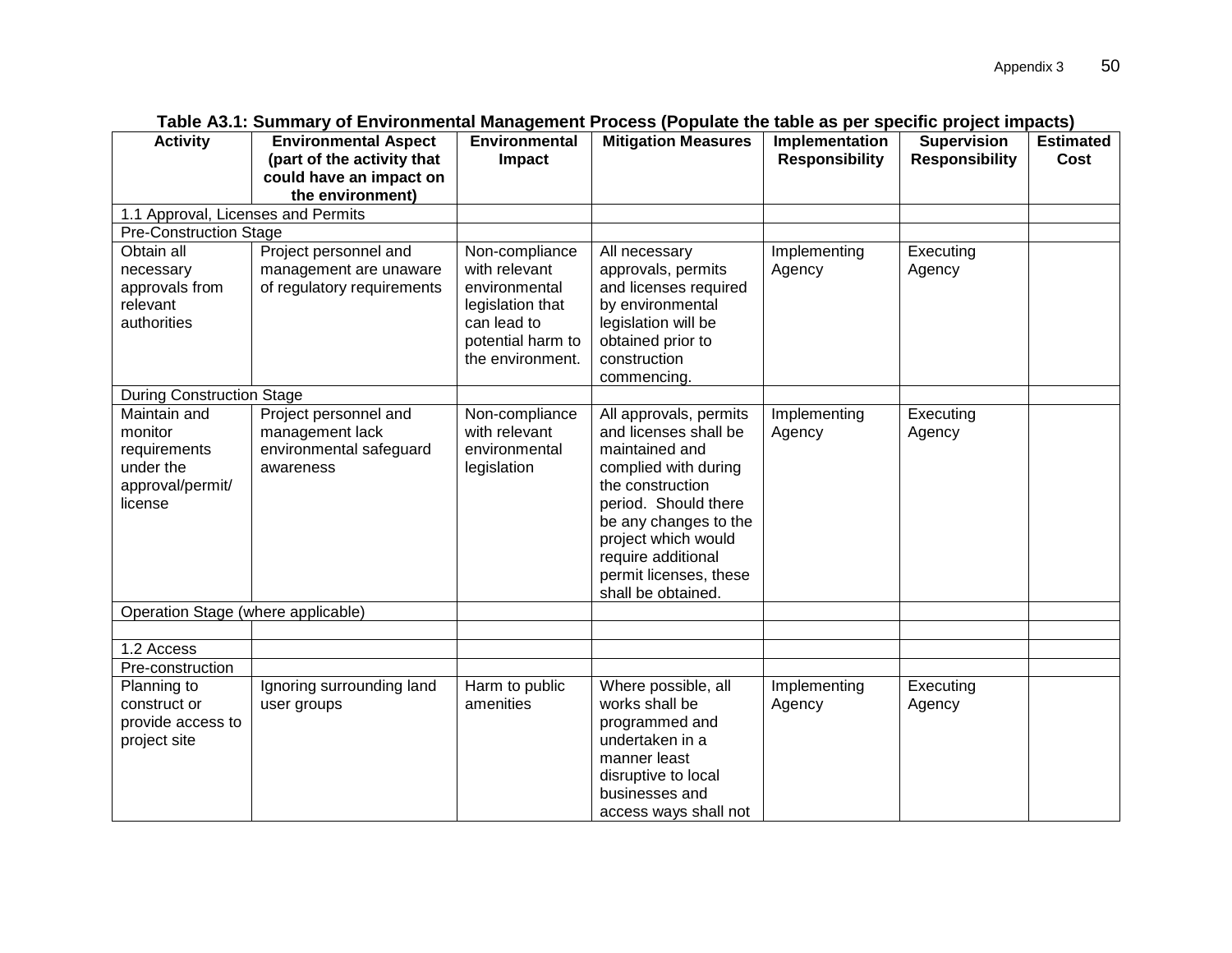| <b>Activity</b>            | <b>Environmental Aspect</b><br><b>Environmental</b><br>(part of the activity that<br>Impact |                | <b>Mitigation Measures</b>                      | Implementation<br><b>Responsibility</b> | <b>Supervision</b><br><b>Responsibility</b> | <b>Estimated</b><br>Cost |
|----------------------------|---------------------------------------------------------------------------------------------|----------------|-------------------------------------------------|-----------------------------------------|---------------------------------------------|--------------------------|
|                            | could have an impact on<br>the environment)                                                 |                |                                                 |                                         |                                             |                          |
|                            |                                                                                             |                | be blocked at any                               |                                         |                                             |                          |
|                            |                                                                                             |                | time.                                           |                                         |                                             |                          |
|                            |                                                                                             |                | All landowners                                  |                                         |                                             |                          |
|                            |                                                                                             |                | potentially impacted                            |                                         |                                             |                          |
|                            |                                                                                             |                | by construction works                           |                                         |                                             |                          |
|                            |                                                                                             |                | or associated                                   |                                         |                                             |                          |
|                            |                                                                                             |                | activities shall be                             |                                         |                                             |                          |
|                            |                                                                                             |                | consulted regarding                             |                                         |                                             |                          |
|                            |                                                                                             |                | any practicable and                             |                                         |                                             |                          |
|                            |                                                                                             |                | cost-effective                                  |                                         |                                             |                          |
|                            |                                                                                             |                | measures to minimize                            |                                         |                                             |                          |
|                            |                                                                                             |                | impacts which may be                            |                                         |                                             |                          |
|                            |                                                                                             |                | beneficially                                    |                                         |                                             |                          |
|                            |                                                                                             |                | implemented prior to                            |                                         |                                             |                          |
|                            |                                                                                             |                | the commencement of                             |                                         |                                             |                          |
|                            |                                                                                             |                | construction or within                          |                                         |                                             |                          |
|                            |                                                                                             |                | such time frame as                              |                                         |                                             |                          |
|                            |                                                                                             |                | agreed with the                                 |                                         |                                             |                          |
|                            |                                                                                             |                | relevant landowner.                             |                                         |                                             |                          |
|                            |                                                                                             |                | Local residents shall<br>be notified in advance |                                         |                                             |                          |
|                            |                                                                                             |                | of potential disruption                         |                                         |                                             |                          |
|                            |                                                                                             |                | to property accesses                            |                                         |                                             |                          |
|                            |                                                                                             |                | and traffic flow. The                           |                                         |                                             |                          |
|                            |                                                                                             |                | work site will be                               |                                         |                                             |                          |
|                            |                                                                                             |                | appropriately fenced                            |                                         |                                             |                          |
|                            |                                                                                             |                | to prevent                                      |                                         |                                             |                          |
|                            |                                                                                             |                | unauthorized access.                            |                                         |                                             |                          |
| <b>During Construction</b> |                                                                                             |                |                                                 |                                         |                                             |                          |
| Use of access              | Not maintaining                                                                             | Harm to public | Access to properties                            | Implementing                            | Executing                                   |                          |
| road to project            | communication protocol                                                                      | amenities      | affected by the                                 | Agency                                  | Agency                                      |                          |
| sites                      | with affected parties                                                                       |                | proposal shall be                               |                                         |                                             |                          |
|                            |                                                                                             |                | maintained throughout                           |                                         |                                             |                          |
|                            |                                                                                             |                | the construction                                |                                         |                                             |                          |
|                            |                                                                                             |                | period. Should there                            |                                         |                                             |                          |
|                            |                                                                                             |                | be a need to close                              |                                         |                                             |                          |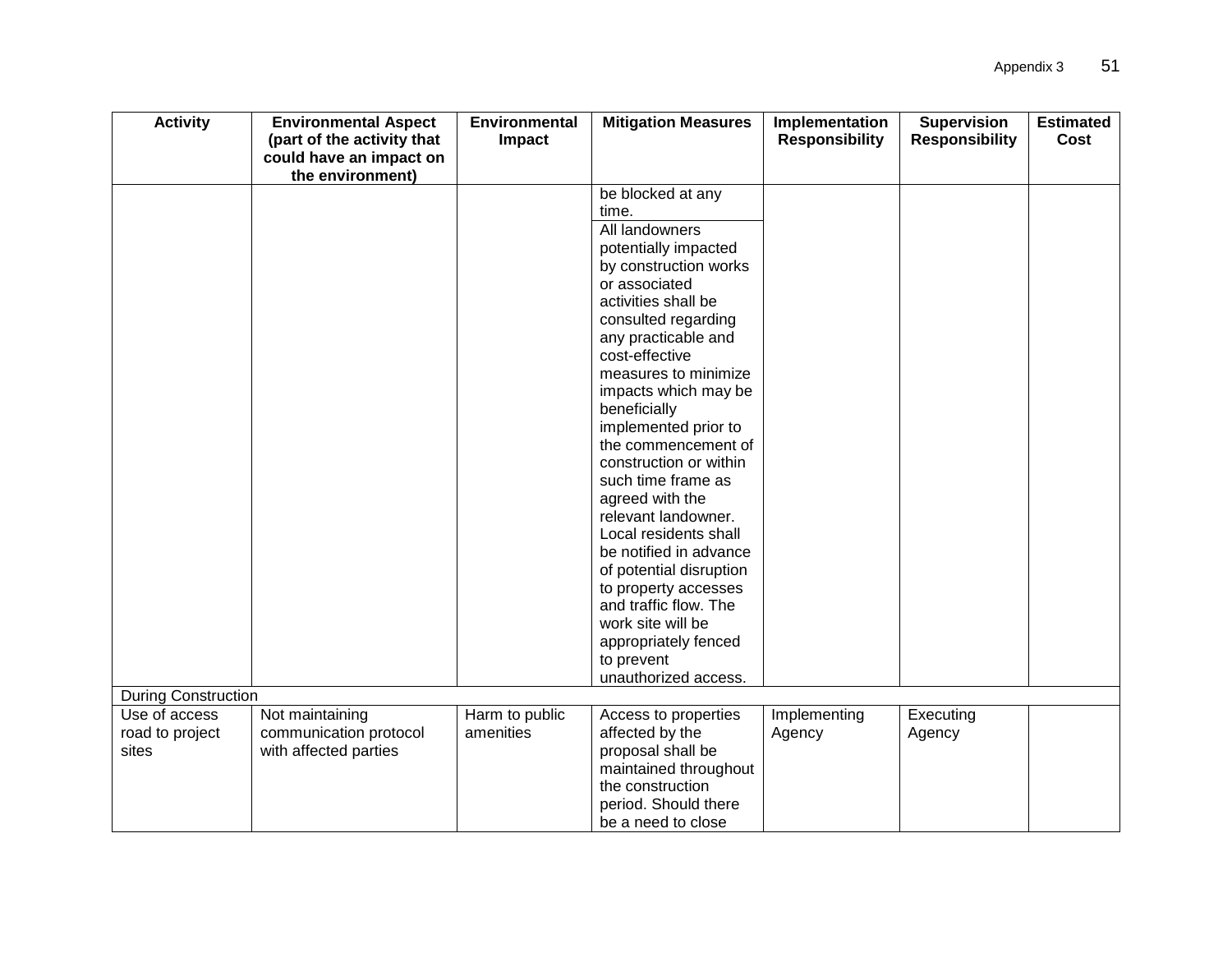| <b>Activity</b>                | <b>Environmental Aspect</b> | <b>Environmental</b> | <b>Mitigation Measures</b>                   | Implementation        | <b>Supervision</b>    | <b>Estimated</b> |
|--------------------------------|-----------------------------|----------------------|----------------------------------------------|-----------------------|-----------------------|------------------|
|                                | (part of the activity that  | Impact               |                                              | <b>Responsibility</b> | <b>Responsibility</b> | Cost             |
|                                | could have an impact on     |                      |                                              |                       |                       |                  |
|                                | the environment)            |                      |                                              |                       |                       |                  |
|                                |                             |                      | any access                                   |                       |                       |                  |
|                                |                             |                      | temporarily, then                            |                       |                       |                  |
|                                |                             |                      | owners of the affected                       |                       |                       |                  |
|                                |                             |                      | property shall be                            |                       |                       |                  |
|                                |                             |                      | given notification of                        |                       |                       |                  |
|                                |                             |                      | the extent, timing and                       |                       |                       |                  |
|                                |                             |                      | duration at least 24                         |                       |                       |                  |
|                                |                             |                      | hours prior to it                            |                       |                       |                  |
|                                |                             |                      | happening. Any legal                         |                       |                       |                  |
|                                |                             |                      | access way affected<br>by the works shall be |                       |                       |                  |
|                                |                             |                      | reinstated to an                             |                       |                       |                  |
|                                |                             |                      |                                              |                       |                       |                  |
|                                |                             |                      | equivalent standard or<br>adequate           |                       |                       |                  |
|                                |                             |                      | compensation shall be                        |                       |                       |                  |
|                                |                             |                      | negotiated with the                          |                       |                       |                  |
|                                |                             |                      | relevant landowner(s).                       |                       |                       |                  |
| 1.3 Clearing Vegetation        |                             |                      |                                              |                       |                       |                  |
|                                |                             |                      |                                              |                       |                       |                  |
|                                |                             |                      |                                              |                       |                       |                  |
| 1.4 Site Compound & Facilities |                             |                      |                                              |                       |                       |                  |
|                                |                             |                      |                                              |                       |                       |                  |
|                                |                             |                      |                                              |                       |                       |                  |
| 1.5 Earthworks                 |                             |                      |                                              |                       |                       |                  |
|                                |                             |                      |                                              |                       |                       |                  |
|                                |                             |                      |                                              |                       |                       |                  |
| 1.6 etc. (and so on so forth)  |                             |                      |                                              |                       |                       |                  |

# **Table A3.2: Summary Environmental Monitoring Plan (Populate the table as per specific project requirements)**

|               | Mitigation measures Phase Parameters to be monitored                                                                                    | Location            | <b>Standards</b> | <b>Monitoring</b><br>frequency | Cost |
|---------------|-----------------------------------------------------------------------------------------------------------------------------------------|---------------------|------------------|--------------------------------|------|
|               | Baseline Surveys of Design Turbidity, Total Dissolved Solids, Representative sample location (Quote country specific   Once only before |                     |                  |                                |      |
| water quality | pH and dissolved oxygen                                                                                                                 | (provide specifics) | requirements)    | construction                   |      |
| Etc.          |                                                                                                                                         |                     |                  |                                |      |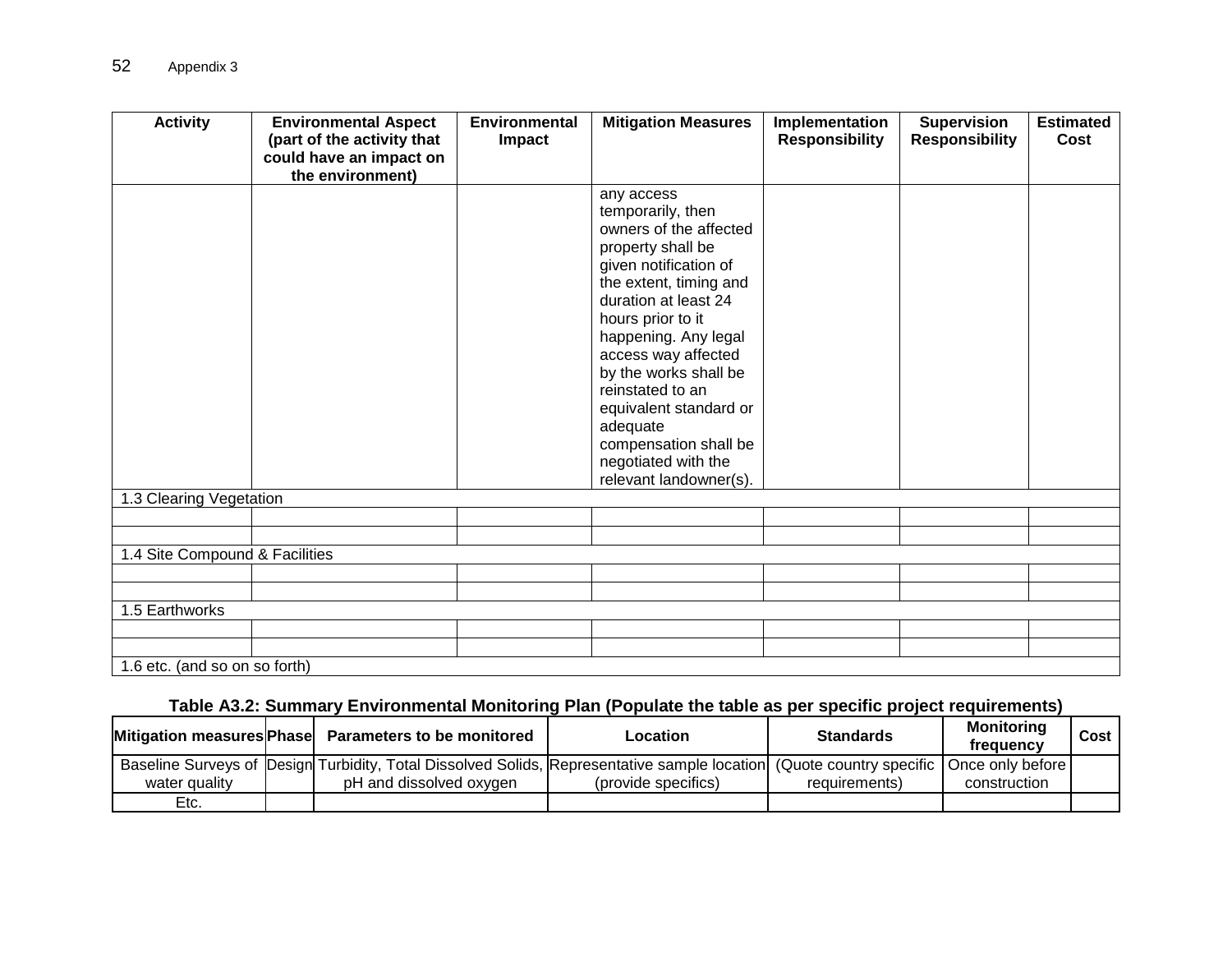#### <span id="page-58-0"></span>**CONTENT AND FORMAT OF SEMI ANNUAL ENVIRONMENTAL MONITORING REPORT** SEMI-ANNUAL ENVIRONMENTAL MONITORING REPORT

- I. INTRODUCTION
- Overall project description and objectives
- Environmental category as per ADB Safeguard Policy Statement, 2009
- Environmental category of each subproject as per national laws and regulations
- Project Safeguards Team

| <b>Name</b>    | <b>Designation/Office</b> | <b>Email Address</b> | <b>Contact Number</b> |
|----------------|---------------------------|----------------------|-----------------------|
| 1. PMU         |                           |                      |                       |
|                |                           |                      |                       |
|                |                           |                      |                       |
|                |                           |                      |                       |
| 2. PIUs        |                           |                      |                       |
|                |                           |                      |                       |
|                |                           |                      |                       |
|                |                           |                      |                       |
|                |                           |                      |                       |
| 3. Consultants |                           |                      |                       |
|                |                           |                      |                       |
|                |                           |                      |                       |
|                |                           |                      |                       |
|                |                           |                      |                       |

• Overall project and sub-project progress and status

• Description of subprojects (package-wise) and status of implementation (preliminary, detailed design, on-going construction, completed, and/or O&M stage)

| Package<br><b>Number</b> | <b>Components/List</b><br>of Works | <b>Status of Implementation</b><br>(Preliminary<br><b>Design/Detailed</b> | <b>Contract</b><br><b>Status</b>                              | lf<br><b>Construction</b>    | On-going                                            |
|--------------------------|------------------------------------|---------------------------------------------------------------------------|---------------------------------------------------------------|------------------------------|-----------------------------------------------------|
|                          |                                    | Design/On-going<br>Construction/Completed/O&M) <sup>a</sup>               | (specify if<br>under<br>bidding<br>or<br>contract<br>awarded) | %Physical<br><b>Progress</b> | <b>Expected</b><br><b>Completion</b><br><b>Date</b> |
|                          |                                    |                                                                           |                                                               |                              |                                                     |
|                          |                                    |                                                                           |                                                               |                              |                                                     |
|                          |                                    |                                                                           |                                                               |                              |                                                     |
|                          |                                    |                                                                           |                                                               |                              |                                                     |
|                          |                                    |                                                                           |                                                               |                              |                                                     |
|                          |                                    |                                                                           |                                                               |                              |                                                     |
|                          |                                    |                                                                           |                                                               |                              |                                                     |
|                          |                                    |                                                                           |                                                               |                              |                                                     |
|                          |                                    |                                                                           |                                                               |                              |                                                     |
| $-1$<br>. .              | .                                  | $\sim$ $\sim$ $\sim$ $\sim$ $\sim$                                        | $\sim$                                                        |                              |                                                     |

<sup>a</sup> If on-going construction, include %physical progress and expected date of completion.

#### II. COMPLIANCE STATUS WITH NATIONAL/STATE/LOCAL STATUTORY ENVIRONMENTAL REQUIREMENTS<sup>a</sup>

| Package | <b>Subproject</b> | <b>Statutory</b>               | <b>Status</b>  | οf | <b>Validity</b> | <b>Action</b>   | <b>Specific</b>                  |
|---------|-------------------|--------------------------------|----------------|----|-----------------|-----------------|----------------------------------|
| No.     | <b>Name</b>       | <b>Environmental</b>           | Compliance $c$ |    |                 | <b>Required</b> | <b>Conditions that</b>           |
|         |                   | <b>Requirements</b> $^{\rm b}$ |                |    | obtained        |                 | will<br>require<br>environmental |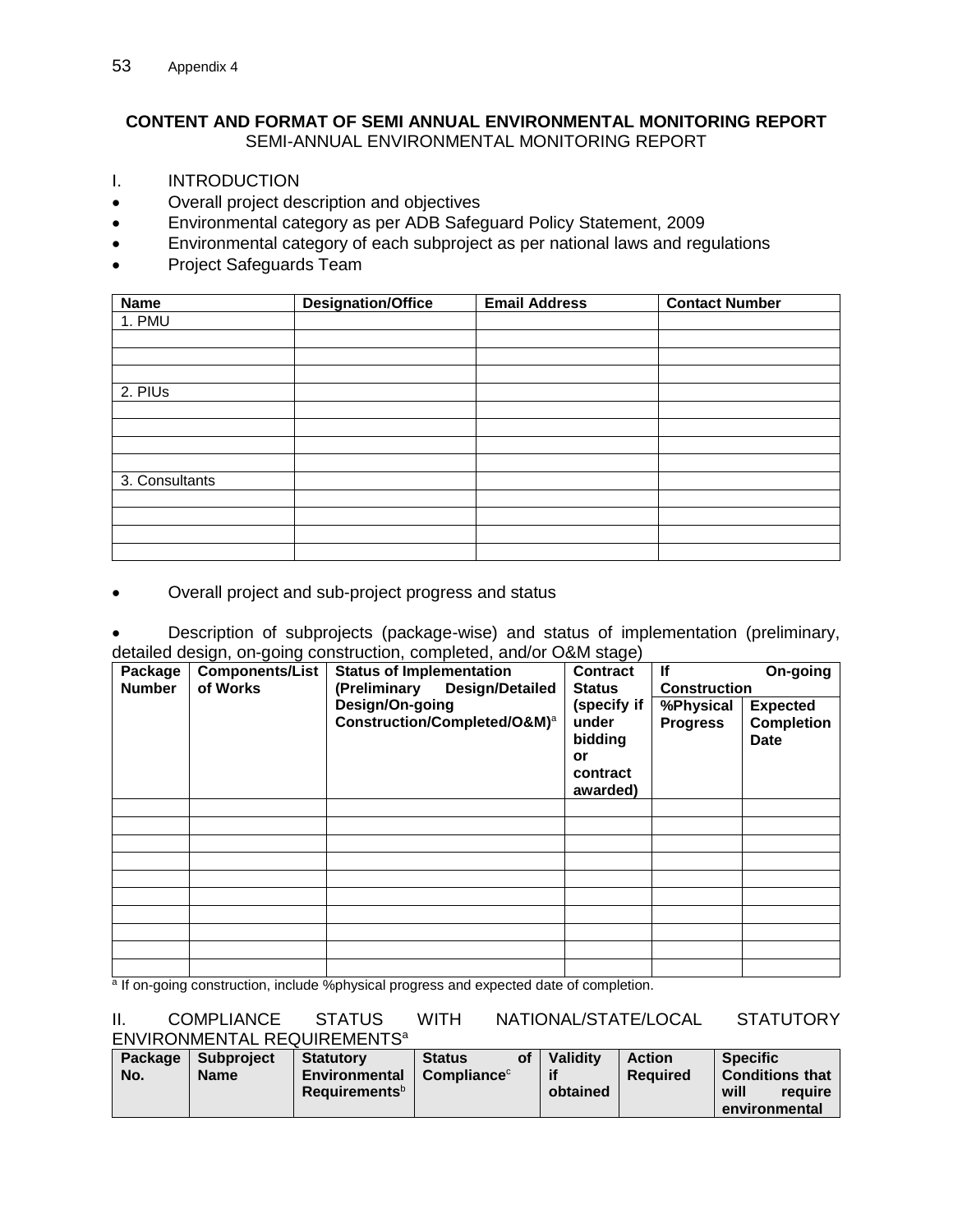|  |  |  | monitoring as<br>per<br>Environment<br>Clearance,<br>Consent/Permit<br>to Establish <sup>d</sup> |  |
|--|--|--|--------------------------------------------------------------------------------------------------|--|
|  |  |  |                                                                                                  |  |
|  |  |  |                                                                                                  |  |
|  |  |  |                                                                                                  |  |

a All statutory clearance/s, no-objection certificates, permit/s, etc. should be obtained prior to award of contract/s. Attach as appendix all clearance obtained during the reporting period. If already reported, specify in the "remarks" column.

b Specify (environmental clearance? Permit/consent to establish? Forest clearance? Etc.)

<sup>c</sup> Specify if obtained, submitted and awaiting approval, application not yet submitted.

*<sup>d</sup> Example: Environmental Clearance requires ambient air quality monitoring, Forest Clearance/Tree-cutting Permit requires 2 trees for every tree, etc.*

#### III. COMPLIANCE STATUS WITH ENVIRONMENTAL LOAN COVENANTS

| No. (List schedule and   Covenant<br>paragraph number of<br><b>Loan Agreement)</b> | <b>Status of Compliance</b> | <b>Action Required</b> |
|------------------------------------------------------------------------------------|-----------------------------|------------------------|
|                                                                                    |                             |                        |
|                                                                                    |                             |                        |
|                                                                                    |                             |                        |

IV. COMPLIANCE STATUS WITH THE ENVIRONMENTAL MANAGEMENT PLAN (REFER TO EMP TABLES IN APPROVED IEE/S)

• Confirm if IEE/s require contractors to submit site-specific EMP/construction EMPs. If not, describe the methodology of monitoring each package under implementation.

#### **Package-wise Implementation Status**

|               | Package Components Design Status                          |           | <b>Final IEE based on Detailed Design</b> |          |                      | <b>Site-specific Remarks</b>        |  |
|---------------|-----------------------------------------------------------|-----------|-------------------------------------------|----------|----------------------|-------------------------------------|--|
| <b>Number</b> | (Preliminary Not yet due Submitted to Disclosed Final IEE |           |                                           |          |                      | EMP (or                             |  |
|               | Design                                                    | (detailed | <b>ADB</b>                                |          |                      | on project provided to Construction |  |
|               | Stage/Detailed design not                                 |           | (Provide                                  |          | website Contractor/s | EMP)                                |  |
|               | Design                                                    | yet       | Date of                                   | (Provide | (Yes/No)             | approved by                         |  |
|               | Completed)                                                |           | completed) Submission)                    | Link)    |                      | Project                             |  |
|               |                                                           |           |                                           |          |                      | Director?                           |  |
|               |                                                           |           |                                           |          |                      | (Yes/No)                            |  |
|               |                                                           |           |                                           |          |                      |                                     |  |
|               |                                                           |           |                                           |          |                      |                                     |  |
|               |                                                           |           |                                           |          |                      |                                     |  |
|               |                                                           |           |                                           |          |                      |                                     |  |
|               |                                                           |           |                                           |          |                      |                                     |  |
|               |                                                           |           |                                           |          |                      |                                     |  |
|               |                                                           |           |                                           |          |                      |                                     |  |
|               |                                                           |           |                                           |          |                      |                                     |  |
|               |                                                           |           |                                           |          |                      |                                     |  |

• Identify the role/s of Safeguards Team including schedule of on-site verification of reports submitted by consultants and contractors.

• For each package, provide name/s and contact details of contractor/s' nodal person/s for environmental safeguards.

• Include as appendix all supporting documents including **signed** monthly environmental site inspection reports prepared by consultants and/or contractors.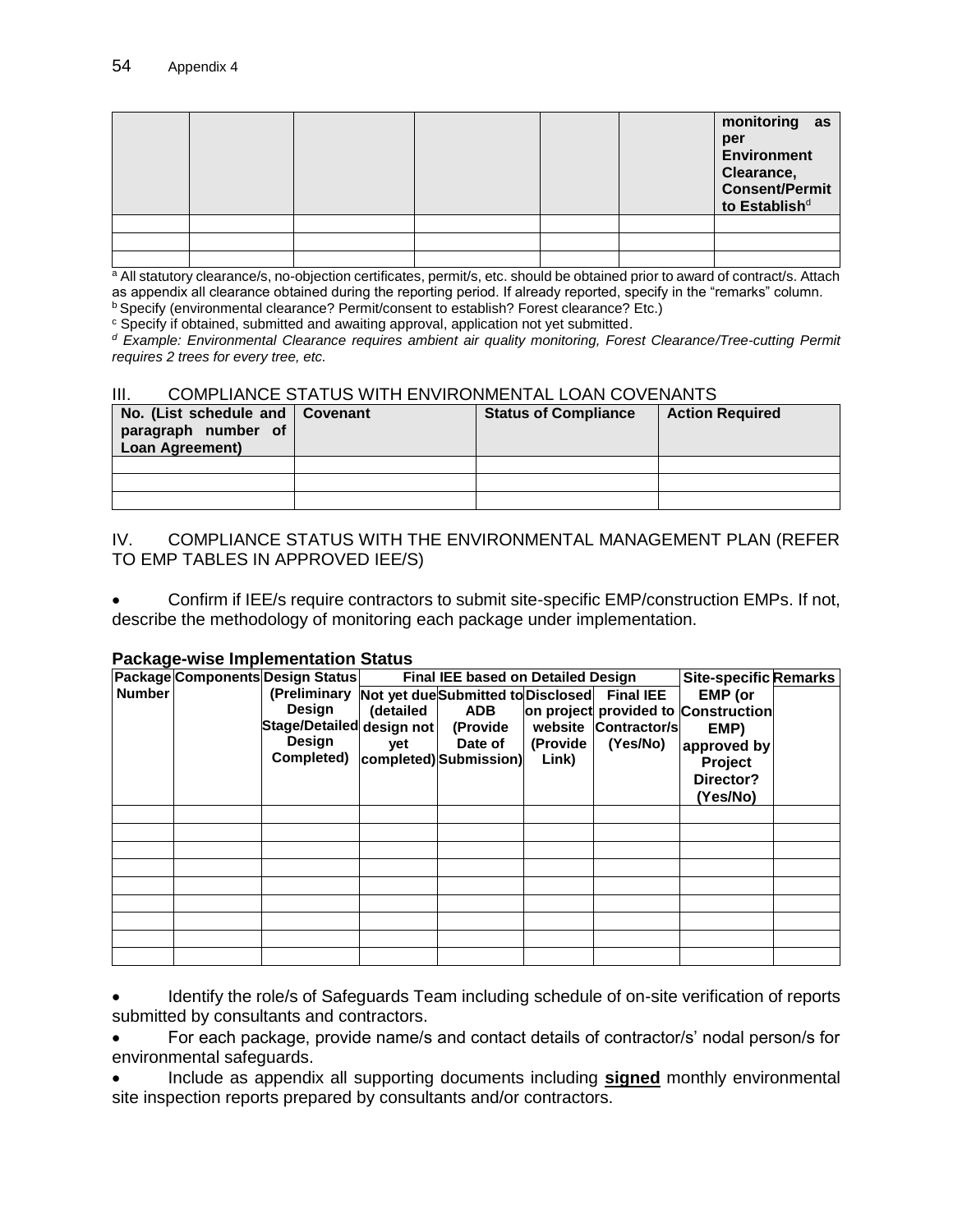• With reference to approved EMP/site-specific EMP/construction EMP, complete the table below

• Provide the monitoring results as per the parameters outlined in the approved EMP (or site-specific EMP/construction EMP when applicable).

• In addition to the table on EMP implementation, the main text of the report should discuss in details the following items:

(i) **Grievance Redress Mechanism.** Provide information on establishment of grievance redress mechanism and capacity of grievance redress committee to address project-related issues/complaints. Include as appendix Notification of the GRM (town-wise if applicable).

(ii) **Complaints Received during the Reporting Period.** Provide information on number, nature, and resolution of complaints received during reporting period. Attach records as per GRM in the approved IEE. Identify safeguards team member/s involved in the GRM process. Attach minutes of meetings (ensure English translation is provided).

 $\circ$  Confirm if any dust was noted to escape the site boundaries and identify dust suppression techniques followed for site/s.

Identify muddy water was escaping site boundaries or muddy tracks were seen on adjacent roads.

 $\circ$  Identify type of erosion and sediment control measures installed on site/s, condition of erosion and sediment control measures including if these were intact following heavy rain;

 $\circ$  Identify designated areas for concrete works, chemical storage, construction materials, and refueling. Attach photographs of each area.

 $\circ$  Confirm spill kits on site and site procedure for handling emergencies.

 $\circ$  Identify any chemical stored on site and provide information on storage condition. Attach photograph.

o Describe management of stockpiles (construction materials, excavated soils, spoils, etc.). Provide photographs.

o Describe management of solid and liquid wastes on-site (quantity generated, transport, storage and disposal). Provide photographs.

o Provide information on barricades, signages, and on-site boards. Provide photographs.

o Provide information on

o Checking if there are any activities being under taken out of working hours and how that is being managed.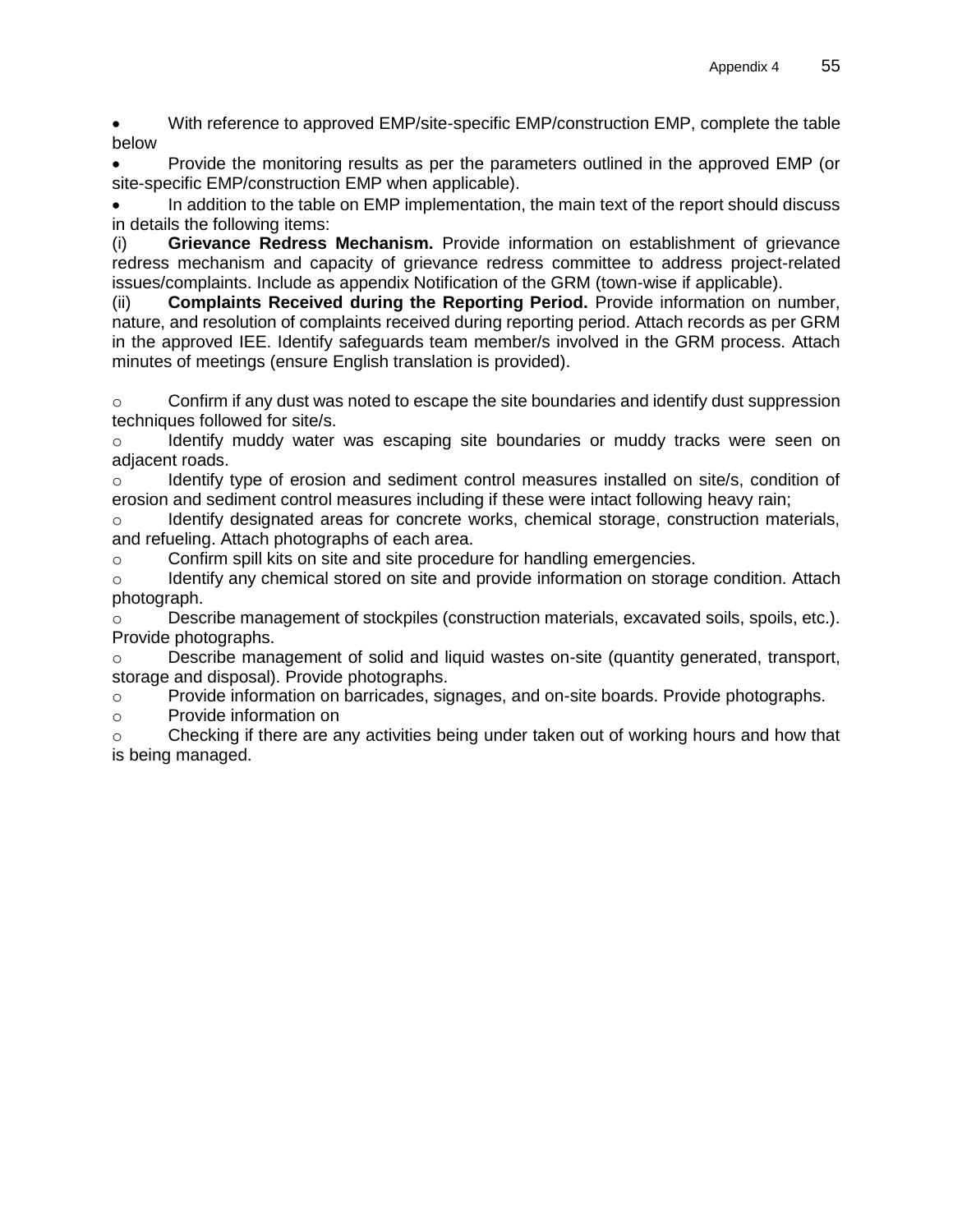|                                   |                                                         | <b>Summary OF Environmental Monitoring Activities (for the Reporting Feriod)</b>                 |                                |                                         |                                                  |                                                                 |
|-----------------------------------|---------------------------------------------------------|--------------------------------------------------------------------------------------------------|--------------------------------|-----------------------------------------|--------------------------------------------------|-----------------------------------------------------------------|
| <b>Impacts (List</b><br>from IEE) | <b>Mitigation</b><br><b>Measures (List</b><br>from IEE) | <b>Parameters Monitored (As a</b><br>minimum those identified in the<br>IEE should be monitored) | Method of<br><b>Monitoring</b> | <b>Location of</b><br><b>Monitoring</b> | Date of<br><b>Monitoring</b><br><b>Conducted</b> | <b>Name of Person</b><br><b>Who Conducted</b><br>the Monitoring |
|                                   |                                                         |                                                                                                  |                                |                                         |                                                  |                                                                 |
| <b>Design Phase</b>               |                                                         |                                                                                                  |                                |                                         |                                                  |                                                                 |
|                                   |                                                         |                                                                                                  |                                |                                         |                                                  |                                                                 |
|                                   |                                                         |                                                                                                  |                                |                                         |                                                  |                                                                 |
|                                   |                                                         |                                                                                                  |                                |                                         |                                                  |                                                                 |
|                                   |                                                         |                                                                                                  |                                |                                         |                                                  |                                                                 |
| <b>Pre-Construction Phase</b>     |                                                         |                                                                                                  |                                |                                         |                                                  |                                                                 |
|                                   |                                                         |                                                                                                  |                                |                                         |                                                  |                                                                 |
|                                   |                                                         |                                                                                                  |                                |                                         |                                                  |                                                                 |
|                                   |                                                         |                                                                                                  |                                |                                         |                                                  |                                                                 |
|                                   |                                                         |                                                                                                  |                                |                                         |                                                  |                                                                 |
| <b>Construction Phase</b>         |                                                         |                                                                                                  |                                |                                         |                                                  |                                                                 |
|                                   |                                                         |                                                                                                  |                                |                                         |                                                  |                                                                 |
|                                   |                                                         |                                                                                                  |                                |                                         |                                                  |                                                                 |
|                                   |                                                         |                                                                                                  |                                |                                         |                                                  |                                                                 |
|                                   |                                                         |                                                                                                  |                                |                                         |                                                  |                                                                 |
| <b>Operational Phase</b>          |                                                         |                                                                                                  |                                |                                         |                                                  |                                                                 |
|                                   |                                                         |                                                                                                  |                                |                                         |                                                  |                                                                 |
|                                   |                                                         |                                                                                                  |                                |                                         |                                                  |                                                                 |
|                                   |                                                         |                                                                                                  |                                |                                         |                                                  |                                                                 |
|                                   |                                                         |                                                                                                  |                                |                                         |                                                  |                                                                 |
|                                   |                                                         |                                                                                                  |                                |                                         |                                                  |                                                                 |

#### **Summary of Environmental Monitoring Activities (for the Reporting Period)**<sup>a</sup>

a Attach Laboratory Results and Sampling Map/Locations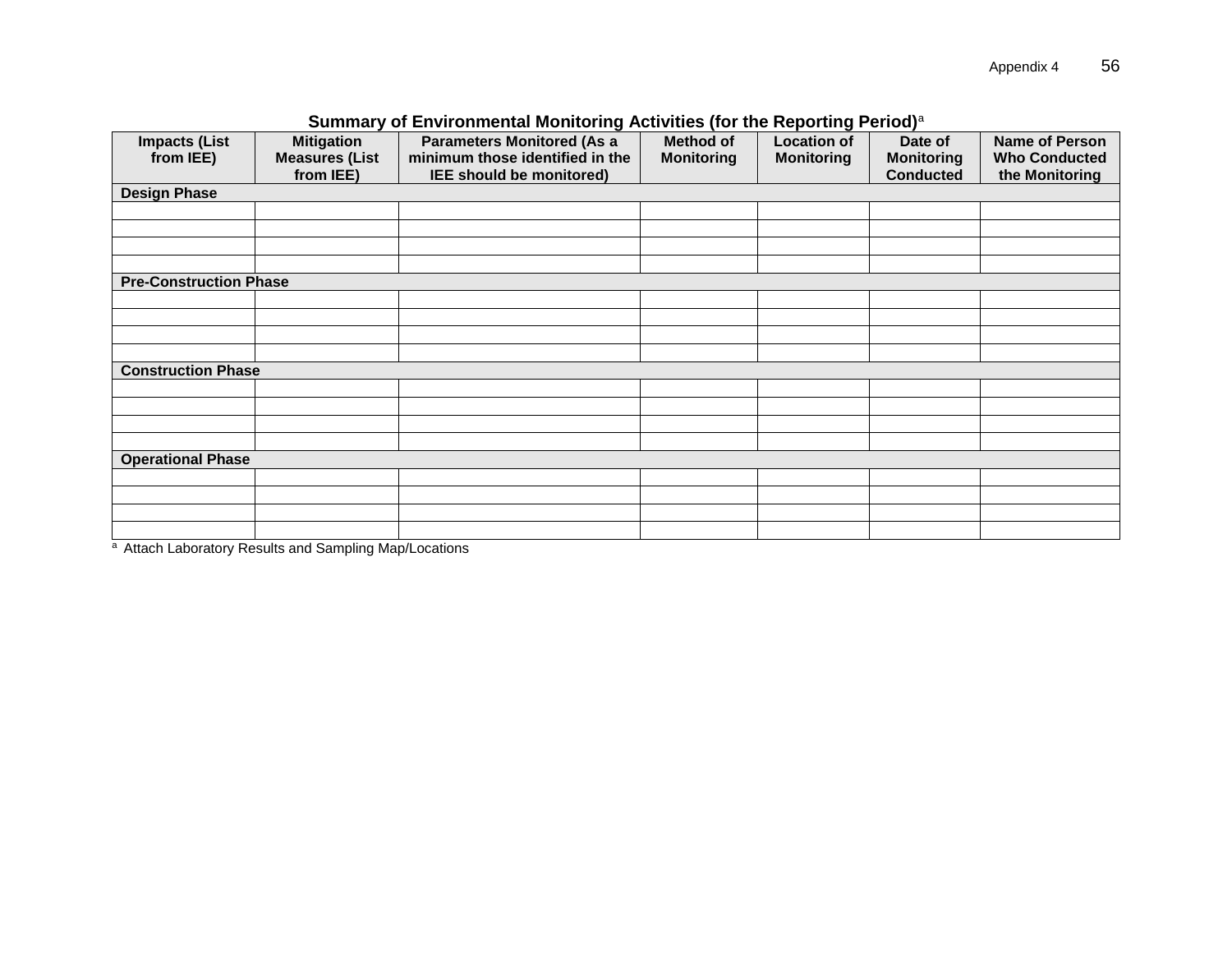#### **Overall Compliance with CEMP/EMP**

| No. | <b>Sub-Project</b><br><b>Name</b> | <b>CEMP</b><br>EMP/<br><b>Part of Contract</b><br><b>Documents</b><br>Y/N) | <b>CEMP/</b><br><b>EMP</b><br><b>Being</b><br>Implemented<br>(Y/N) | <b>Status of Implementation</b><br>(Excellent/ Satisfactory/<br>Satisfactory/<br><b>Partially</b><br><b>Below Satisfactory)</b> | <b>Action Proposed</b><br>Additional<br>and<br><b>Measures</b><br><b>Required</b> |
|-----|-----------------------------------|----------------------------------------------------------------------------|--------------------------------------------------------------------|---------------------------------------------------------------------------------------------------------------------------------|-----------------------------------------------------------------------------------|
|     |                                   |                                                                            |                                                                    |                                                                                                                                 |                                                                                   |
|     |                                   |                                                                            |                                                                    |                                                                                                                                 |                                                                                   |
|     |                                   |                                                                            |                                                                    |                                                                                                                                 |                                                                                   |

V. APPROACH AND METHODOLOGY FOR ENVIRONMENTAL MONITORING OF THE PROJECT

• Brief description on the approach and methodology used for environmental monitoring of each sub-project

VI. MONITORING OF ENVIRONMENTAL IMPACTS ON PROJECT SURROUNDINGS (ambient air, water quality and noise levels)

- Brief discussion on the basis for monitoring
- Indicate type and location of environmental parameters to be monitored
- Indicate the method of monitoring and equipment to be used
- Provide monitoring results and an analysis of results in relation to baseline data and statutory requirements

*As a minimum the results should be presented as per the tables below.*

|  | <b>Air Quality Results</b> |
|--|----------------------------|
|  |                            |

| Site No. |                 |                      | <b>Parameters</b><br><b>Standards)</b> |                                      | (Government                          |  |
|----------|-----------------|----------------------|----------------------------------------|--------------------------------------|--------------------------------------|--|
|          | Date of Testing | <b>Site Location</b> | <b>PM10</b><br>$\mu$ g/m <sub>3</sub>  | <b>SO2</b><br>$\mu$ g/m <sub>3</sub> | <b>NO2</b><br>$\mu$ g/m <sub>3</sub> |  |
|          |                 |                      |                                        |                                      |                                      |  |
|          |                 |                      |                                        |                                      |                                      |  |
|          |                 |                      |                                        |                                      |                                      |  |

|          |                 |                      | <b>Parameters (Monitoring Results)</b> |                                      |                                      |  |
|----------|-----------------|----------------------|----------------------------------------|--------------------------------------|--------------------------------------|--|
| Site No. | Date of Testing | <b>Site Location</b> | <b>PM10</b><br>$\mu$ g/m <sub>3</sub>  | <b>SO2</b><br>$\mu$ g/m <sub>3</sub> | <b>NO2</b><br>$\mu$ g/m <sub>3</sub> |  |
|          |                 |                      |                                        |                                      |                                      |  |
|          |                 |                      |                                        |                                      |                                      |  |
|          |                 |                      |                                        |                                      |                                      |  |

#### **Water Quality Results**

|          |                  |                      | <b>Parameters (Government Standards)</b> |                     |            |            |           |           |
|----------|------------------|----------------------|------------------------------------------|---------------------|------------|------------|-----------|-----------|
| Site No. | Date of Sampling | <b>Site Location</b> | рH                                       | <b>Conductivity</b> | <b>BOD</b> | <b>TSS</b> | <b>TN</b> | <b>TP</b> |
|          |                  |                      |                                          | uS/cm               | mg/L       | mg/L       | ma/L      | mg/L      |
|          |                  |                      |                                          |                     |            |            |           |           |
|          |                  |                      |                                          |                     |            |            |           |           |
|          |                  |                      |                                          |                     |            |            |           |           |

|  |  | Site No.   Date of Sampling | Site Location | <b>Parameters (Monitoring Results)</b> |
|--|--|-----------------------------|---------------|----------------------------------------|
|--|--|-----------------------------|---------------|----------------------------------------|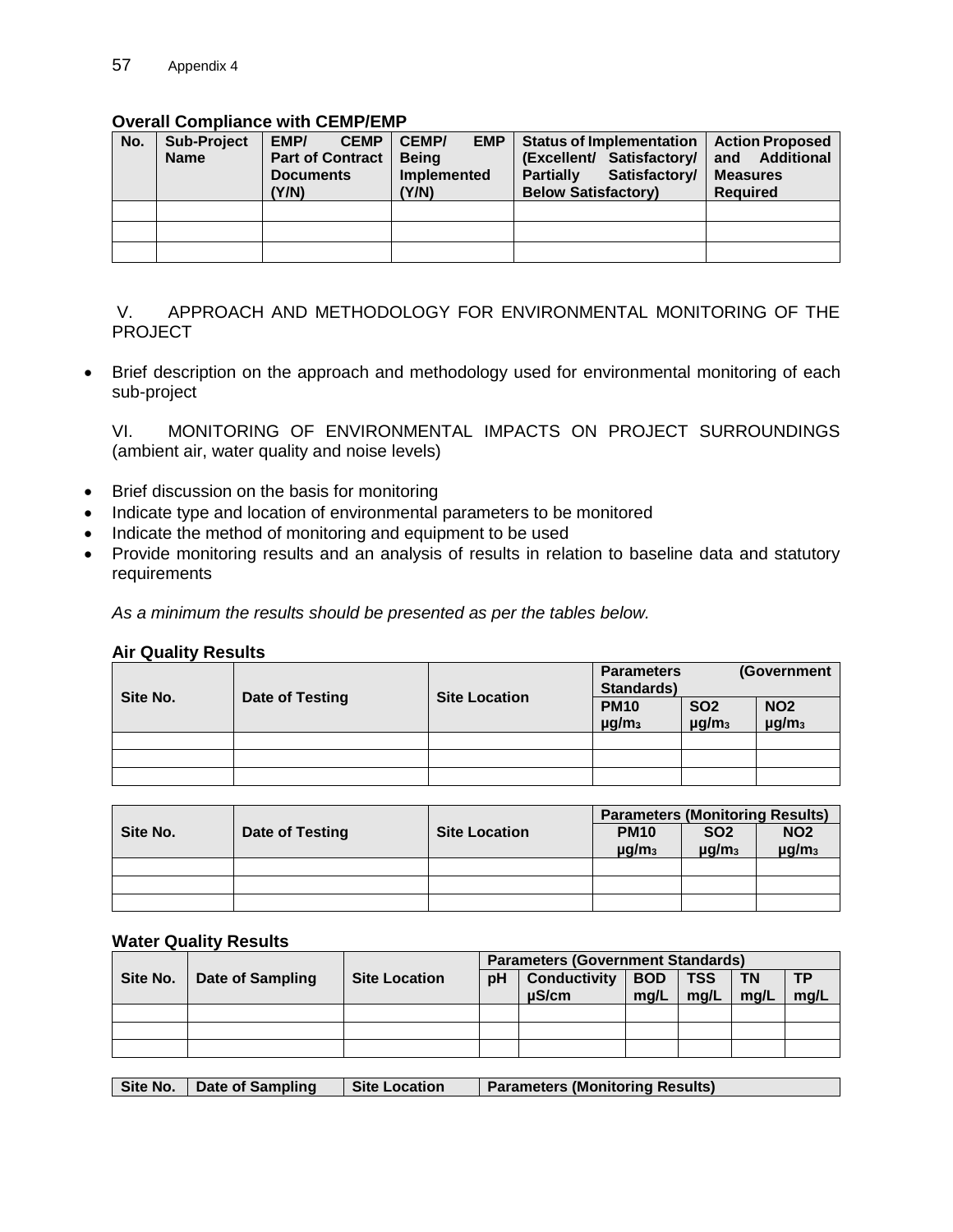|  | pH | Conductivity   BOD   TSS<br>$\mu$ S/cm | $mg/L$ mg/L | <b>TN</b><br>$\mid$ mg/L | <b>TP</b><br>mg/L |
|--|----|----------------------------------------|-------------|--------------------------|-------------------|
|  |    |                                        |             |                          |                   |
|  |    |                                        |             |                          |                   |
|  |    |                                        |             |                          |                   |

#### **Noise Quality Results**

| Site No. | Date of Testing | <b>Site Location</b> | LA <sub>eg</sub> (dBA) (Government Standard) |                   |  |
|----------|-----------------|----------------------|----------------------------------------------|-------------------|--|
|          |                 |                      | Day Time                                     | <b>Night Time</b> |  |
|          |                 |                      |                                              |                   |  |
|          |                 |                      |                                              |                   |  |

| Site No. | Date of Testing | <b>Site Location</b> | LA <sub>eq</sub> (dBA) (Monitoring Results) |                   |  |
|----------|-----------------|----------------------|---------------------------------------------|-------------------|--|
|          |                 |                      | Day Time                                    | <b>Night Time</b> |  |
|          |                 |                      |                                             |                   |  |
|          |                 |                      |                                             |                   |  |

## VII. SUMMARY OF KEY ISSUES AND REMEDIAL ACTIONS

• Summary of follow up time-bound actions to be taken within a set timeframe.

## APPENDIXES

- Photos
- Summary of consultations
- Copies of environmental clearances and permits
- Sample of environmental site inspection report
- Other